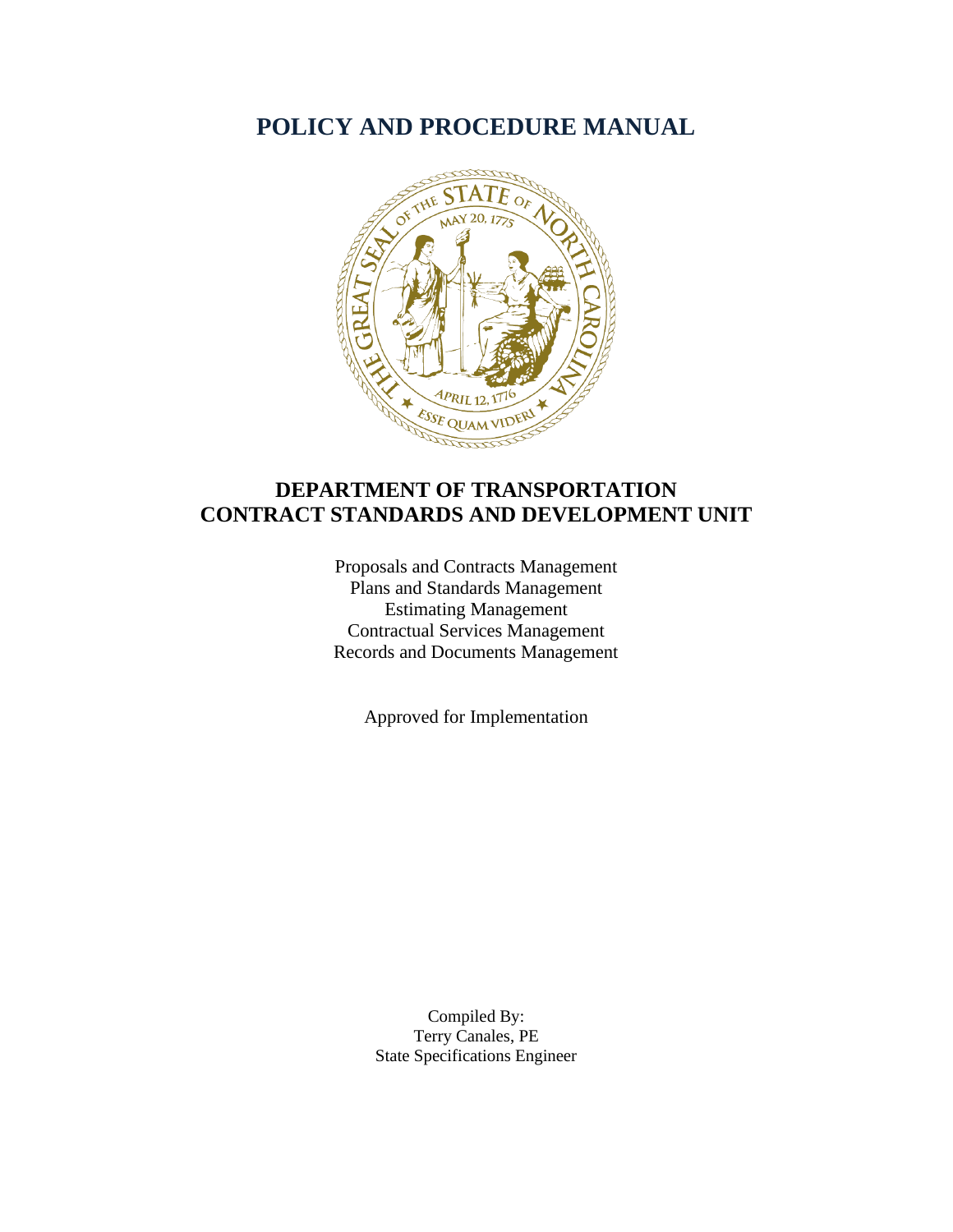# Table of Contents

# Appendix

## OVERVIEW OF THE CONTRACT STANDARDS AND DEVELOPMENT UNIT

The Contract Standards and Development Unit is responsible for the development of advertisement materials for construction projects, the taking of bids and the award of projects to responsible contractors. Such charges include creation and maintenance of special project provisions, the Standard Specifications for Roads and Structures, and the partnering Standard Drawings, prequalification of contractors, subcontractors and consultants, and determination of contract time.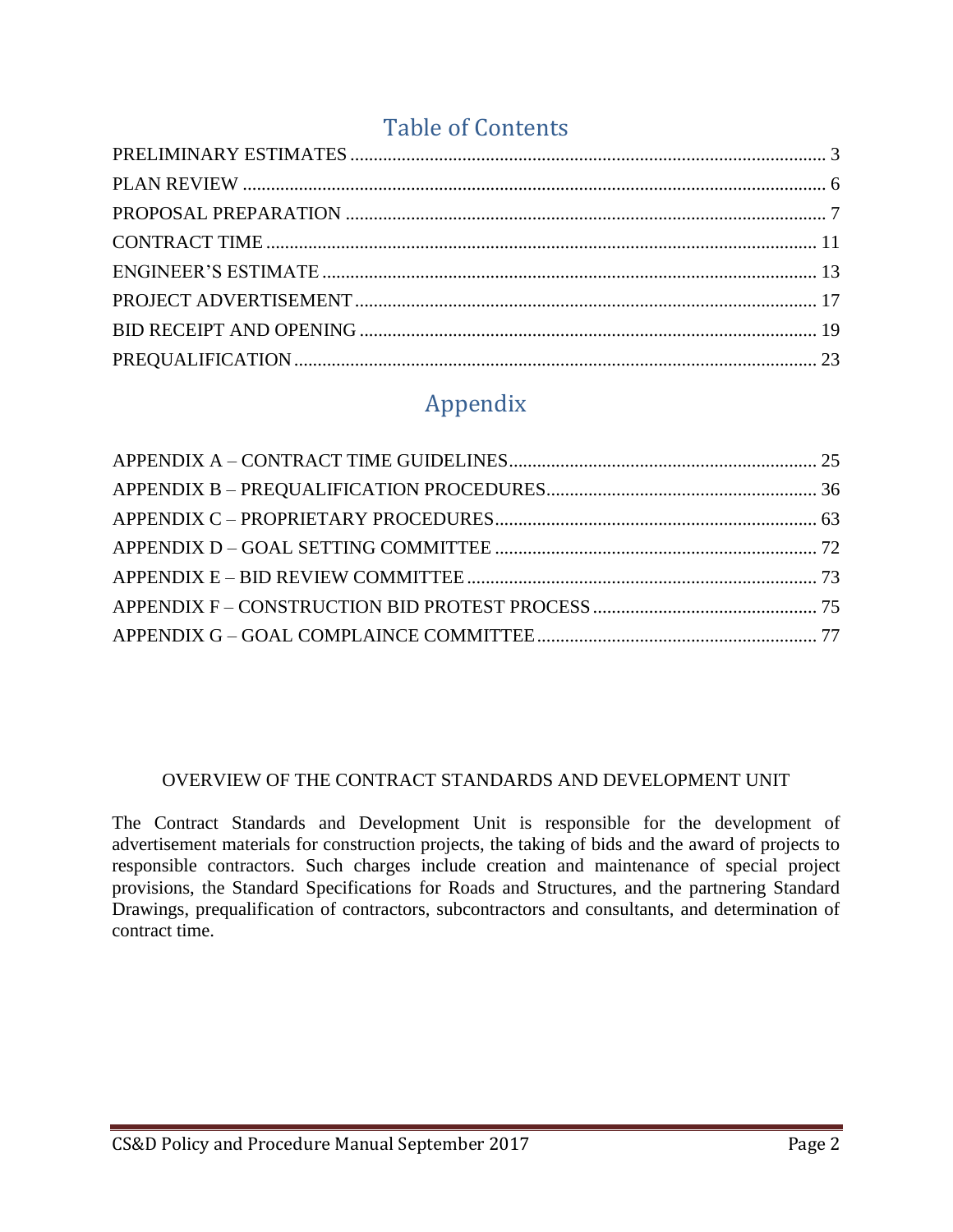# PRELIMINARY ESTIMATES

#### <span id="page-2-0"></span>PURPOSE:

Provide construction cost estimates for projects at various stages including Feasibility Study, Functional, Preliminary, ROW and Final estimates. These estimates are used for planning and budgeting purposes to determine what projects can go into the STIP and the timeline needed for letting and constructing the projects.

#### RESPONSIBILITY:

The Preliminary Estimates Section (PES) is responsible for producing cost estimates for TIP, Design Build, DPOC, Feasibility Study and other types of projects. These estimates are used for planning and budgeting to ensure proper funding and let dates can be established ahead of advertising and awarding the project. Preliminary Estimating falls under the Estimating Management Section.

#### PROCEDURES:

There are multiple preliminary cost estimates for a project depending on where the project is on the scheduled let list, the current design stage of the project and who may be asking for the cost (i.e. Roadway Design, Feasibility Studies Unit, PDEA, Consultant Design Firms, Division Engineers, DDC Office staff, Regional Traffic Engineers).

The estimates produced by the PES use factors on estimates to account for items and quantities that may not be represented at the current design stage in the estimate. These factors are known as Miscellaneous and Mobilization factors and they vary throughout the life of a project depending on what stage of design the project is currently in. The following are commonly used factors for various stages of design:

| Design Stage             | Misc & Mob (Roadway) | Misc $\&$ Mob (Structures) |
|--------------------------|----------------------|----------------------------|
| <b>Feasibility Study</b> | 55%                  | 15%                        |
| <b>Functional Stage</b>  | 45%                  | 15%                        |
| <b>Preliminary Stage</b> | 35%                  | 10%                        |
| <b>ROW Stage</b>         | 25%                  | 10%                        |
| Final                    | 15%                  | 5%                         |

The preliminary estimate is compiled using information that is available at the time including overhead maps, site visits, verbal descriptions, hand drawings, microstation files, roadway plans and quantities, etc. Many times there are no plans or quantities available and Preliminary Estimates staff will use their best judgement to create a reasonable set of quantities in order to develop a construction cost.

Construction costs are determined using all available Roadway and Structure pay items and then applying unit costs to each pay item in the estimate. The unit costs vary based on a price-quantity relationship and also vary depending on the type and location of the project being estimated. Several resources are used to determine the best unit cost for an item including yearly bid averages, price-quantity curves and historical data queries in BW.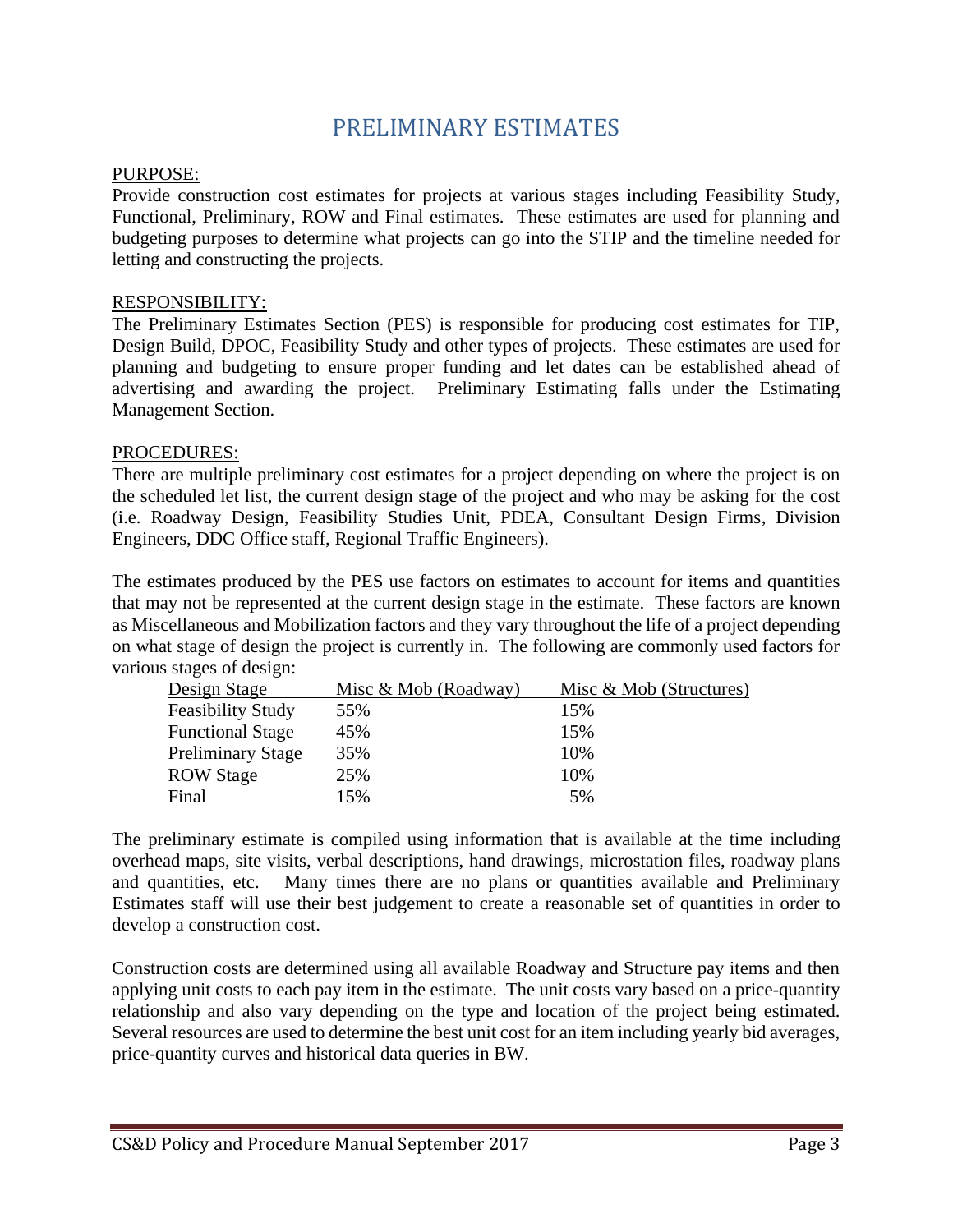Project estimates are updated as often as requested based on design changes, alternate options, scope change, etc, but they should also be updated a minimum of once every two years even if no changes have occurred during that time. This allows for more accurate planning of cash flow and project letting schedules.

All cost estimates are updated again 14 months from the anticipated let date for all projects under consideration for the 13-month let list. A list of these updated estimates is then sent out to ensure that the latest and most accurate estimate is being used to determine whether each project should be placed on the 13-month let list. A review meeting is then held that determines if those projects are placed on the 13-month let list.

A final preliminary cost estimate is developed for all projects one month prior to letting to verify and/or update the planned construction costs for those projects. Leading up to the final preliminary cost estimate, the estimators coordinate with different preconstruction units, including Design Build, to maintain an accurate current construction cost for all projects based on the current scope of work.

The PES also develops cost estimates for Design Build projects that are the Engineer's Estimate (EE) which are compared to bids received at the bid opening and used as a basis for recommending award of a contract. These estimates have input from other units to determine both the design cost and construction cost for a given project. The low bidder must be within the range of 15% under to 10% over the EE in order to award the contract. If the low bid is outside of that range, the PES staff along with the State Estimating Engineer will analyze the EE and bids received and then will contact multiple bidders to discuss any discrepancies between the two. Options available after analyzing bids vs. EE include revising the EE, asking contractors for a best and final offer, or reletting the project with or without any modifications to the RFP.

Another task handled by the PES staff is producing a Plans, Specifications and Estimates (PS&E) package for all Design Build projects which have Federal funding sources. The PS&E package is delivered to the Federal Aid project coordinator in the Highway Building and is used by the FHWA to ensure there is adequate funding set up for a given project. The PS&E is marked confidential and is delivered by hand in a sealed envelope since it includes the confidential Design Build cost estimate.

PES staff also develop DBE percentage reports for Design Build projects. These reports determine the percentage of work items that could be performed by DBE/MB/WB contractors. The reports are used by the goal setting committee to determine what percentage of the work in the contract will be required to be performed by DBE/MB/WB contractors.

The PES staff are also responsible for pricing cost sharing estimates for use in determining what percentage of betterment costs will be borne by NCDOT and what percentage will be paid by a Town, City, County or other municipal entity. The percentage of costs paid by NCDOT ranges from 50% to 90% and is determined by population. NCDOT will pay a higher percentage of the costs for municipalities with lower populations and will pay a lower percentage of the costs for municipalities with higher populations.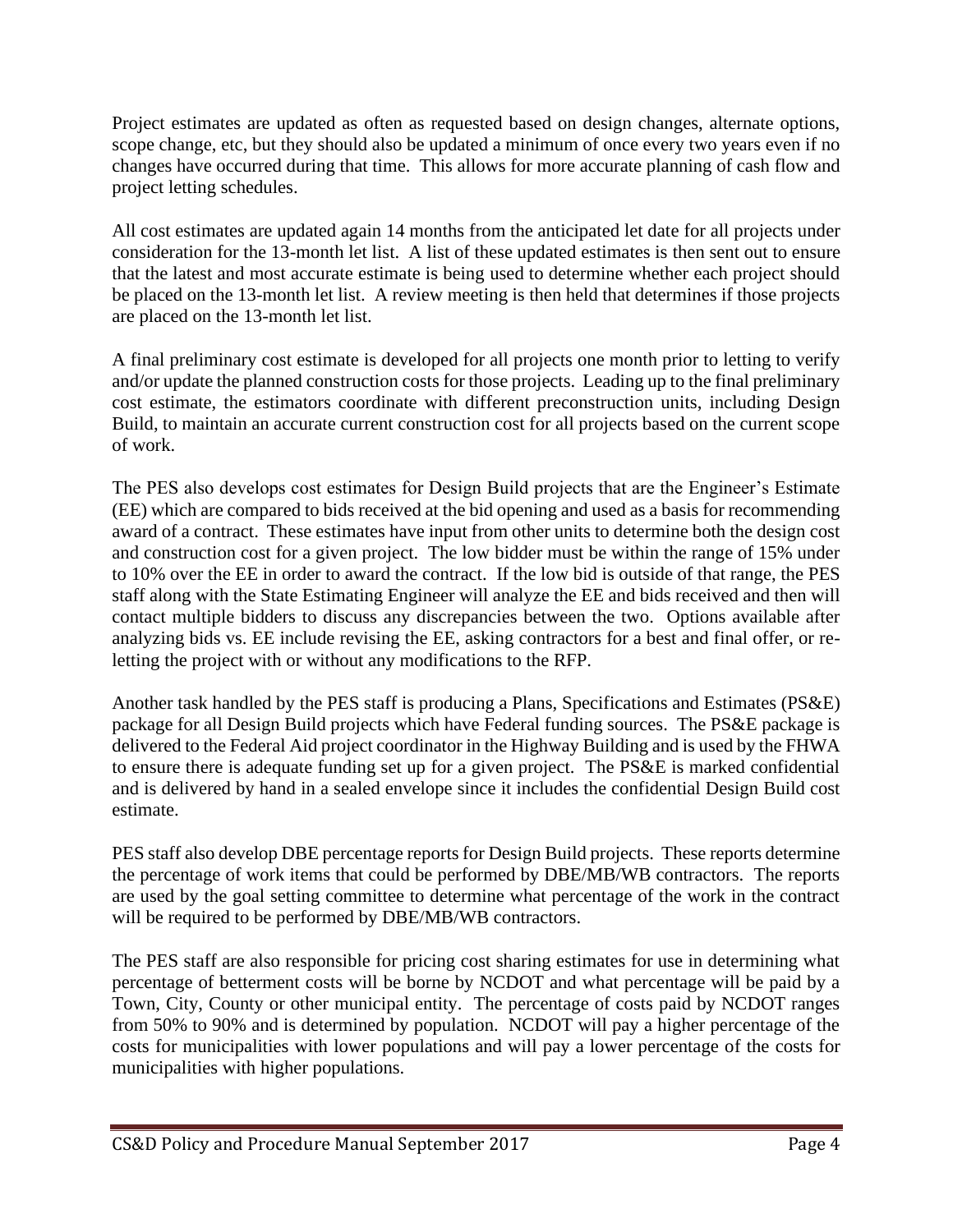PES staff send out cost verification letters to update the construction cost for a project in SAP. The cost verification letters are typically submitted for every updated estimate unless it is requested that we do not send one out for a given estimate. All of the Preliminary Estimates produced by the PES are public information with the exception of Design Build estimates as noted below.

For Design Build projects, a cost verification letter is done when the project is designated as a Design Build project, but all subsequent estimates are considered confidential. This is due to the fact that these estimates are used to compare to contractor's bids as a basis for award when the bids are opened.

After award of projects the PES staff who developed the estimate may be asked to assist in preparing cost estimates for supplemental agreements. For traditional projects the supplemental agreements will use the contractor's bid prices to determine the additional cost of the supplemental work. If an item is needed that wasn't in the original contract PES staff will determine a fair unit price for the item based on project type, location and quantity.

Supplemental agreements are also estimated by PES staff on Design Build projects. Since the Design Build contracts are typically bid on a lump sum basis, all items contained in the supplemental agreement will have unit prices determined by PES estimators. These estimates will be compared to the contractor's estimates for the same work and a final price for the additional work will be negotiated.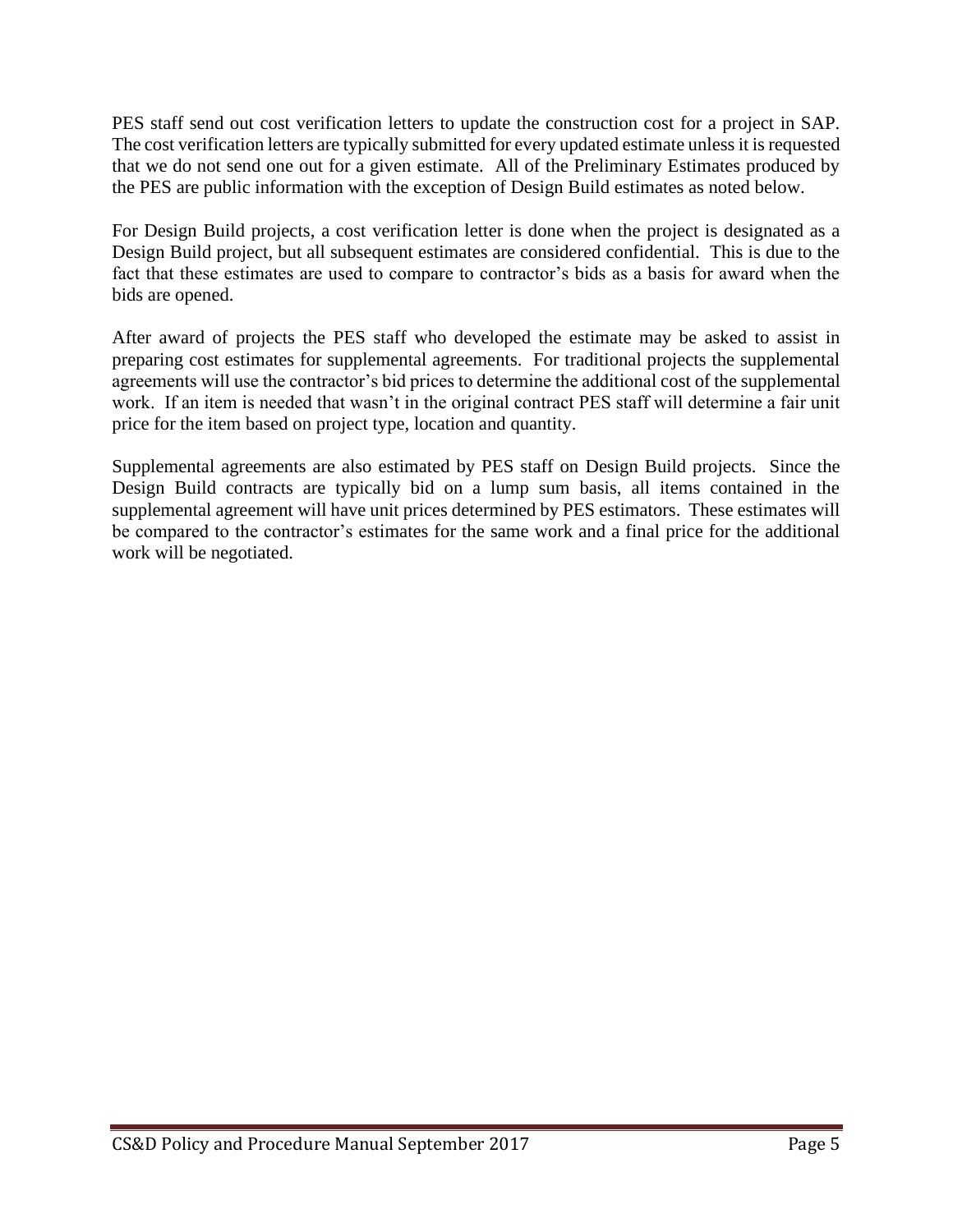# PLAN REVIEW

#### <span id="page-5-0"></span>PURPOSE:

To review the plans package for conformance to current design standards and procedures.

#### RESPONSIBILITY:

Plan Review falls under the Plans and Standards Management Section which consists of Plan Review Engineers.

#### PROCEDURES:

There are typically three different types of projects: TIP, Resurfacing and Division Managed with Raleigh let TIP. There may be other types of projects such as bridge rehabilitation and preservation which will follow many of the same procedures.

Processing of Central Design TIP project:

- 1) When a plan package is received from Roadway Design, the plan reviewer will request a compiled estimate print from the Estimating Management Section. The compiled estimate includes quantities from all units with pay items for the project.
- 2) The Plan Reviewer checks the plans package for conformance to current design standards and procedures. The reviewer checks the typical sections, summaries, plan sheets, pay items, quantities, etc., for errors or omissions. All comments, errors, and issues are recorded.
- 3) Once the initial review is complete, the plan reviewer will review the comments, errors, and issues with the Design Engineer for the project. The plan set is returned to the designer. Revisions are made to the plan set.
- 4) Once the revisions are completed, the design engineer returns the plan set to the plan reviewer. The plan reviewer will check the comments, errors, and issues to ensure all corrections have been made.
- 5) Once the revised estimate is returned from the Design Engineer, the plan reviewer will send the marked quantity estimate to the Estimating Management Section. The estimating section will correct any errors to the quantity estimate and print a new estimate.
- 6) Once all reviews are completed and a new estimate is printed, the Plan Reviewer will submit the plans package to the Proposals and Contracts Engineer.
- 7) The Plan Reviewer will make updates as needed to the project log throughout the review process.
- 8) The Plan Reviewer will work in coordination with Proposals Engineer to make corrections as needed during the process of assembling the Proposal.
- 9) The Plan Reviewer will ensure all electronic (pdf) files are completed and DocuSigned. The Plan Reviewer will ensure the electronic files are placed in the appropriate final plans folders on the project server or on Share Point web site.
- 10) Once the Proposals Engineer has completed their review, the plans will be sent to the Plans and Standards Engineer. The Plans and Standards Engineer will review all the electronic files (pdf) for conformance.
- 11) The Plans and Standards Engineer notifies the Printing Manager, the Proposals and Contracts Engineer, and the Proposals Engineer the electronic files are ready for the Advertisement for the Letting.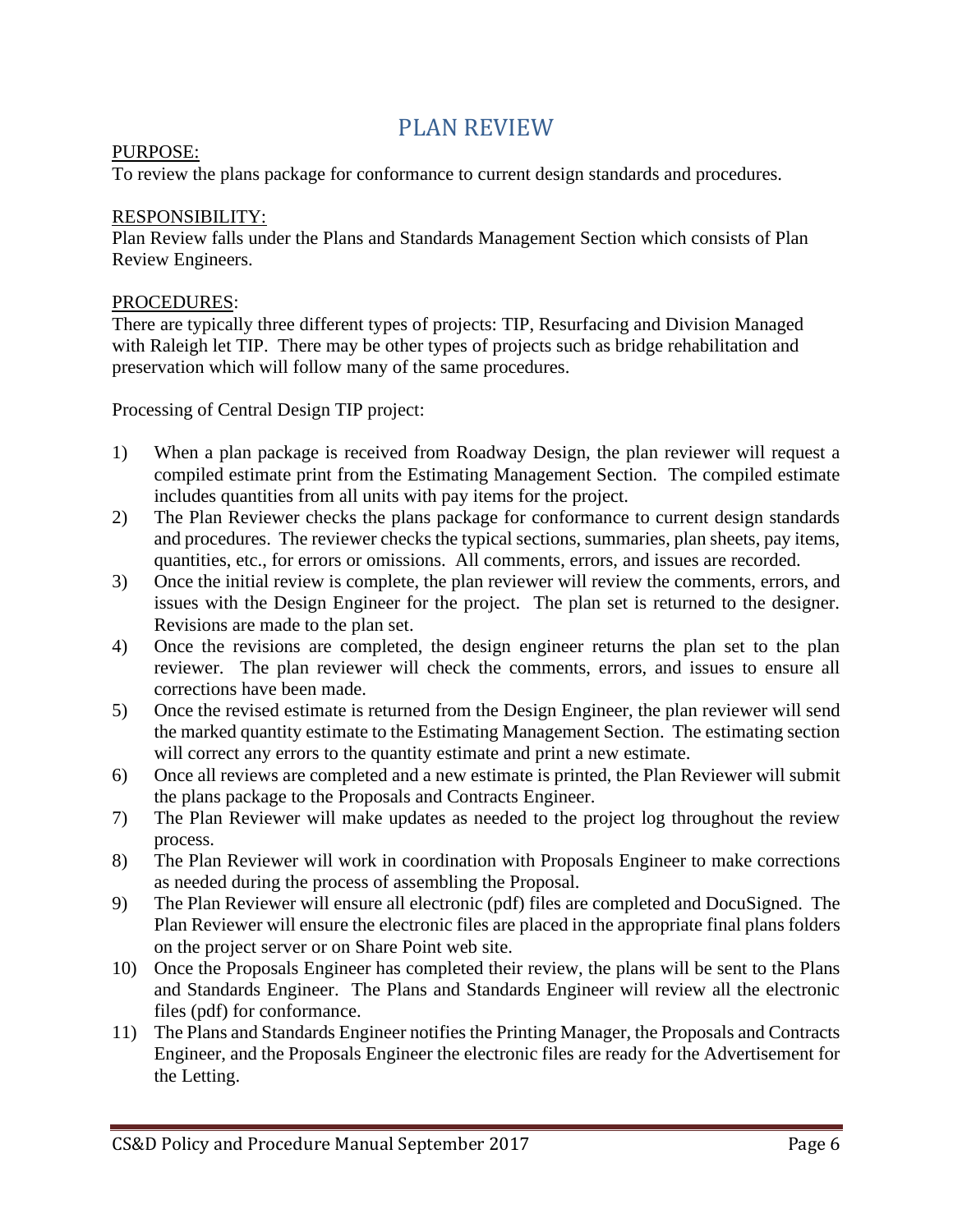# PROPOSAL PREPARATION

#### <span id="page-6-0"></span>PURPOSE:

Develop the project proposal for advertisement which will eventually become the project contract.

#### RESPONSIBILITY:

Proposal preparation falls under the Proposals and Contracts Management Section which consists of Proposal Engineers.

#### PROCEDURES: (see flow chart):

1) The Plan Package, quantity estimate and work folders are received from the Plan Checking Section. The project is logged in and the Contract Time Engineer reviews the information. Contract times are determined and are taken to the Contract Time Committee for approval. Dates of Availability and Contract Completion dates are determined. Agreed upon contract times and dates are entered into TRNS\*PORT. If other TIP, State Resurfacing, Division Let, and Design-Build projects are discovered to be under construction in the same area, the possible conflicts are noted in the proposal.

The Plan Package consists of plans and details from each unit that are applicable to this project. All plan sheets should be sealed as needed when received. The following is a list of plans that may be received from the various units:

Roadway, Geotechnical, GeoEnvironmental, Signing, Traffic Control, Lighting, Utility Construction, Utility by others, Erosion Control, Signals and ITS

In most instances, the plan package includes all unit plans except for structures and culverts. These plans, along with the corresponding subsurface plans, are submitted directly to the Records and Documents Section.

- 2) The Proposal Engineer reviews the project documents. There are three basic parts to this review: the plan package, the estimate of quantities and the creation of the bid proposal.
	- a) The Proposal Engineer #1 reviews the plan package to insure: the proper letting date, TIP and WBS numbers are correct, sheets are sealed as needed, index of sheets is correct; earthwork, drainage, and guardrail quantities match the estimate summary; the proper sealed details, pay items and special provisions are included to cover all work items. Roadway subsurface plans and cross-sections are also reviewed.
	- b) The following information from the work folder is reviewed. Note that the review may contain other information not listed here: provisions written by other units, correspondence and notes that may indicate the need for a particular project special provision to be included in the roadway portion of the proposal, Final or Combined Field Inspection letter, geo-technical reports, structure foundation reports, project commitments, design and construction recommendations, intermediate contract time write-ups from Traffic Control Unit, whether surveying will be done by the contractor or the Division, clearing and grubbing methods, permit moratoriums or restrictions, embankment waiting periods, ROW memo, building removals, railroad insurance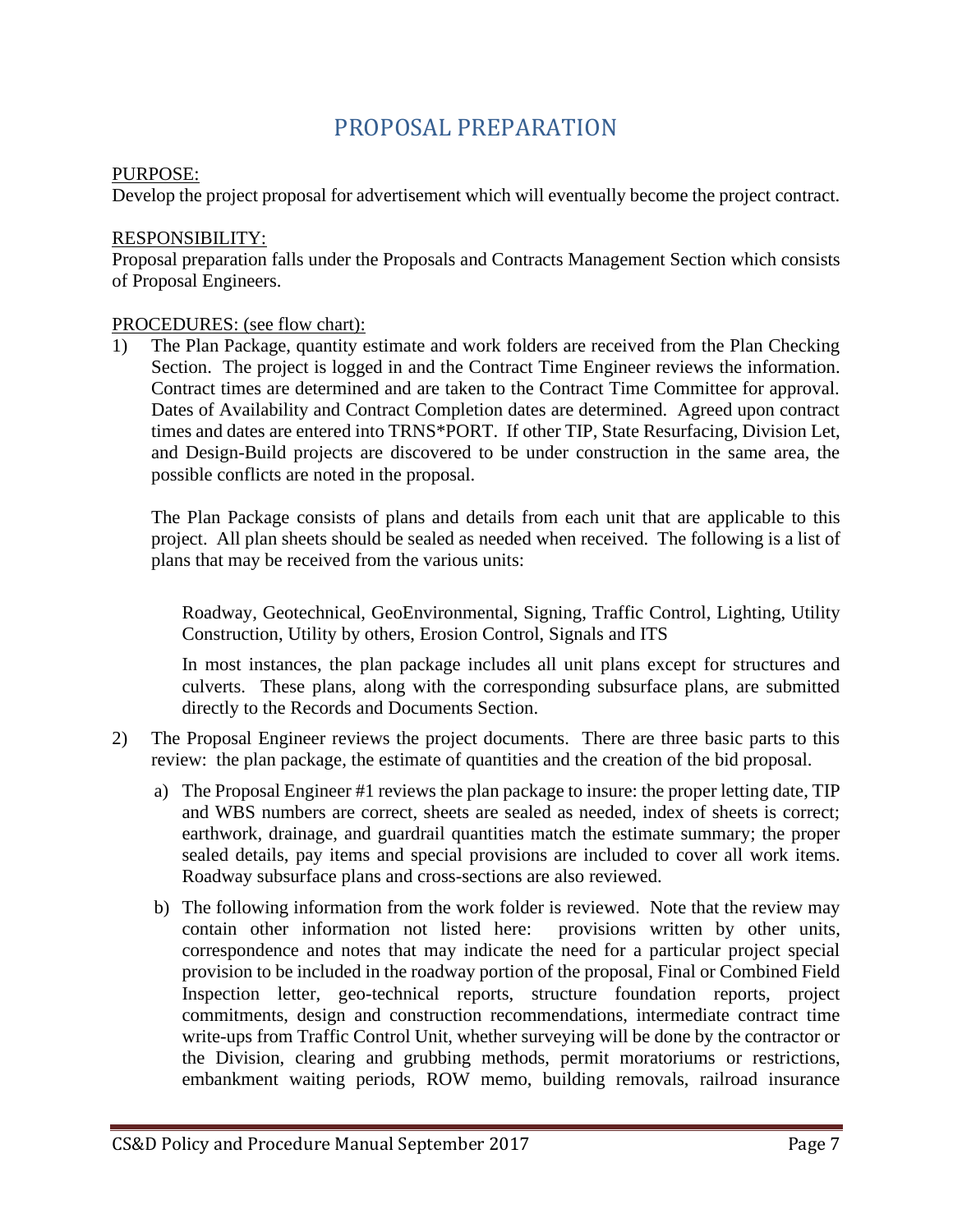requirements, special project inserts, county seed mix type, and the correct wage rate determinations.

- c) Review the project special provisions provided by other units and verify their provisions adequately cover the work required and that they are written in proper contractual language. Units include: Traffic Control, Traffic Signals, Signing, Utilities, Structures, Roadside Environmental, Geotechnical, and GeoEnvironmental. The provisions are reviewed for accuracy and completeness. All provisions received should be sealed as needed when received. If necessary, corrections should be requested from these units.
- d) Verify that either the Standard Specification Book or a project special provision covers all items of work. Consult with Plan Checking, other engineering units or Division construction personnel when needed.
- e) The preliminary quantity estimate should be reviewed to ensure that all unit provisions or other changes are included. The estimate should match the quantities shown on the Summary of Quantities sheet(s) in the plans. All items noted as SP should have a corresponding special provision.
- f) Working from the automated proposal line up sheet (APLUS), select the required general, roadway, and standard provisions for the project. The *Proposal Engineer* may have to include a project specific special provision insert or write a provision to cover a specific item or activity.
- 3) Revised plans, quantity estimate, and work folders are submitted to the Estimating Section for determination of the final cost estimate (percent run) report and the DBE Interest Report for disadvantaged woman and minority business goal setting.
- 4) The roadway plans, work folders, percent run report, and DBE Interest Report are returned from estimating section and reviewed.
	- a) The DBE Interest Report is sent to the DBE Goal Setting Committee who later meets with the Proposals Supervisor to establish the DBE or MBE/WBE goals applied to each project. Goals are entered into TRNS\*PORT.
	- b) A second Proposals Engineer repeats process #2 above for a second review. All necessary plan and quantity changes should be made at this point.
	- c) Additional proposal information is added that was not available during the first review: determination of specialty and major items, date of availability, completion date, liquidated damages, delays in entry, progress estimates percentage, fuel and asphalt price adjustments, burning restrictions, seeding and mulching incentive, environmental permits, and the DBE/MBE/WBE goals.
- 5) Proposal Engineer #2 completes the final assembly of a draft proposal by adding the unit provisions and required permits from PDEA (previously processed), quantity, item sheets, proposal cover sheet and the completed table of contents and submits it for third review to Proposal Engineer #3.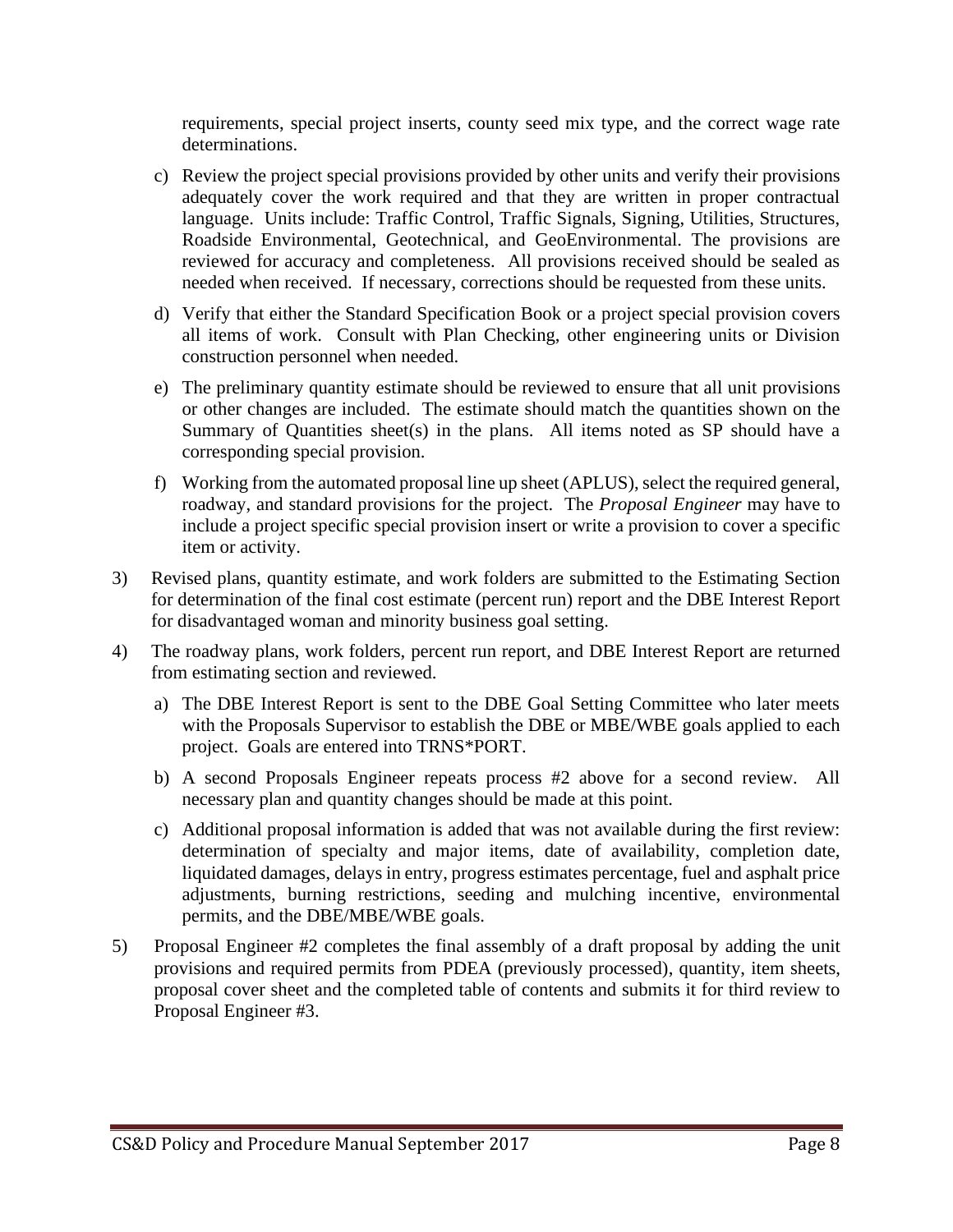- 6) Proposal Engineer #3 reviews the document to ensure that major item line numbers are correct, the liquidated damages are correct and the specialty items. For resurfacing projects, Proposal Engineer #3 gives the sketch maps to Plan Checking for a final review.
- 7) Once all the information has been checked, Proposal Engineer #3 gives the entire document (draft proposal with special provisions, plans, quantity sheets, etc) to the Proposal Supervisor for a final check for completeness and accuracy.
- 8) Once the review is done, the projects gets handed back to Proposal Engineer #3 for any revisions and to have the document sent electronically to the State Contract Officer who reviews and signs the final document via DocuSign.
- 9) Save the signed document in "project store" and notify the Records and Documents Section that the proposal is ready for advertisement. The roadway plans, cross-sections, and subsurface plans are submitted to Records and Documents Section for distribution. The structure plans are submitted directly to Records and Documents Section and are not reviewed by this office.
- 10) One proof copy of final proposal is printed.
- 11) The Contract Time Engineer reviews the proof copy for accuracy and completeness. Project information in TRNS\*PORT is verified with proposal.
- 12) Once approved, the proof copy is submitted to Records and Documents for final printing and advertisement.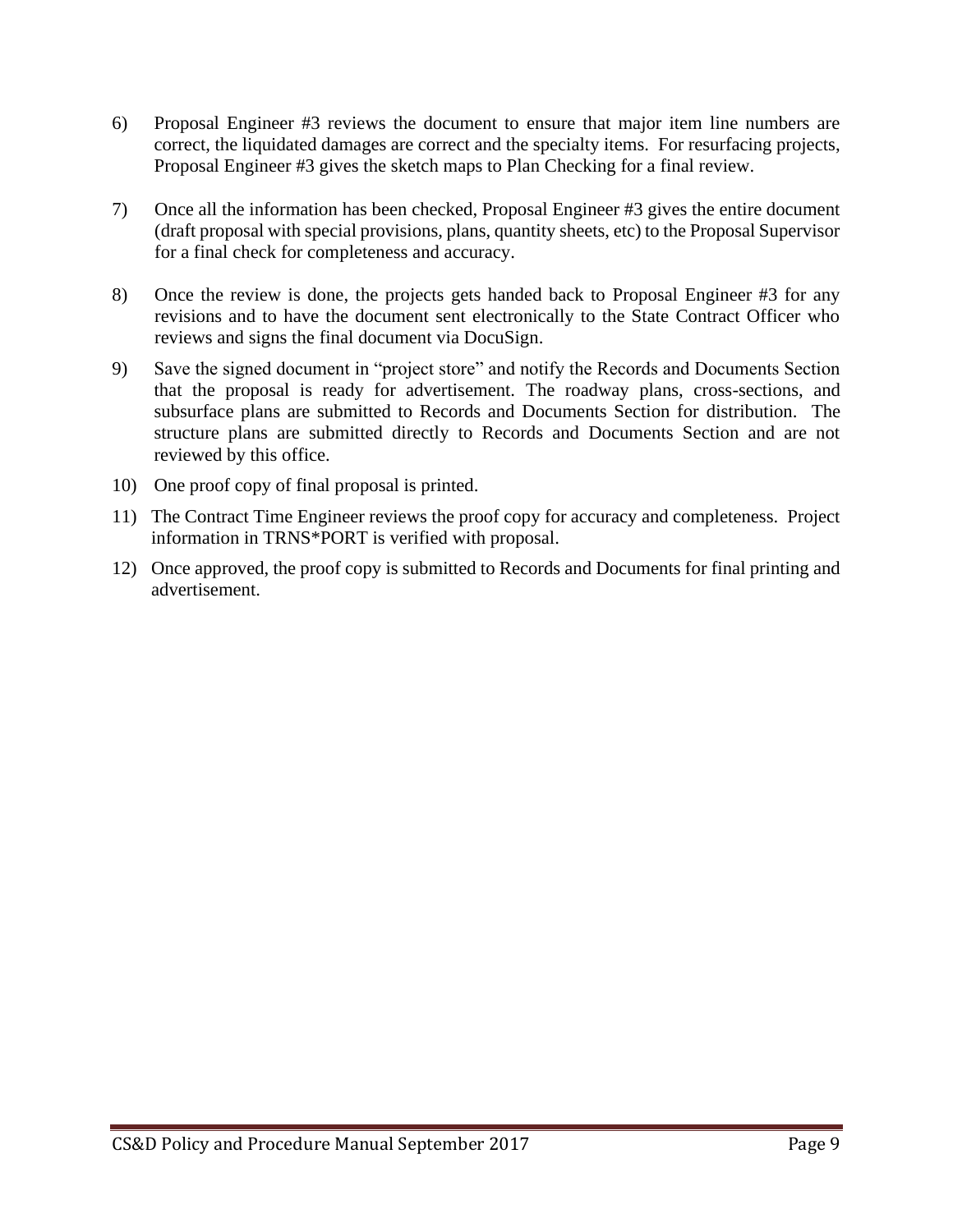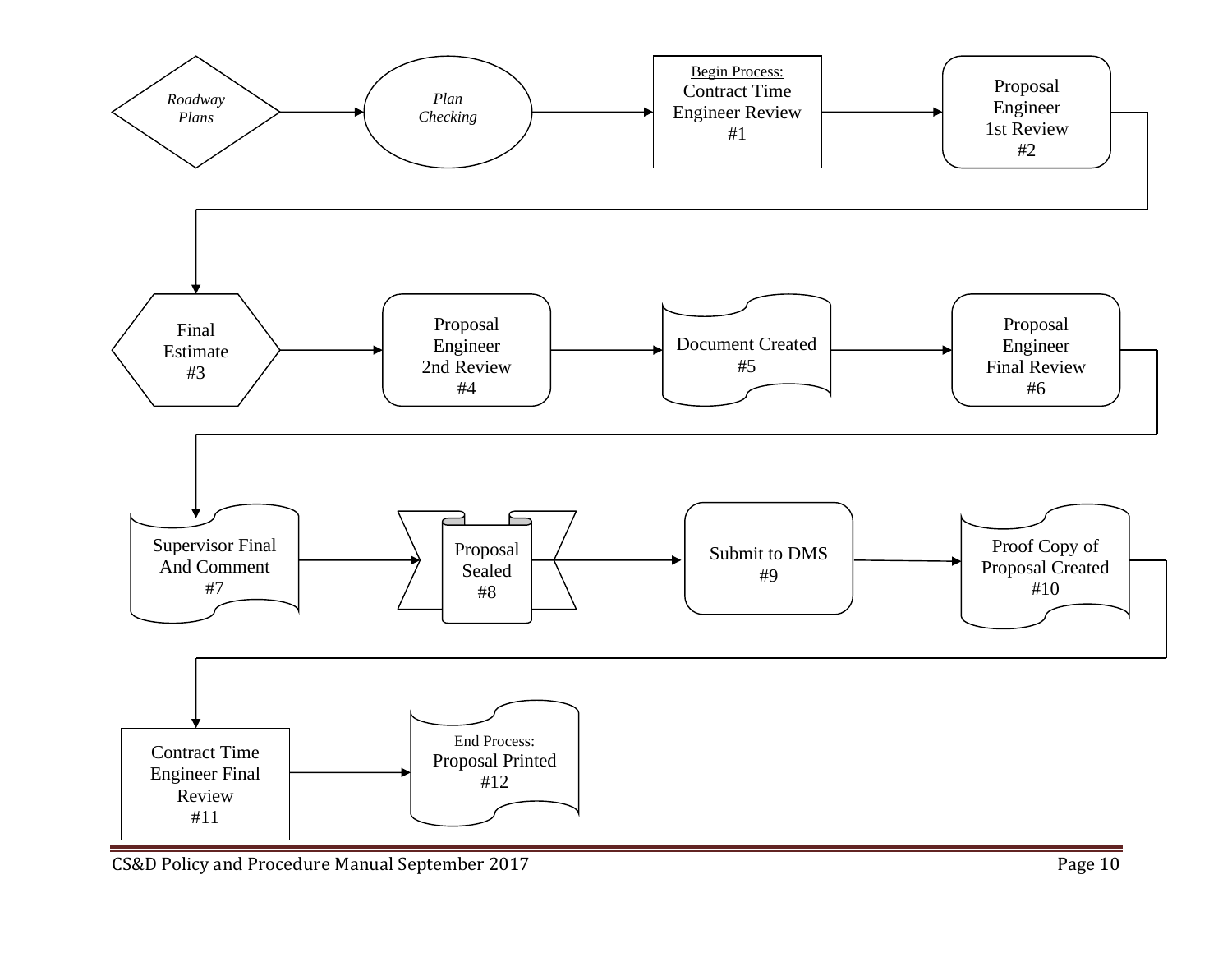# CONTRACT TIME

#### <span id="page-10-0"></span>POLICY STATEMENT:

A Contract Time Meeting shall be held each month.

#### BACKGROUND:

23 CFR, Part 635.121: Contract time and Contract Time Extensions

## PURPOSE:

Contract Time Meetings are held to:

- (1) Review contract time recommendations and establish a contract time for each project.
- (2) Determine if bridges are to be combined with roadway contracts or if they are to be let as separate contracts.
- (3) Review Innovative Contract Time Procedure recommendations (A+B, Incentive-Disincentive, Etc.)
- (4) Determine liquidated damages for each project.
- (5) Make recommendation for projects with 8 week advertisement.

#### RESPONSIBILITY:

It is the responsibility of the *Contract Time Engineer* to prepare contract time recommendations which will be reviewed by the Contract Time Committee. The meeting will normally be held in the Contract Standards and Development Conference Room with the following in attendance:

- o Construction Estimate and Claims Engineer
- o Assistant Structure Design Engineer
- o State Contract Officer
- o Contract Time Engineer
- o Work Zone Traffic Control Engineer
- o Representative from FHWA (Federal-Aid projects)
- o State Roadway Design Engineer and/or Roadway Project Engineer (upon Chairman's request)

Note: The Chairman for the Committee will be designated from the above list by the Chief Engineer

#### PROCEDURES: (see also Appendix X)

The Plan Package, quantity estimate and work folders are received from the Plan Checking Section and logged in as received. The *Contract Time Engineer* reviews the information, contract times are determined and taken to the Contract Time Committee for approval.

The Contract Time Meeting will be scheduled by the Chairman for a date sufficiently in advance of advertising that the approved information can be included in the bid proposal.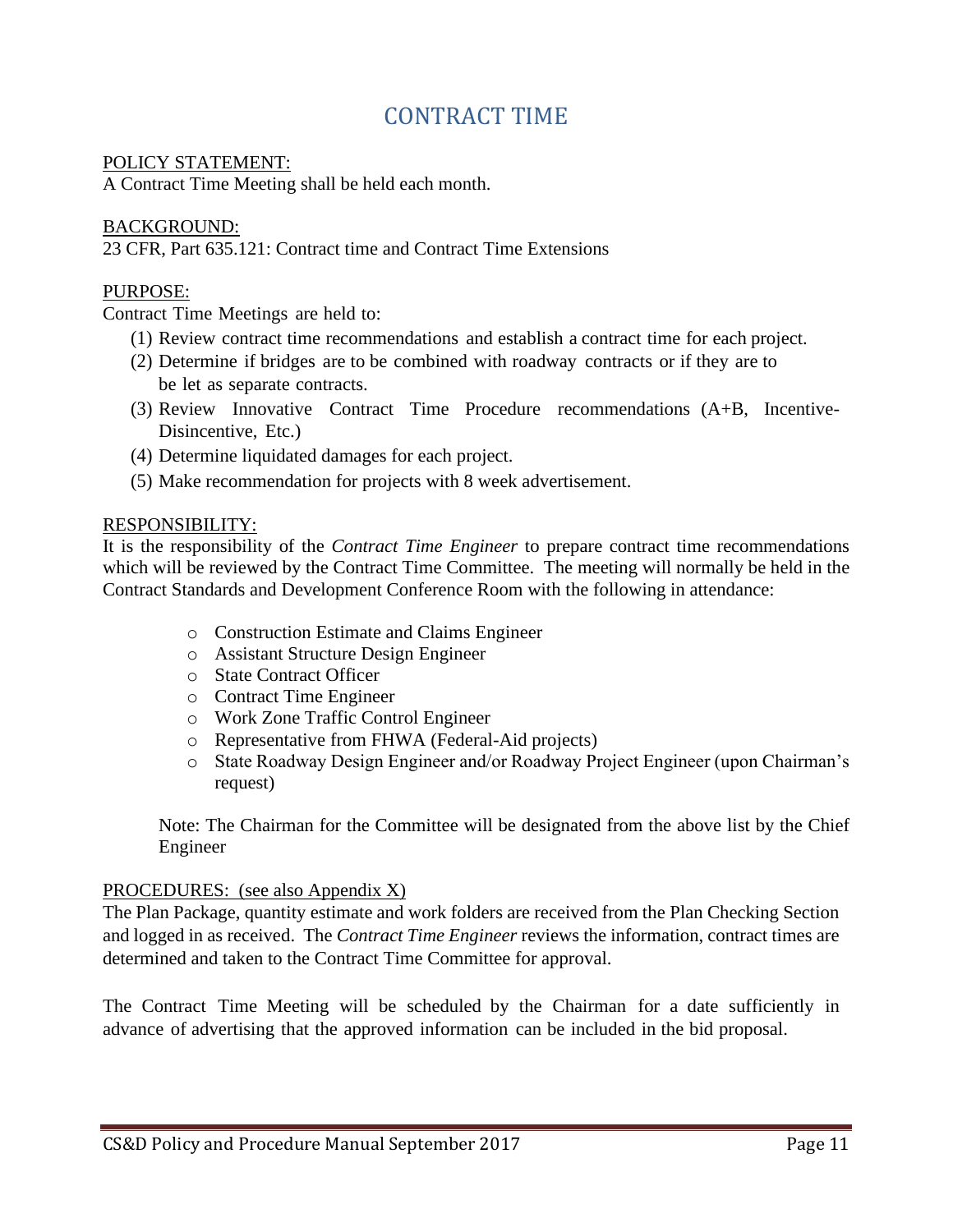The Contract Time Engineer is responsible for determining the time limit recommendations to be included in the contracts for highway and bridge construction. Internal procedures and guidelines for determining contract time are available in his or her office. Itshall be the responsibility of the Project Engineer or Project Design Engineer to provide the Contract Time Engineer quantities of work items and any information peculiar to a specific project that could possibly affect the immediate or overall contract time.

When structures are involved on a project, the Assistant Head of Structure Design will provide the Contract Time Engineer with the contract time for involved structures. The Assistant Head of Structure Design and the Contract Time Engineer will review the contract time recommendations prior to the review meeting. Projects with structure and roadway items combined are to be closely reviewed by the Committee and a joint approval granted. Unless unusual conditions are anticipated, box culverts will be let in the roadway contracts. When roadway and structures are recommended to be let separately, the contract time recommendations will include an explanation of the project detailing the inter-related roadway and bridge work. Where multiple bridges are proposed, a bar graph showing separate entries for inter-related roadway work and structure work will be prepared by the Contract Time Engineer on projects with multiple bridges.

When the Contract Time Committee cannot agree upon the contract time for a particular project, the Chairman will notify the Administrator of Technical Services. The Administrator of Technical Services will discuss the matter with the State Construction Engineer and attempt to reach a decision. If a decision is not reached between them, the final decision will be made by the Deputy Chief Engineer.

Upon approval of the contract time (Dates of Availability, Contract Completion Dates and liquidated damages) by the Committee, the *Contract Time Engineer* will provide the approved information to Contracts and Proposals for inclusion into the bid proposal.

Upon completion of all bidding proposals in a monthly letting, the Contract Time Engineer shall compare his or her contract time worksheet quantities with the proposal quantities, making corrections to the worksheet where necessary.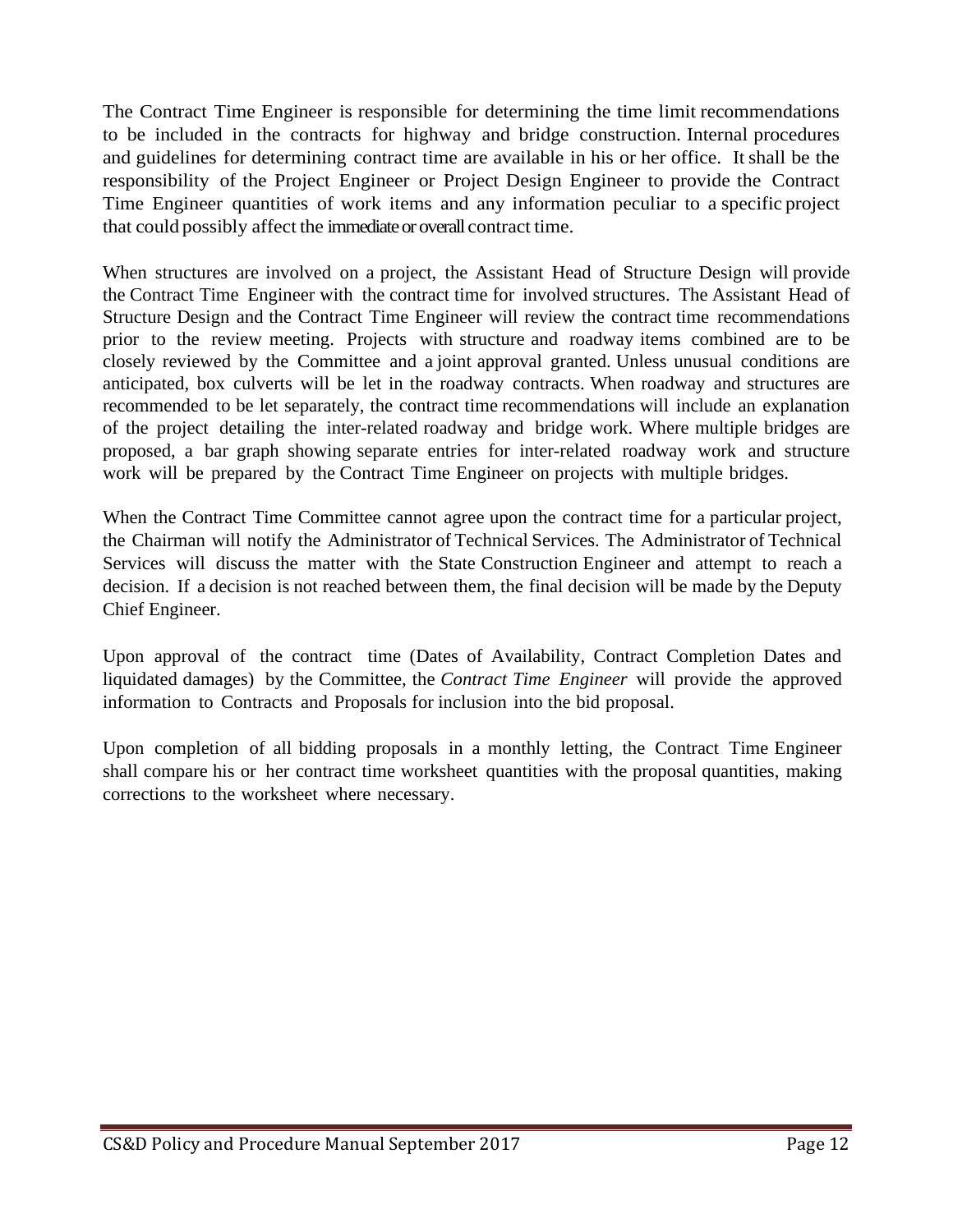# ENGINEER'S ESTIMATE

#### <span id="page-12-0"></span>PURPOSE:

Current unit prices will be used in computing project cost estimates to come up the Engineer's Estimate. The Estimating Management Section shall limit dissemination of letting information to the description and location of the project and the estimate of quantities of the major items in the contract. The Estimating Management Section will not furnish to the public or excess State personnel, information on the tabulation of the Engineer's estimates.

#### BACKGROUND:

NC General Statute § 133-33. Contract estimates; bidders' lists. NC Administrative Code: 19A NCAC 02D.0825. Confidentiality of Cost Estimates

#### RESPONSIBILITY:

The Estimating Management Section is responsible for computing detailed, current and confidential project cost estimates.

#### PROCEDURES:

The Engineer's Estimate is a confidential, detailed, current cost estimate which is prepared to provide estimates for programming purposes and for comparison of bids. The Engineer's Estimate is prepared prior to advertising for all projects and for submission to the Federal Highway Administration with the PS&E package on Federal-Aid projects. The Engineer's Estimate is also the final estimate and is to be used for comparison of bids and to determine their acceptability.

The Percentage Estimate and DBE Percentage Reports are confidential reports containing the percentage that the total price of each item bears to the total amount of the Confidential Engineer's Estimate and the percent of work that could potentially be done by DBE/MB/WB Contractors. It is used by the DBE/WB Committee in arriving at DBE/WB goals for a project, and by the Provisions Engineer in designating major and minor items in a contract.

No individual may possess the Engineer's Estimate or the Percentage Estimate unless they have been so authorized by this policy and procedure.

The Estimate of Quantities is prepared by the Unit preparing the plans. The Estimating Section of the Contract Standards and Development Unit estimates the unit prices for all roadway items and reviews and includes all cost estimates from other units in a timely manner so that the estimates are completed in time to advertise the projects for bids.

The Engineer's Estimate is compiled using a combination of cost-based estimating and historic data.

Material suppliers are contacted as necessary to determine the cost of new or unusual materials to be used during construction of the projects. Attempts are made to determine if there is a material shortage of any of the construction materials to be used on the project, in order that any resulting increased cost can be incorporated into the estimated unit price.

In the performance of their duties, it will be necessary for the Estimator and his or her staff members to possess the Engineer's Estimate.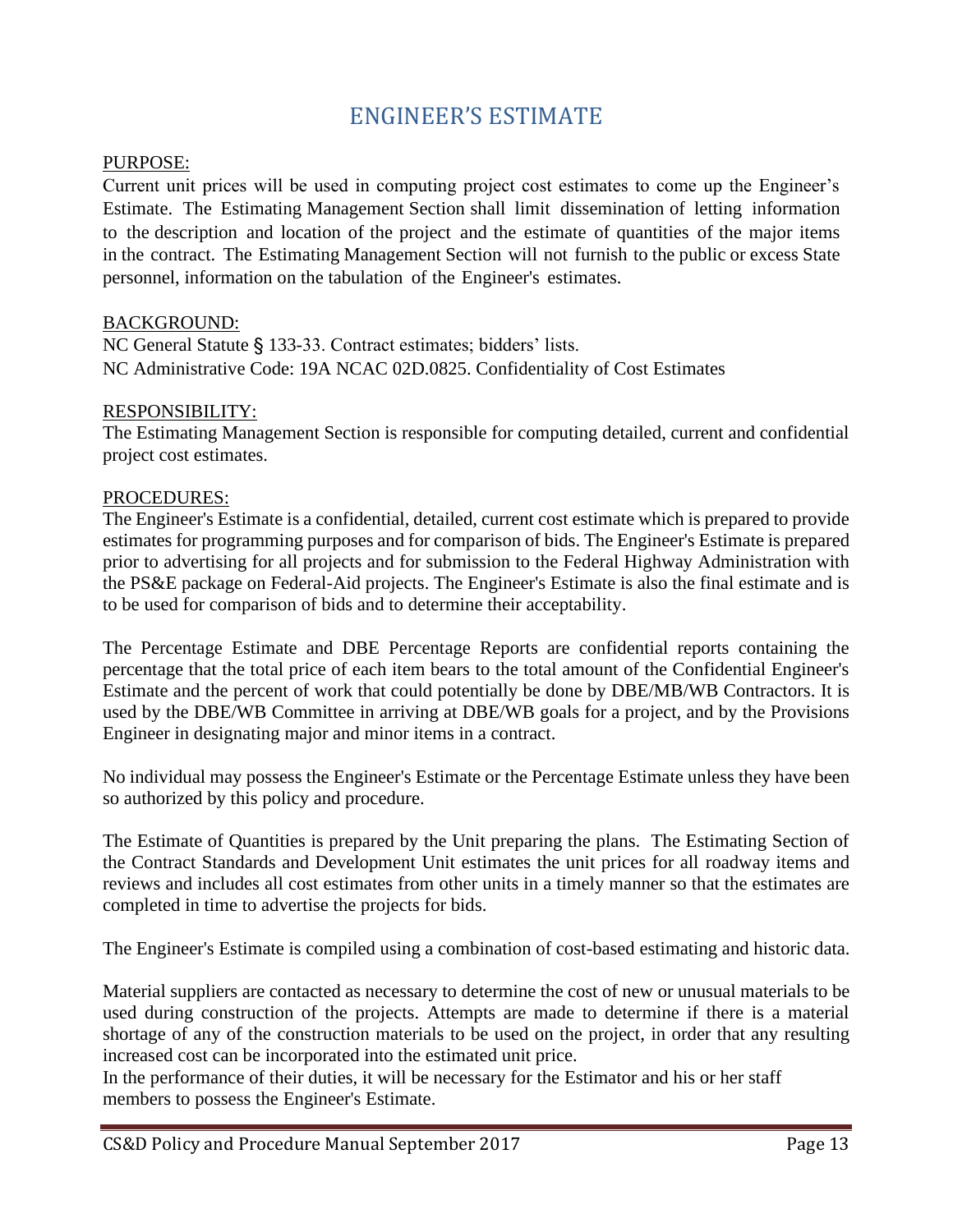The following additional Highway Design Branch personnel may possess part of the Engineer's Estimate for which they have developed the estimated prices:

- 1. Structure Design Estimating Staff
- 2. Utilities Engineer
- 3. Lighting/Electrical Engineer
- 4. Traffic Engineering
- 5. Roadside Environmental
- 6. Signing and Delineation
- 7. ITS and Signals

The estimated quantities and unit prices thus developed shall be delivered by individuals authorized to possess the Estimate to the Estimator in the Engineer's Estimate Section of the Contract Standards and Development Unit.

Personnel outside of the Highway Division who have developed estimated prices for work handled by their Branch or Unit may possess that part of the Engineer's Estimate for which they have developed prices provided:

- 1. They have been authorized by their appropriate Branch Manager or Unit Head to possess that part of the Engineer's Estimate pertaining to work within the jurisdiction of their Branch or Unit, and
- 2. Such authorization is contained in official procedures prepared by the appropriate Branch or Unit which have been approved by the Chief Engineer.

After the Engineer's Estimate has been computed, it will be stamped "Confidential" and:

- 1. On Federal-Aid Projects, it will be hand carried (6) weeks prior to the letting by the State Estimating Engineer or a designated member of his or her staff to the Project Management Unit Head or a designated member of his or her staff for obtaining approval of the PS&E package from the Federal Highway Administration.
- 2. On State funded projects, it will be made available (2) weeks prior to the letting by the State Estimating Engineer to the Project Management Unit Head or a designated member of his or her staff upon request for determination of proper funding requirements.

The Engineer's Estimate may be revised, if deemed necessary by the State Estimating Engineer upon evaluation of the project site, Plans, and Proposal Documents.

The estimate is considered final after approval by the State Estimating Engineer.

The final and complete Engineer's Estimates shall not be made available to anybody except:

- 1. The State Estimating Engineer and his or her staff members.
- 2. The Assistant Division Administrator or designated staff member of the Federal Highway Administration Division Office. On Federal-Aid Projects requiring step by step approval, any revised Engineer's Estimates approved by the State Estimating Engineer shall be stamped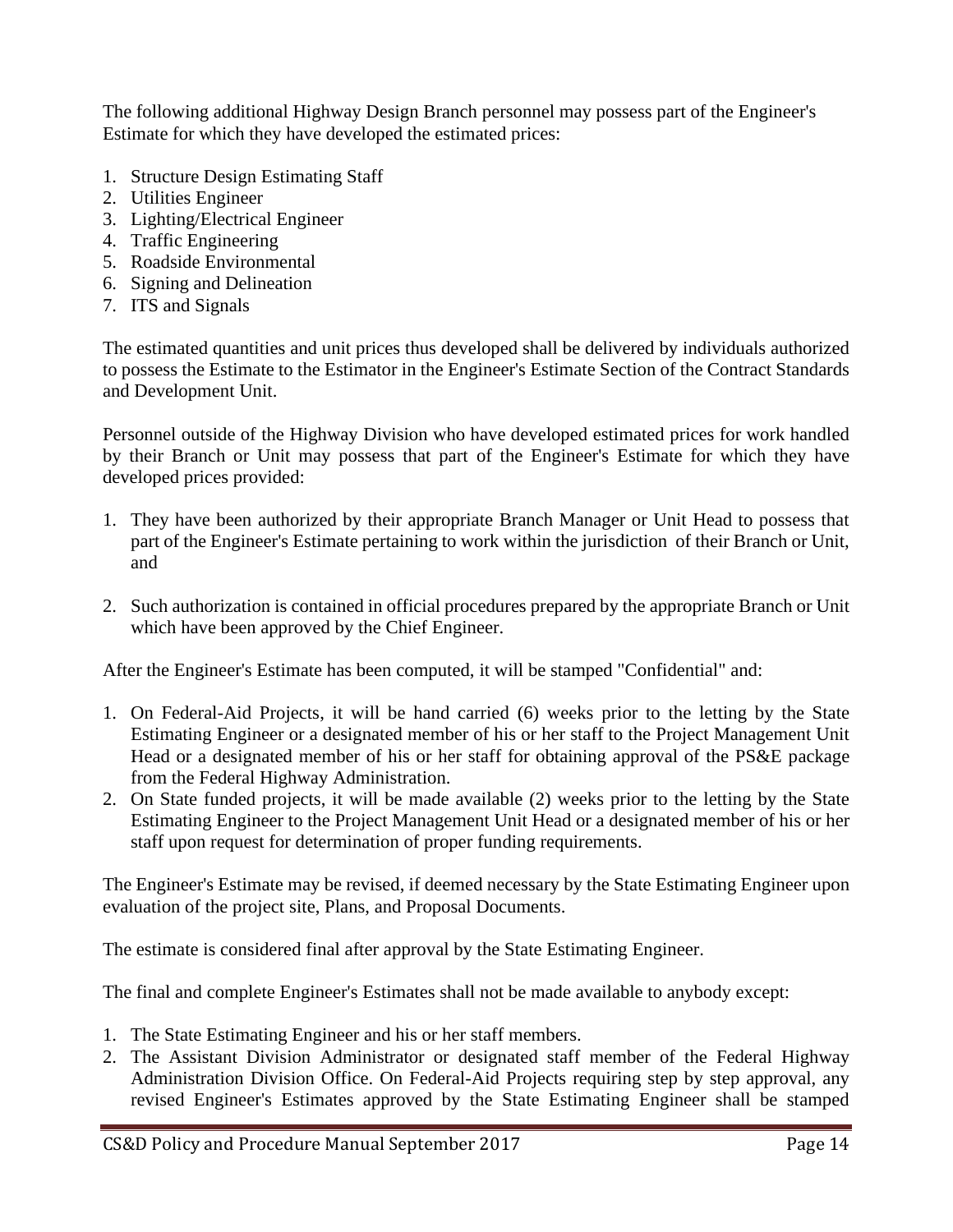"Confidential", placed in a sealed envelope also stamped "Confidential" and hand carried by the State Estimating Engineer or his or her designated staff member to the Project Management Unit Head or to designated member of his or her staff if:

- (a) Items are added or deleted
- (b) Quantities are revised
- (c) Unit prices are revised

Or any combination of the above, resulting in a (+5%) differential from the previously delivered Engineer's Estimate.

#### Revisions to the Engineer's Estimate:

Revisions may be made to the Engineer's Estimate by the State Estimating Engineer at any time prior to the scheduled letting. All price revisions made after the computerized Engineer's Estimates have been submitted to the Project Management Unit will be made by hand and will be documented by noting the date, reason for the revision and initialed by the Estimator and retained in the estimate file.

#### Availability of Percentage Estimate and DBE Percent Report:

The Percentage Estimate and DBE Percent Report are confidential information.

In the performance of their duties it will be necessary for the following personnel to possess the Percentage Estimate and DBE Percent Report:

- 1. The Estimator and his or her staff members.
- 2. The Provisions Engineer in the Proposals and Contracts Section and his or her assisting staff members.
- 3. Members of the Goal Setting Committee (see Appendix X for committee procedures).

The Percentage Estimate will be stamped "Confidential" and made available by the Estimator to the Provisions Engineer and his or her staff members. The Provisions Engineer will make the DBE Percent Report available to the DBE/WBE Committee for their review at the DBE/WB Committee meeting.

#### Transmittal of Engineer's Estimates and Percentage Estimates:

Engineer's Estimates and Percentage Estimates shall be stamped "Confidential". When transmitted as authorized by this procedure, they shall be hand delivered only by authorized personnel.

#### Office Procedures:

The Estimator and his or her staff shall work in offices used exclusively by them which shall be locked at all times outside of scheduled working hours and at any time the rooms are empty of personnel during working hours. Only the Estimator and his or her staff members are authorized to have keys to these offices. Engineer's Estimates shall be filed in a secured area under the custody of the Estimator. All Engineer's Estimates shall be stamped "Confidential".

Percentage Estimates shall be filed in a locked file cabinet under custody of the Provisions Engineer.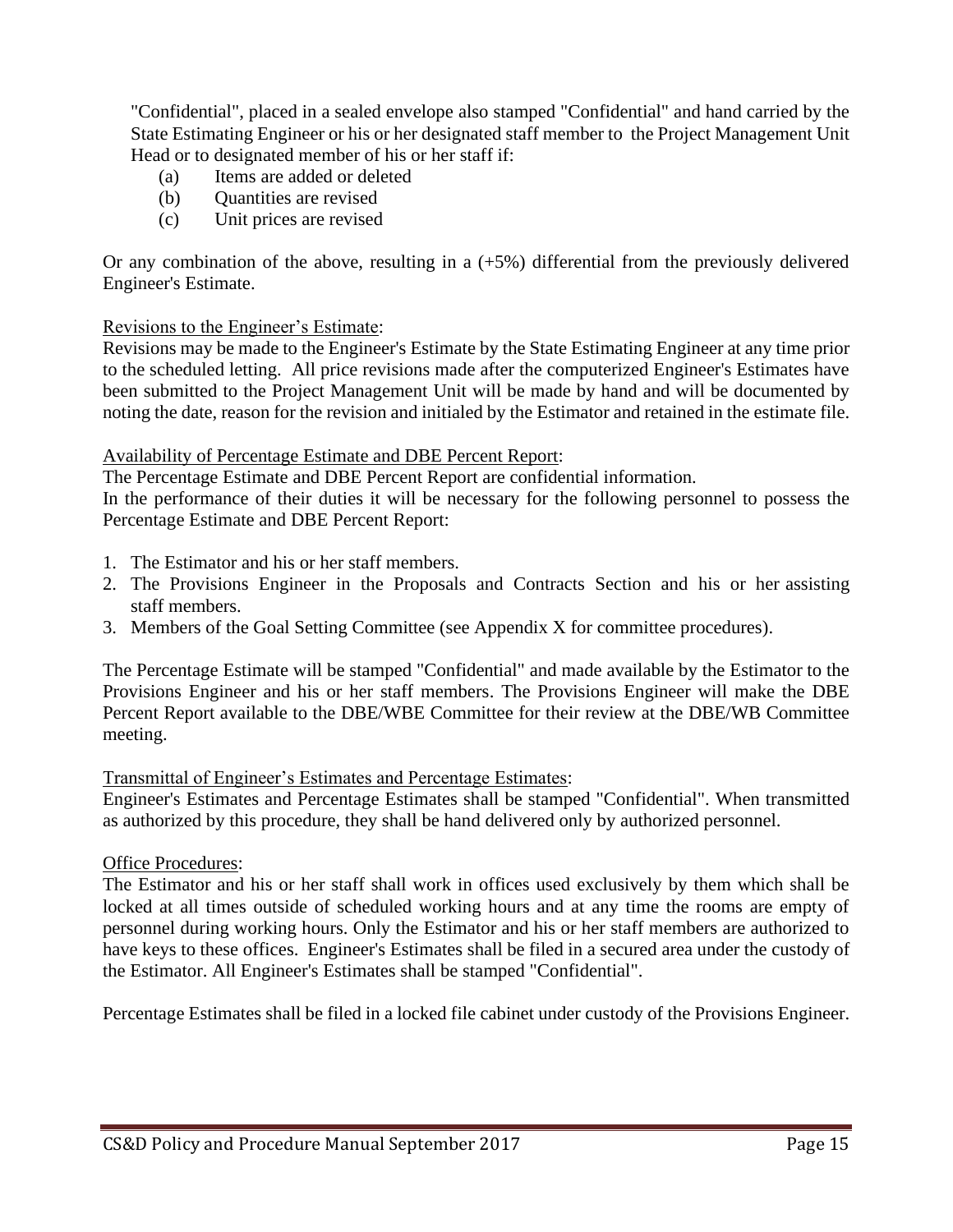#### Destruction of Copies of the Percentage Estimates:

Copies of the Percentage Estimates used by the DBE/WB Committee shall all be collected by the Provisions Engineer at the conclusion of their meetings and placed in a locked file cabinet until they can be destroyed.

#### Publishing of Engineer's Estimate:

At the bid opening the total Engineer's Estimate is read. The Engineer's Estimate is then considered public information.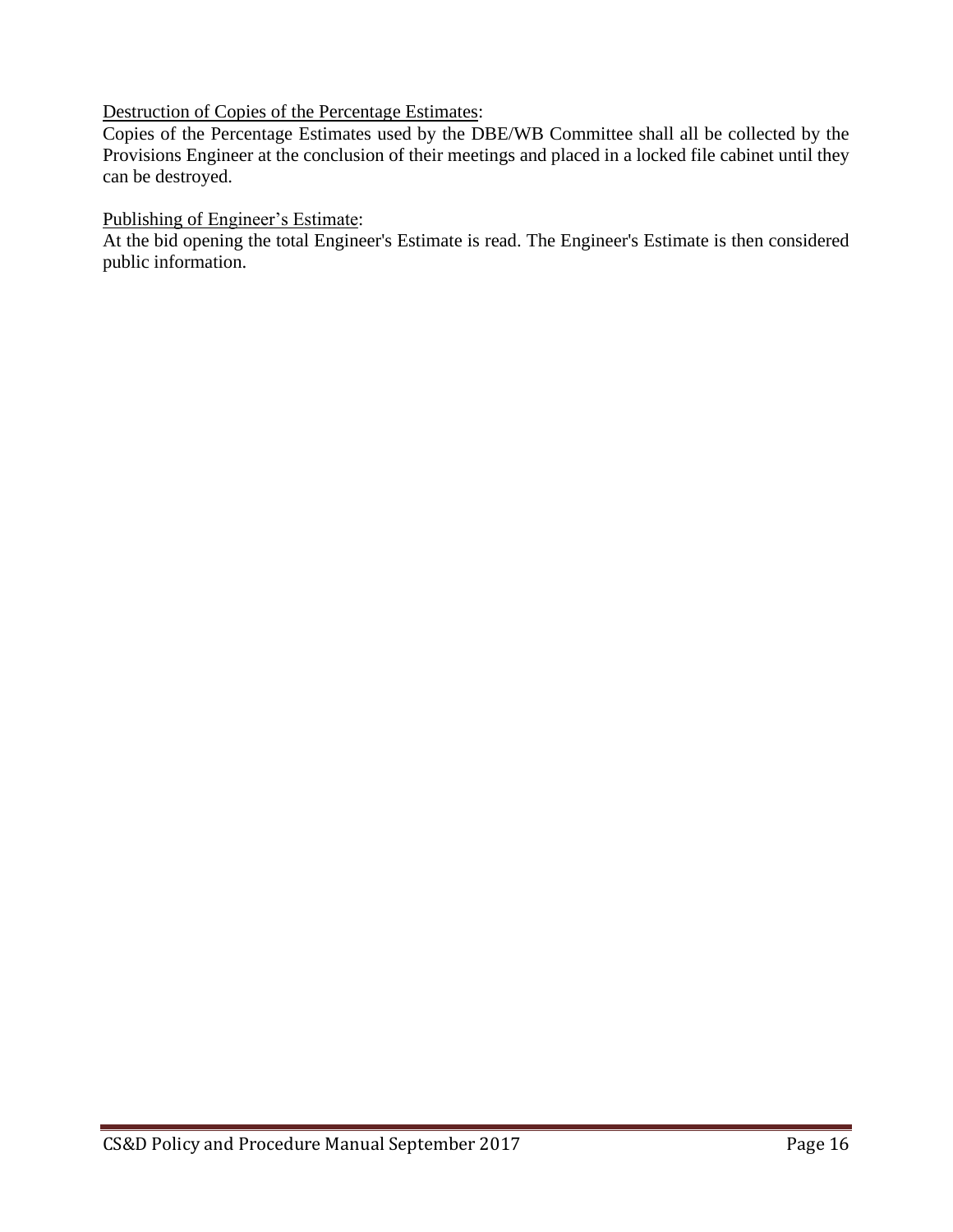# PROJECT ADVERTISEMENT

#### <span id="page-16-0"></span>POLICY STATEMENT:

State and Federal highway projects will be openly advertised to the public and contracting community.

#### BACKGROUND:

19A NCAC 02D.0803: Advertisement and Invitations for Bids (Feb. 1, 2008) 23 CFR Part 635.112: Advertising for Bids and Proposals

#### PURPOSE:

To have a central location where highway projects are advertised and processed in compliance with State and Federal regulations.

#### RESPONSIBILITY:

It is the responsibility of the Records and Contracts Management Section to post the advertisements, distribute plans and proposals, and maintain a plan holders list on the public web site.

#### PROCEDURES:

#### Advertisement:

All projects in each bid opening will normally be advertised for four weeks prior to bid opening. Projects may be advertised for shorter or longer periods of time as determined by the Chief Engineer, subject to Federal Highway Administration approval on Federal-Aid projects.

The advertisement will be posted on the web as well as published in the legal section of the Asheville Citizens Times, The Raleigh News and Observer, the Winston-Salem Journal, La Vos Independiente, Greater Diversity, and the Carolinian. The advertisement will be emailed to the newspapers six days prior to the date of advertisement.

#### Distribution of Plans and Proposals:

An order form will be maintained on-line and all orders for plans and proposals will be received by the Records and Contracts Management Section. The material for each order will be assembled, packaged and sent for mailing. The orders will be sent by FedEx ground unless the requesting party is willing to pay for express shipping.

The Section will retain all order forms and maintain a plan holder list for each project which will be made public via the web.

At the time of ordering and invoicing for the plans, the Records and Contracts Management Section will check for prequalification of the contractors. The verification of prequalification will also be made by the Contract and Proposal Section within a week before the let to ensure that all prime bidders are prequalified before the bids are opened and read.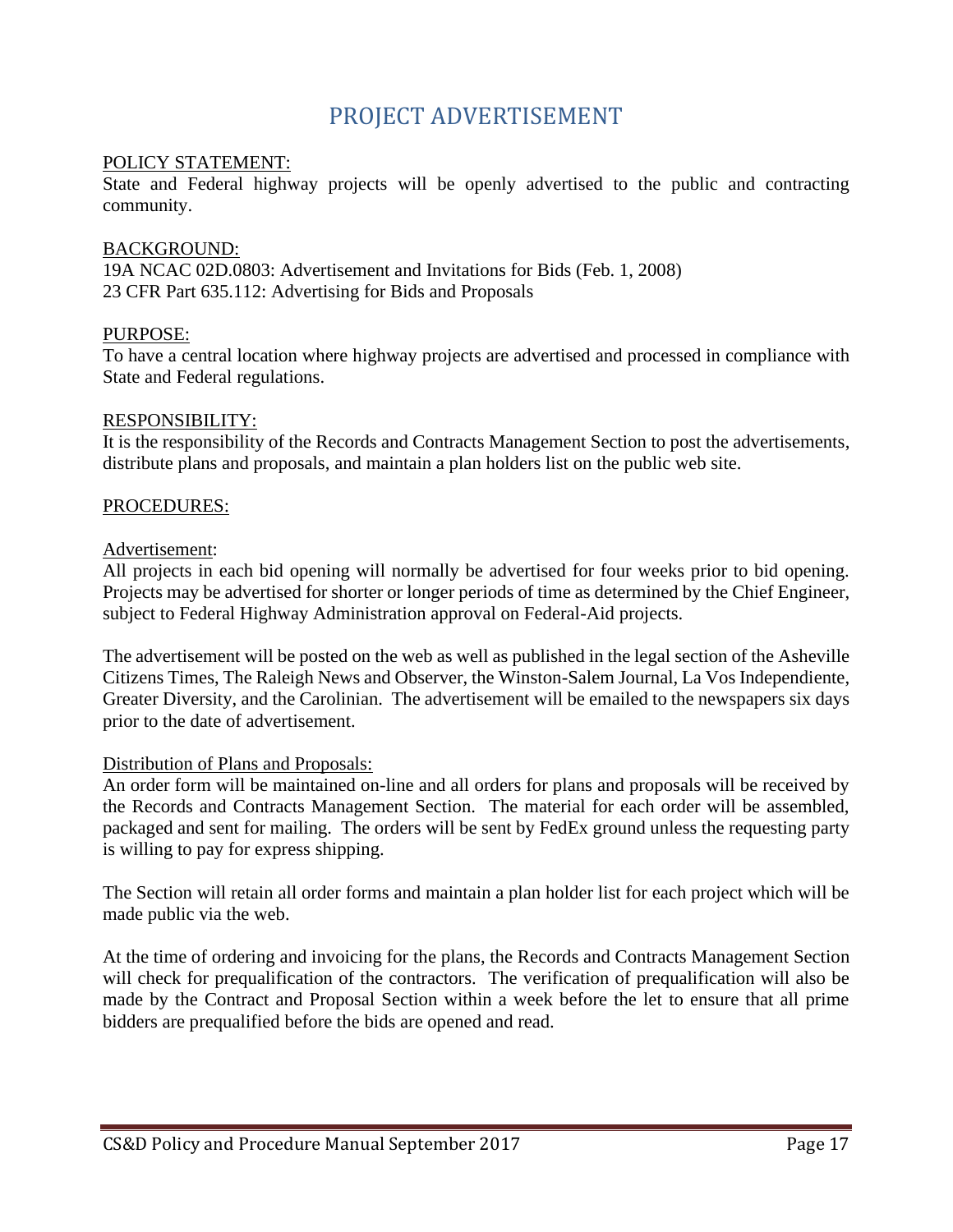#### Addendums:

During the advertisement period, it will often be necessary to create and distribute addendums to Contractors. Prior to writing and issuing the addendum, the Contract and Proposal Section will discuss with FHWA or the NCDOT Division Office as necessary. The addendum, consisting of a letter describing the necessary changes and any plan and/or proposal form sheets will be sent Certified Mail or FedEx from the Records and Contracts Management Section to all those who received plans and/or proposals on the project list. An acknowledgement of receipt must be received from every Contractor on the list prior to bid opening. This may be done via the electronic bidding system.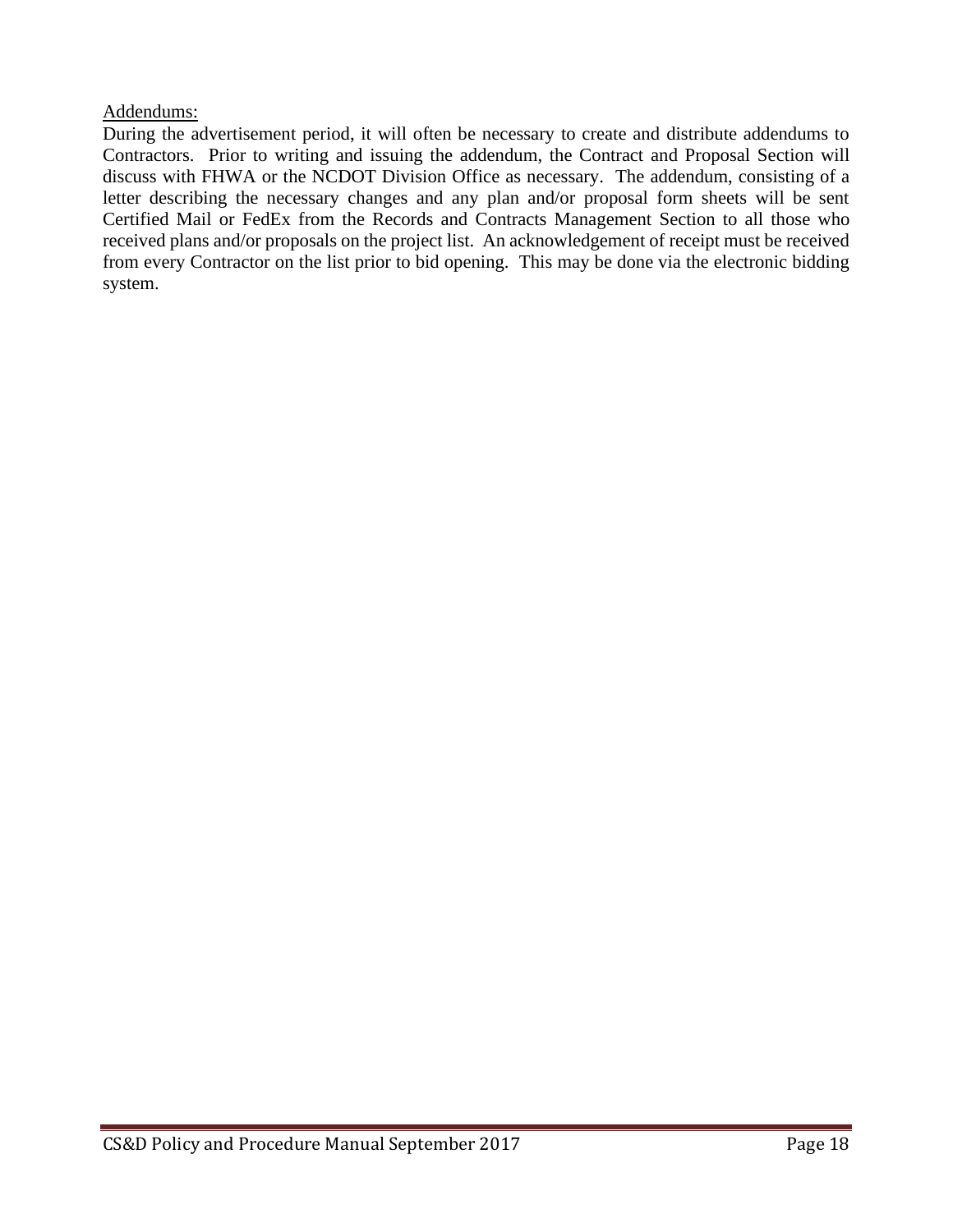# BID RECEIPT AND OPENING

#### <span id="page-18-0"></span>POLICY STATEMENT:

To provide orderly procedures for receiving bids for advertised projects and to be in compliance with Federal Regulations.

#### RESPONSIBILITY:

It is the responsibility of the Estimating Management Section to receive and review the submitted bids.

PROCEDURES: 23 CFR 635.113 – Bid Opening and Bid Tabulations NCGS §136-18(1) – Powers of Department of Transportation NCGS §136-28.1 – Letting of Contracts to Bidders after Advertisement 19A NCAC 02D.0810 – Delivery of Bids 19A NCAC 02D.0812 – Receipt and Opening of Bids

Central let bids, with the exception of Design Build, will be electronically submitted through Bid Express. Bids will be received until 2:00 p.m. on the day of the bid opening. At 2:00 p.m. the receipt of bids will be terminated. All bids will be read publicly at the time and place indicated in the Invitation to Bid.

Bid irregularities, withdrawals of bids and rejection of bids will follow the *Standard Specifications for Roads and Structures.* 

Central let bids which meet the requirements to be read aloud for bid consideration in compliance with the Standard Specifications, will be done so with an audio feed from the Contract Standards and Development conference room. Information relating to the bid will be uploaded to the bidding web site for dissemination.

#### Review of Bids:

The required documentation required by each bidder is found in the current *Standard Specifications for Roads and Structures* as well as in the Invitation to Bid.

As each bid is confidentially opened in a secure location, the presence of a bid bond or bid deposit will be checked for inclusion with the bid. The Estimating Management Section will also review the bids for errors, presence at mandatory pre-bid meetings and calculations for alternative contracting methods such as A+ B.

Each bid will be reviewed separately and completely by two individuals in the Section for compliance with the Standard Specifications and any applicable special provisions. After each separate review, the cover sheet of the bid reviewed will be initialed by the persons make the review if no irregularity is found.

All irregular bids will be tabulated along with the regular bids, and any irregularity found in the bid, bid bond or bid deposit will be noted on a bid examination sheet. The sheet will be attached to the front cover of the bid.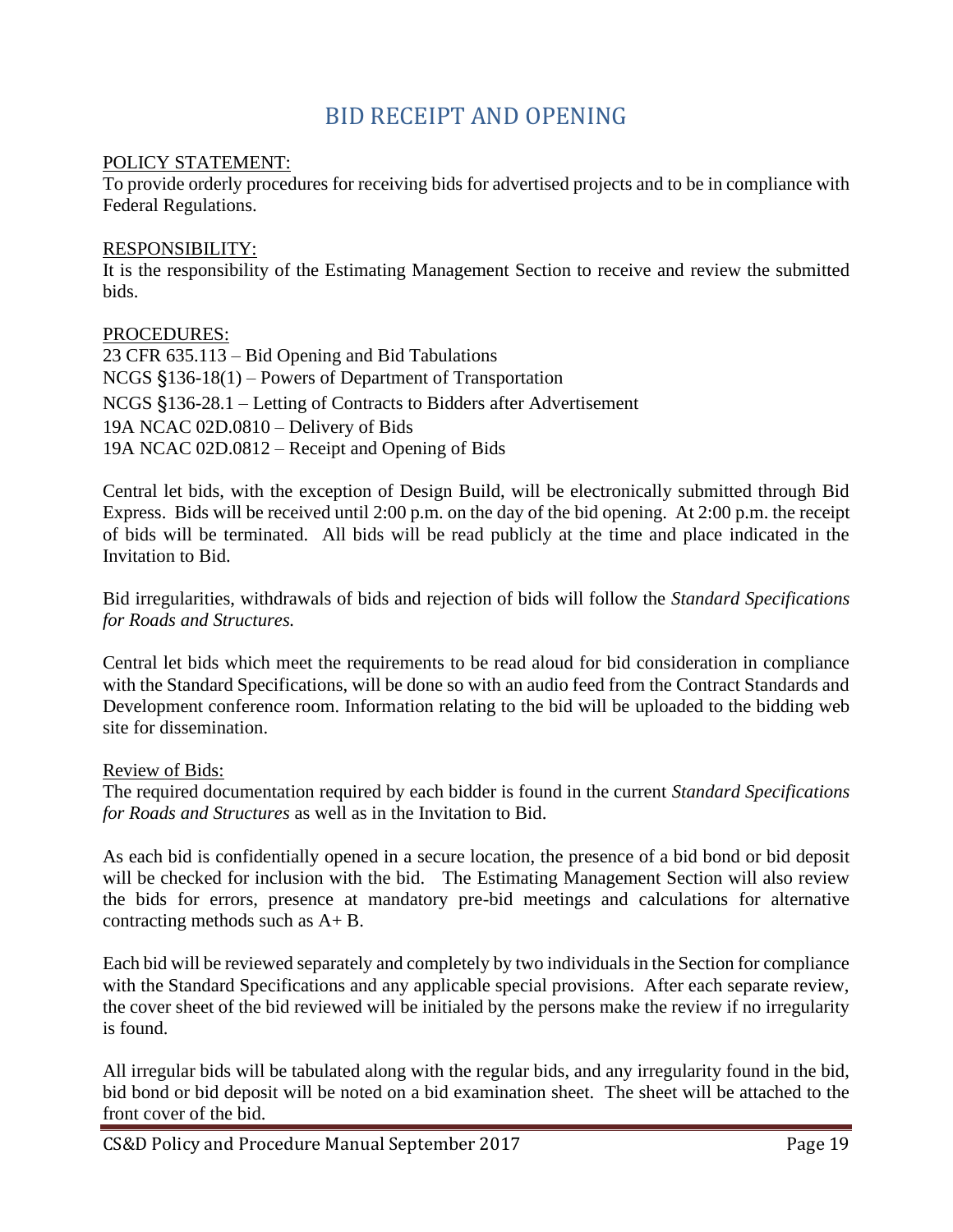After bids have been reviewed, the bids are tabulated to be read. When it is determined that there is a low bid irregularity, one copy of the proposal sheets containing the low bid irregularity and bid examination sheet will be hand carried to the Office of the Deputy Attorney General so that legal advice on questionable low bid irregularities can be obtained. The Bidder will be notified of irregularities in writing by the Contract Officer and all copies kept on file.

The Estimating Management Section will perform the necessary mathematical process to determine the apparent order of bids on each project. The Section will print copies of the Engineer's Estimate and the apparent low bidder's complete bid, along with the percentage that each item and total bid is over or under the Engineer's Estimate. If the apparent low bid is irregular, the Section will also print the lowest bid which does not contain any irregularity.

The Section will also print out copies of the bid tabulations of all bidders. These tabulations will show each irregularity for each bid as noted on the Bid Examination Sheet. In the event of errors, omissions, or discrepancies in the bid prices, corrections to the bid prices will be in accordance with the Standard Specifications. Such corrected bid prices will be used for the comparison and consideration of bids.

After tabulations are complete, the Section will print Item C for the next Board of Transportation meeting. Item C will include the Project Number, County, Length, Type, and Description of the project, the Date of Availability, and Completion Date of the project. Item C will also include each bidder's name and address, total amount bid, the amount of the Engineer's Estimate and the percent difference between the bid and the estimate. Each irregularity of each bidder on each project will be noted on Item C showing a symbol beside the bidder's name and writing the irregularity directly below the bidder's name.

An attachment to Item C will be prepared by the Section for any project for which bids have been received in a previous letting and rejected. The attachment will list the current bids as compared to bids in the previous letting(s) along with a brief explanation of why the project was previously rejected and an explanation of any design changes that might have been made.

The irregularities will be shown on the tabulation of all bidders versus the Engineer's Estimate in the same manner as they are shown on Item C. For projects on which bids have been received by agencies other than the BOT, (municipalities, FHWA and other states) and have cost participation by the Department, the Contract Officer will prepare the names of the bidders and the amounts bid and this data will be labeled Item C-1, C-2, etc. The Contract Standards and Development Office will reproduce and furnish copies of the Item C, Item C-1, Item C-2, etc. to the office of the Chief Engineer in order for the information to be placed on the agenda of the next BOT meeting.

## Review for DBE/MBE/WBE Compliance

49 CFR Part 26 – Participation by Disadvantaged Business Enterprises in US DOT Financial Assistance Programs

NCGS §136-28.4 – State policy concerning participation by disadvantaged minority-owned and women-owned businesses in highway contracts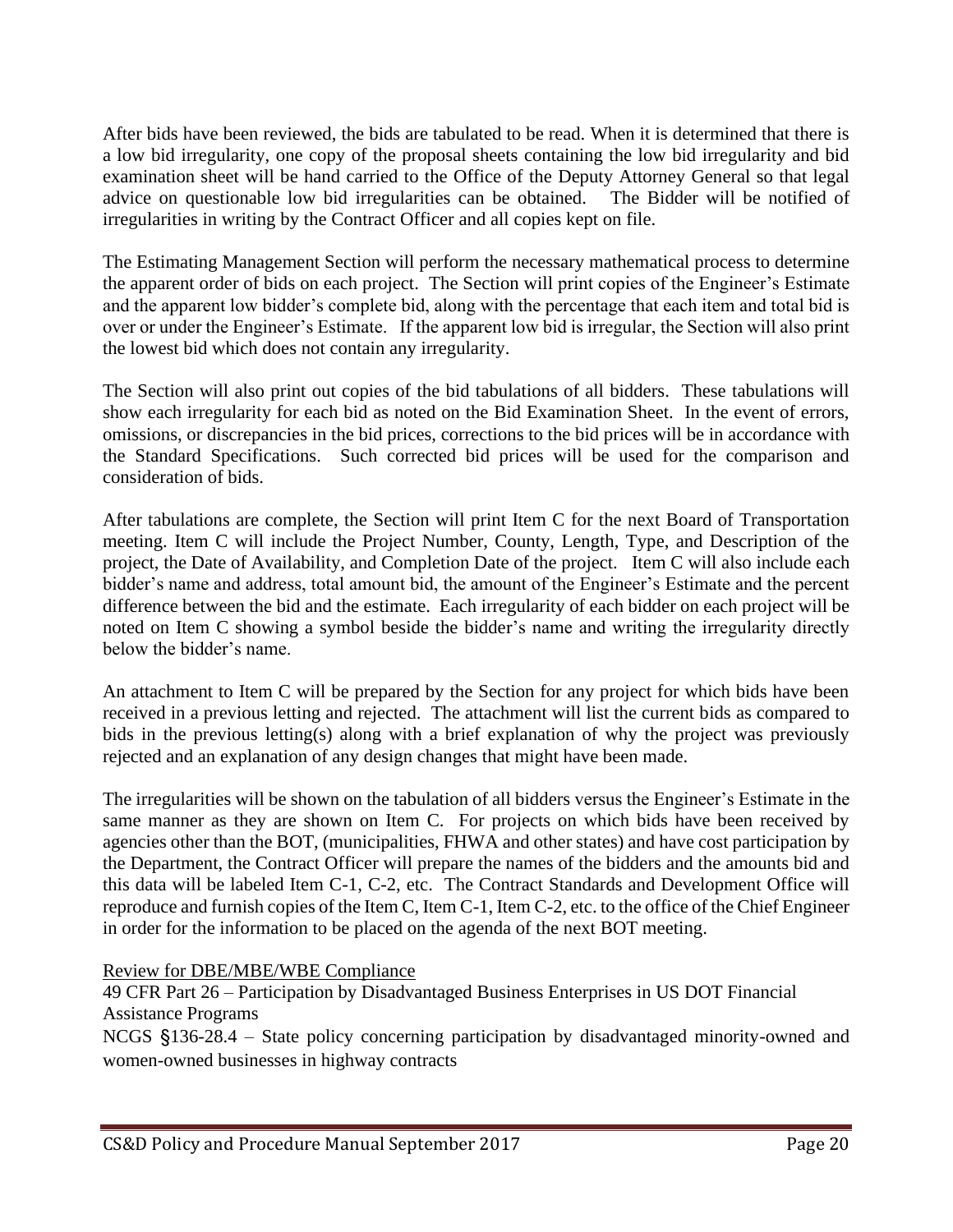DBE/MBE/WBE information shall be submitted with the bid as it relates to the subcontractors and/or material suppliers to meet or work towards the advertised project goal. The listing of the DBE/MBE/WBE subcontractors for the three lowest bidders will be reviewed by the Civil Rights Office to determine if the goal was met or if any irregularities were found.

If the low bidder did not meet the advertised goal(s) set, they are required to submit within 6 days, a report outlining the efforts used to meet the goal. This report is submitted to the State Contract Utilization Engineer of the Civil Rights Office. The report will be reviewed by the Good Faith Staff Review Committee in the Civil Rights Office and a recommendation for Good Faith or non-Good Faith will be taken to the Goal Compliance Committee. The outcome will be a determination in the Bid Review Committee for awarding of the project. (See Appendix XXX and CXC for Committee procedures).

Any bidder who is not in compliance with the required DBE/MBE/WBE goal(s) will not be considered for award and will be so notified.

#### Disposition of Bid Bonds and Bid Deposits:

All bid bonds will be handled as stated in the Standard Specifications and as follows:

After the contract has been executed by the Bidder, all bid bonds will be destroyed, or will be returned to the Bidder or Surety if the individual bid bond form contains a note requesting that it be returned to the Bidder or Surety. Current procedure is to wait for a period of three months after the bid opening before the bid bonds are destroyed.

All certified and cashier's checks accompanying bid bonds will be hand carried from the CS&D Office to the Controller with a cover letter requesting that the check be deposited. After the bid tabulations are printed and distributed, but no later than 10 days after the date of opening of bids, a letter will be sent from the Contract Officer to the Controller requesting him to issue a refund check to each Bidder who was not one of the three low bidders. After contract payment and performance bonds have been received by the Contract Officer, a letter will be sent from the Contract Officer to the Controller requesting him to issue a refund check to each Bidder who was one of the three lowest responsible bidders. The refund check will be transmitted from the Controller to the Bidder by Letter and a copy of the letter will be sent to the Contract Officer.

#### Bid Review:

The Bid Review Committee is responsible for reviewing all bids submitted to determine recommendations on their acceptance or rejection. (See Bid Review Committee Procedures in Appendix XXX). Typically the Bid Review Committee meets on the Monday after Letting Day.

#### Recommendation of Award:

The Bid Review Committee will recommend award to the Secretary of Transportation.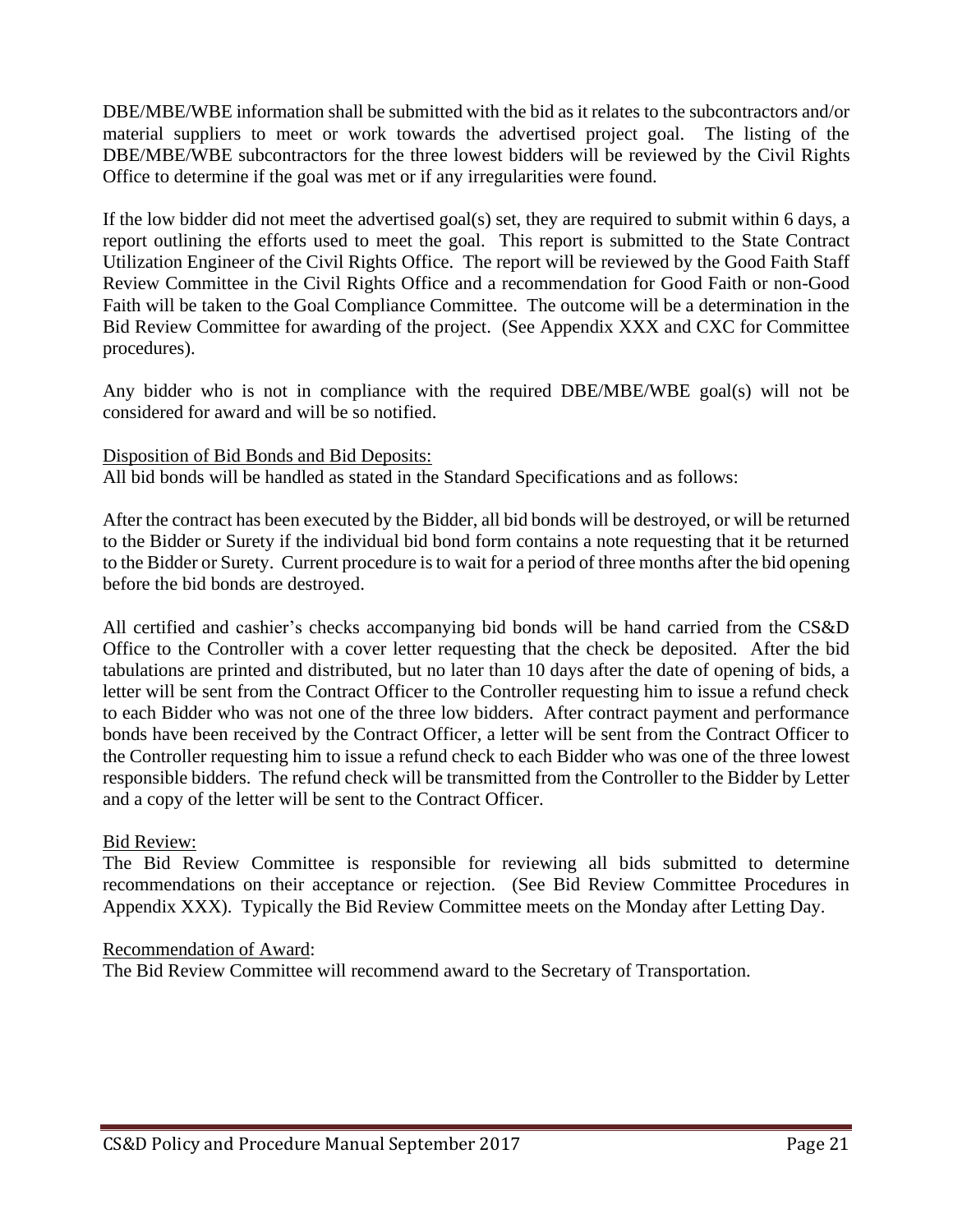#### Notification of Award:

After approval of the Secretary to award the contract, a notification of award letter will be sent by the State Contract Officer to the lowest responsible bidder on each awarded project. On those projects for which concurrence of award by the Federal Highway Administration is required, a letter requesting concurrence of award will be sent to the FHWA by the State Contract Officer.

The notification of award letter will not be sent to each low bidder until the Contract Office receives the letter of concurrence from the FHWA.

The notification of award letter will contain web information on the necessary forms for executing the contract and the contract bonds. The low bidder has 14 calendar days from receiving the award letter to furnish two properly executed signatures sheets and two original sets of executed bonds.

After four working days, a follow-up phone call will be made by the Contract Officer or a designated member of his staff to determine if the notice of award has been received. If the low bidder has not received the notice, another copy will be send immediately. If the low bidder defaults the award will go to the second low bidder following approval by the Secretary.

#### Preparation of Contracts:

After the Contract Performance and Contract Payment Bonds are received from the low bidder, the original and duplicate contracts will be prepared by the Contract Standards and Development Unit. The original and duplicate contracts will be prepared utilizing the contents of the marked proposal form of the low bidder with the addition of the Contract Performance Bond, Contract Payment Bond, computer-generated item sheets and the corrected listing of DBE, MBE and WBE subcontractors (if applicable). After the contracts have been prepared, they will be checked for accuracy and reproduced with necessary copies going to the Division Engineer, Head of Construction and Controller.

#### Execution of Contracts:

After the contracts have been assembled in the Contract Office, they will be sent to the Office of the Deputy Attorney General where they will be checked by the Legal Staff and signed if found to be correct. After the contracts have been executed by the State Contract Officer, on behalf of the Department, the Contract Office will mail the duplicate copy back to the Contractor. The original copy will be; retained in the Contract Office where a Project Sheet is filled in showing project number, county, length, type, location, date let, date of execution, completion date, and name and address of Contractor. This will be the procedure for all projects. On Federal-Aid projects, a true copy of the original executed contract will be prepared by the Contract Office and sent to FHWA. After all projects in a particular bid opening have been awarded, executed by the Department, and all original copies processed by the Contract Office, all original Contracts will be transmitted to the Manager of Document Management where they will be filed.

After the contracts have been executed by the Contract Office, the necessary copies will be mailed to the Division Engineer, State Construction Engineer and Controller.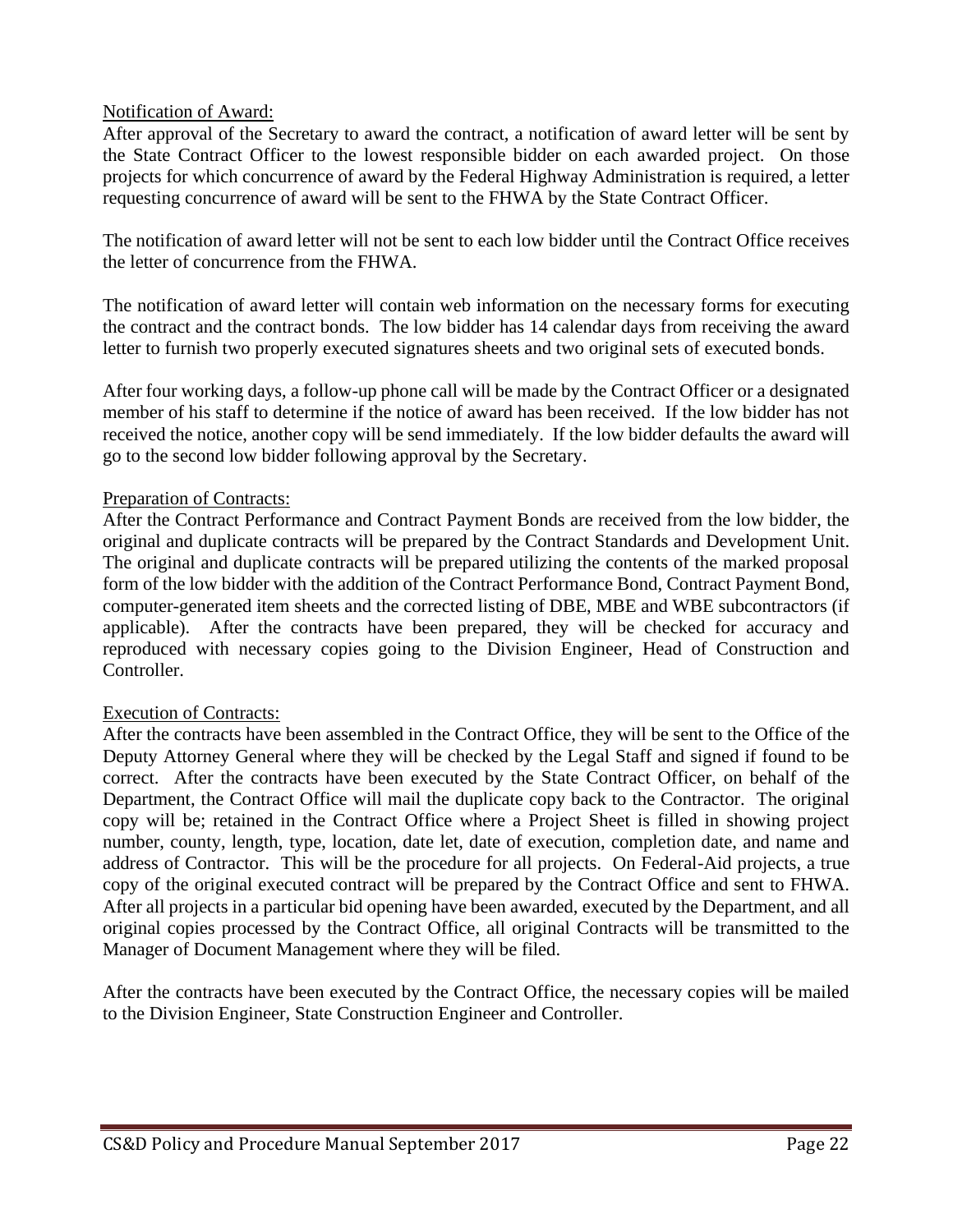# PREQUALIFICATION

#### <span id="page-22-0"></span>PURPOSE:

To ensure that all firms who bid on Department contracts possess the knowledge, experience and resources to effectively and efficiently perform the work awarded to them.

#### RESPONSIBILITY:

It is the responsibility of the Prequalification Management Section to receive, review and approve submitted prequalification forms.

#### PROCEDURES:

There are different levels of prequalification for a construction company as follows:

*Prime Contractor-* A Prime Contractor places bids on centrally let contracts, that is, projects that are bid online through the Raleigh Headquarters for work taking place anywhere in the state. Prime contracts are in excess of \$1.2 Million. Prequalification as a Prime Contractor will allow the contractor to bid on centrally let contracts, division let contracts, or perform work as a Subcontractor.

*Purchase Order Contract (POC) Contractor-* A POC Contractor places bids on division let contracts that are bid in person or by mail through one of the fourteen Division Offices (field offices) located throughout the state. POC contracts are under \$1.2 Million. Prequalification will allow the contractor to bid on Division let contracts or perform work as a Subcontractor.

*Subcontractor*- A Subcontractor performs a portion of the contract for a Prime Contractor or Purchase Order Contractor and not directly for the Department of Transportation.

*Private Engineering Firm*- A Private Engineering Firm provides a service or technical guidance from a wide range of disciplines including highway design, geotechnical engineering, stormwater engineering, surveying, inspection, transportation planning, utility engineering, transportation engineering, railroad engineering, value engineering, and environmental analysis.

#### Requirements for Prequalification

For each work code requested, the contractor will need to provide evidence that they possess the experience and equipment to successfully perform the work. When a complete application package is received, every effort will be made to complete the review process within the four weeks outlined in the Standard Specifications. During this time the Prequalification Section may contact the firm by email or fax, using the email address or fax number provided in the application to obtain any additional or missing information to complete the application.

*Prime Contractor*- A firm applying for approval as a Prime Contractor must be able to provide evidence of bonding capacity in the form of a bond letter for a minimum of \$500,000. In order to be awarded projects for a specific dollar amount (e.g. \$5 Million) the contractor will have to be able to provide payment and performance bonds equal to the dollar value of the contract at the time of award. A prime contractor is not required to be prequalified for every work code listed on a project; however,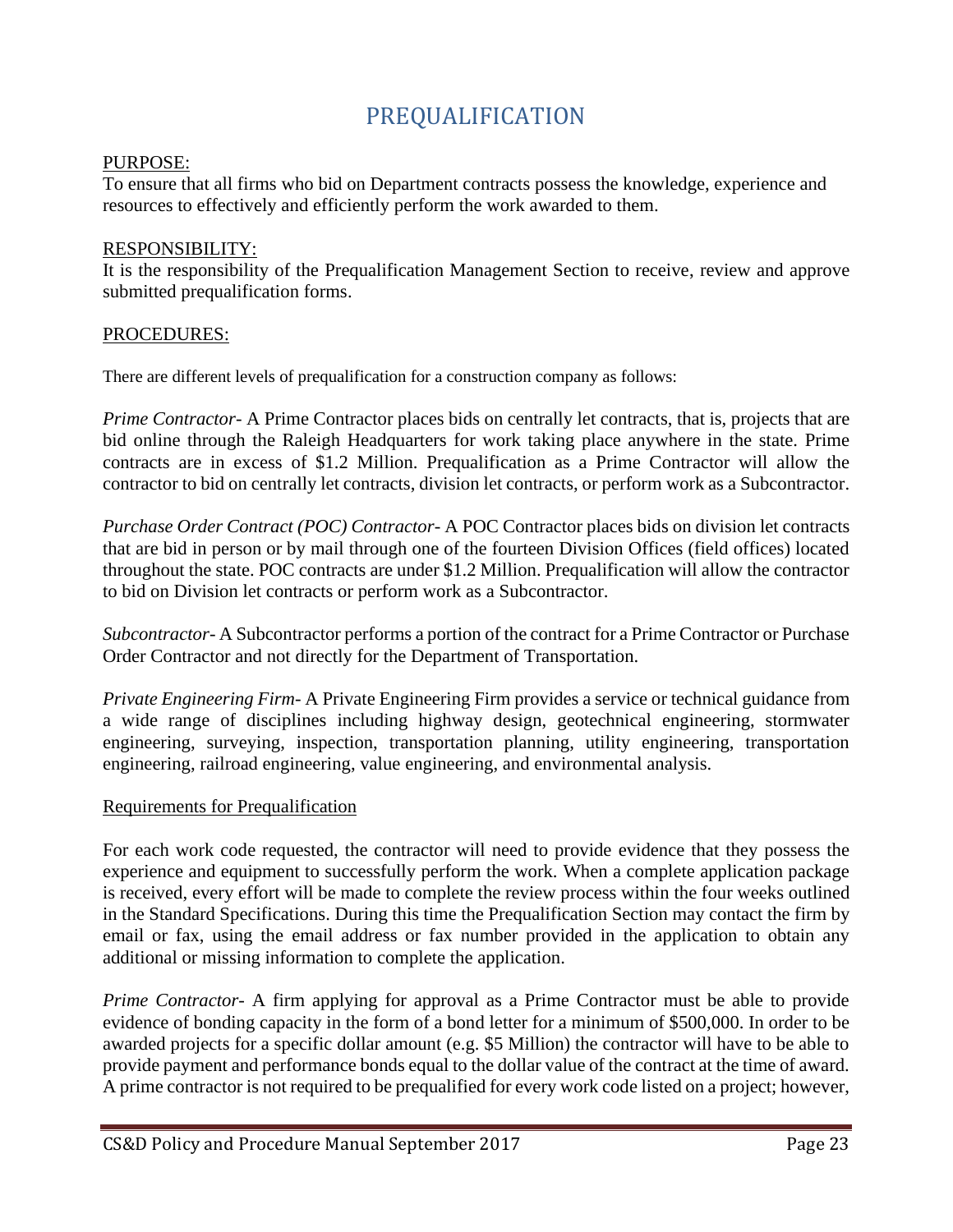they must be prequalified for any work code they are going to self-perform. A prime contractor must be prequalified in order to place a bid.

*Purchase Order Contractor*- A firm applying for approval as a POC contractor must be able to provide proof of bonding capacity in the form of a bond letter for a minimum of \$500,000 if the firm is planning to bid on POC's over \$500,000 in value. A POC contractor must be prequalified prior to bid opening. A POC contractor is required to self-perform a minimum of 40% of the dollar value of the contract. A POC contractor is not required to be prequalified for every work code listed on a project; however, they must be prequalified for any work code they are going to self-perform.

*Subcontractor*- A firm applying for approval as a Subcontractor will perform the work under an approved prime contractor or POC contractor. A subcontractor must be prequalified prior to starting work on a project but not prior to placing a bid on a project or attending a pre-bid meeting.

*Private Engineering Firm-* A firm applying for approval as a Private Engineering Firm must submit an application for each individual office location except for firms with multiple office locations in North Carolina, who may submit one application to represent all offices in North Carolina. All offices located outside of North Carolina must submit a separate prequalification application for each office. Private Consulting Firm's must be prequalified for the type of work they wish to perform before submitting their Letter of Interest, unless stated otherwise in the advertisement. Firm's that submit a Letter of Interest as part of a team must be individually prequalified for the type of work they wish to perform, whether they are acting as the lead consultant or as a subconsultant. Depending upon the disciple requested, a firm must have at least one licensed Professional Engineer in the State of North Carolina.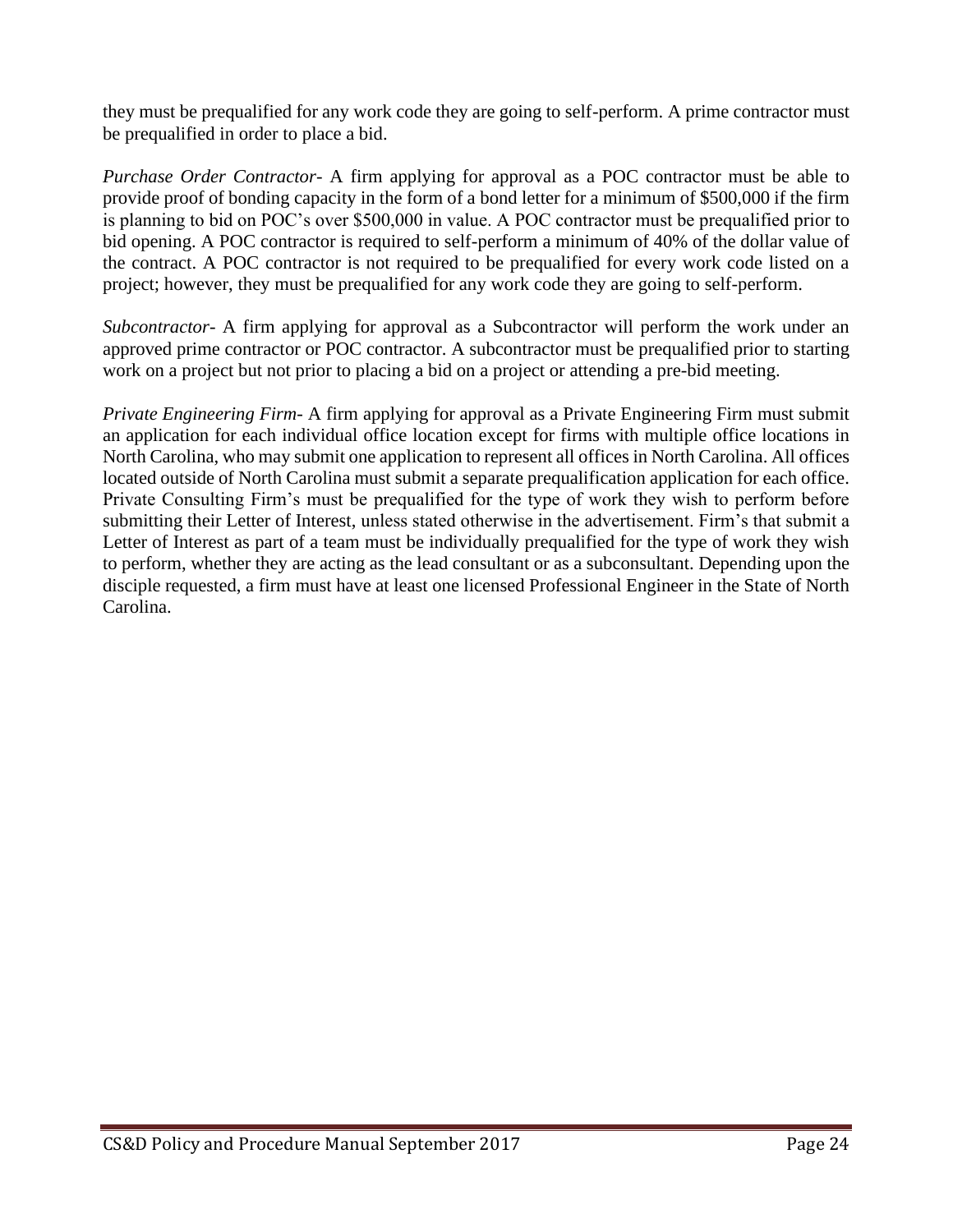# <span id="page-24-0"></span>APPENDIX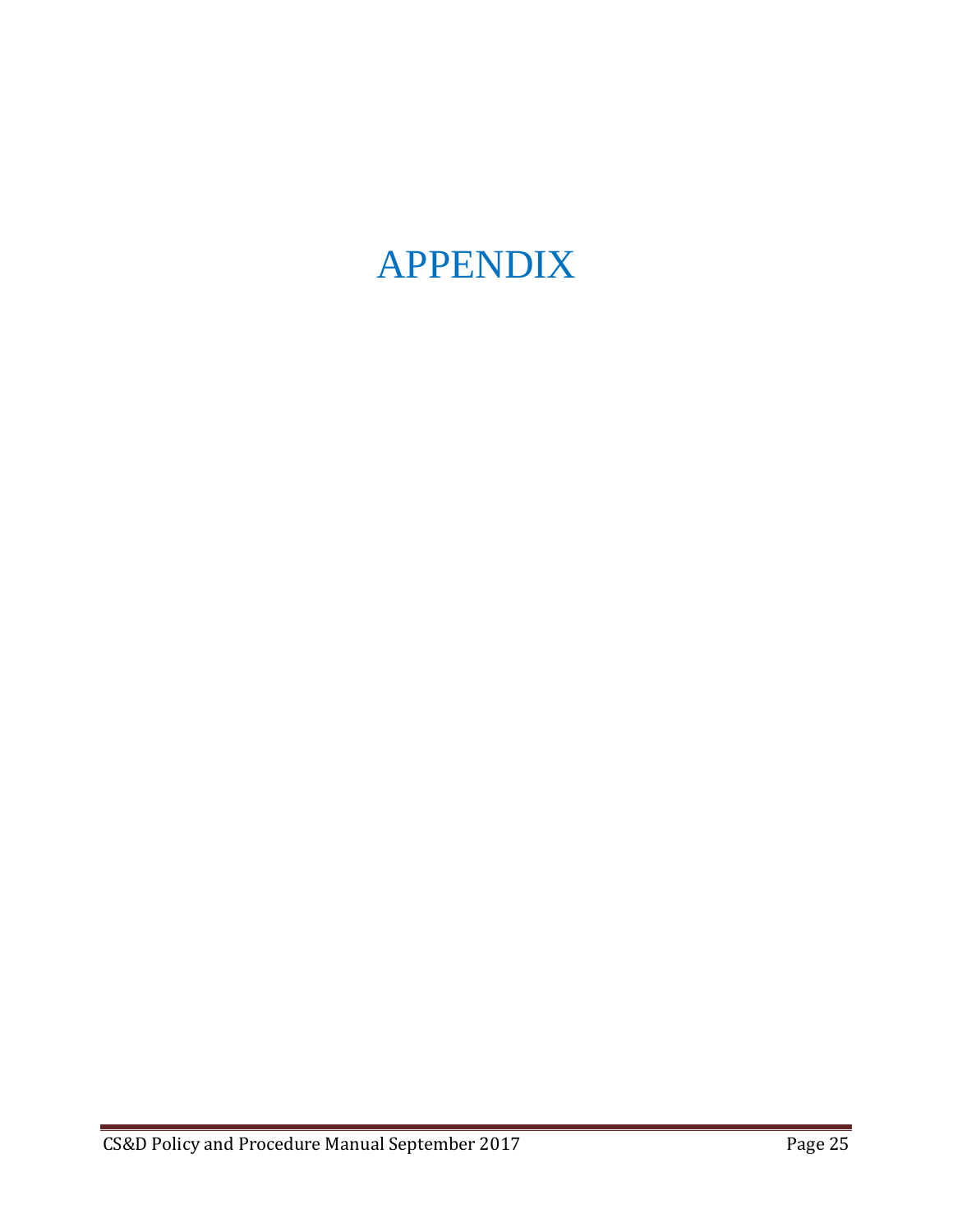# APPENDIX A – CONTRACT TIME GUIDELINES

To calculate the contract time to be recommended to the Contract Time Committee, the number of work days must be determined. In estimating production rates and the number of work days required to do a certain phase of work, consideration is given to the following.

- Weather conditions for that area of the state
- Size of project in terms of quantities
- Number of projects in the area
- Availability of materials where material delivery time is the controlling operation
- Special construction features or sequences
- Degree of urgency of the proposed improvement as determined by the collective
- evaluation of management and those involved in planning, design, and construction
- Staging and handling of traffic
- "Time of year" restrictions for work that may be included in permits received from various agencies or included in Specification limits for temperature

Taking the above factors into consideration, a production rate is selected for each of the controlling operations. Using the production rate ranges below as a guide, production rates and overlapping operations are selected which reflect the consideration of the eight factors listed above. The total number of working days, thus computed, can be converted into a completion date by applying the following guides:

Allow 16 work days per calendar month for projects that are primarily of a type that the controlling operation would be delayed by wet weather or soil conditions. Allow 17 or 18 work days per calendar month for projects that are largely unaffected by wet weather or soil conditions or projects with an urgency for completion.

Additional contract time will be allowed delays caused by winter weather conditions. One, two, or three months additional contract time will be allowed for each winter period beginning December 15 for projects East of a line from Henderson to Charlotte. West of that line, three months additional contract time will be allowed for each winter period beginning December 15. Additional contract time allowed for winter working conditions may be reduced for projects or operations largely unaffected by winter weather conditions.

The maximum contract time for projects with "A+B" provision is determined on a nonaccelerated basis allowing the bidder to determine the most cost effective contract time.

Contract time for incentive payment is based upon higher production rates and will allow more than 16 days per calendar month.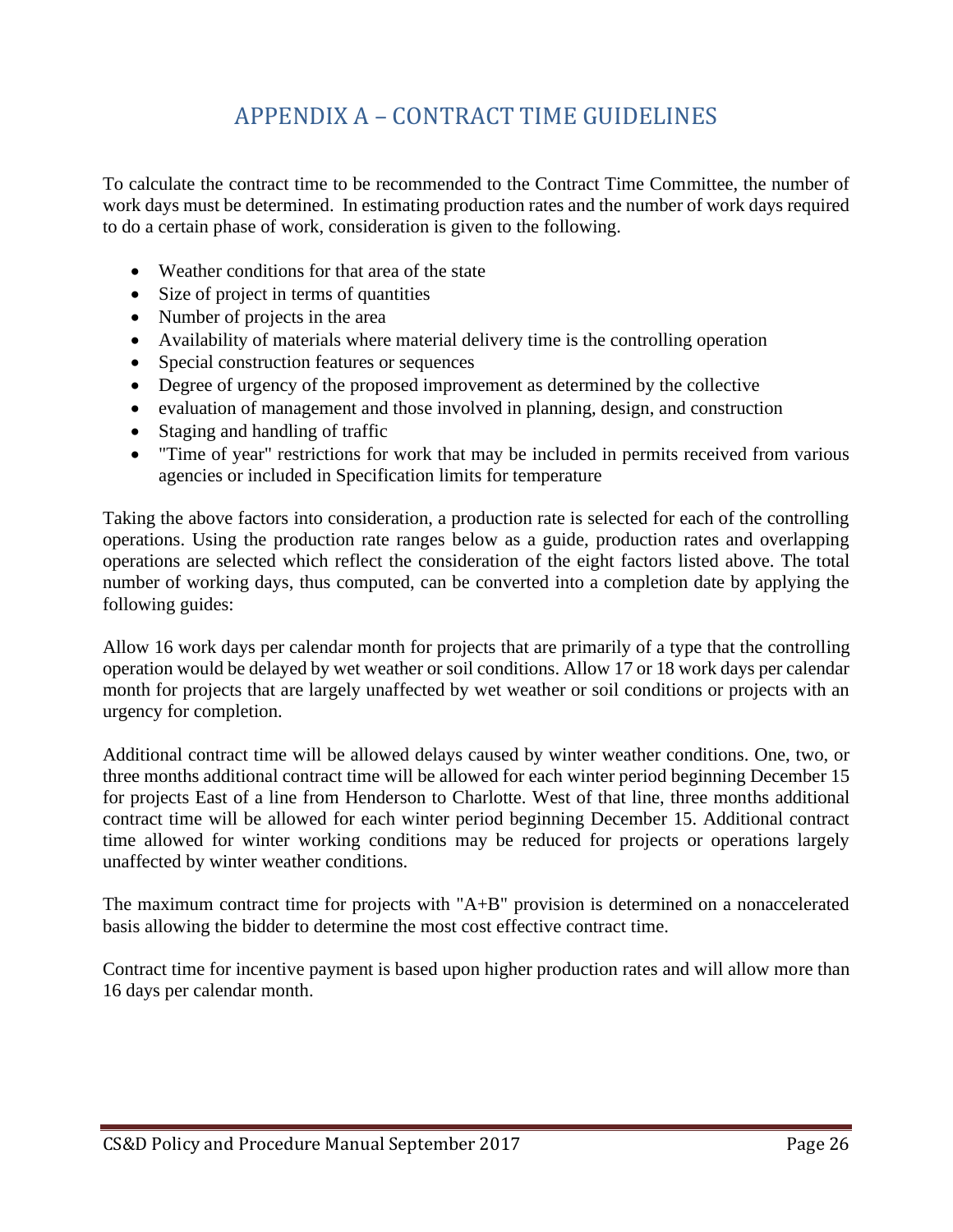#### **Operations Working Days**

#### **Specification Limits to be Observed When Calculating Contract Time Periods**

Statutes - Statutory legal load limits must be observed.

Clearing and Grubbing – No more than 17 acres of exposed, erodible surface area may be accumulated.

Grading

- A. Truck hauled borrow is to be used when specified in special provisions.
- B. Unclassified Excavation must be exhausted prior to borrow being utilized.

#### **Structures**

- A. Concrete cannot be placed when air temperature is below 35° unless special measures are taken.
- B. Painting can not be performed below 50°.

#### Pavement

- A. Cement stabilized base or soil cement base cannot be produced when air temperature is below 40° or between November 1 and the following March 15, and shall be covered by pavement by December 1.
- B. Prime coat cannot be placed when air temperature is below 40° for plant mix and 50° for AST.
- C. Tack coat cannot be placed when air temperature is below 35°.
- D. Asphalt Pavement Limitations

| <b>ACBC &amp; ACIC</b>            | $35^{\circ}$                           |
|-----------------------------------|----------------------------------------|
| ACSC, Types S4.75A, SF9.5A, S9.5B | $40^{\circ}$                           |
| ACSC, Type S9.5C, D, S12.5C & D   | $50^\circ$                             |
| <b>OGAFC</b>                      | None to be placed between              |
|                                   | October 31 and April 1                 |
| AST                               | None to be placed between              |
|                                   | October 15 and March 16 except         |
|                                   | where overlaid with plant mix          |
| <b>Surface Course Final Layer</b> | None between December 15 and           |
|                                   | March 16 if greater than 1" or between |
|                                   |                                        |

November 15 and April 1 if lessthan 1".

- E. Portland Cement Pavement cannot be placed on frozen subgrade or base or when air temperature is 35° and falling but can be placed when temperature is 35° and rising.
- F. Lime treated soil cannot be placed below 45° or between November 1 and the following March 15 and shall be covered by pavement by December 1.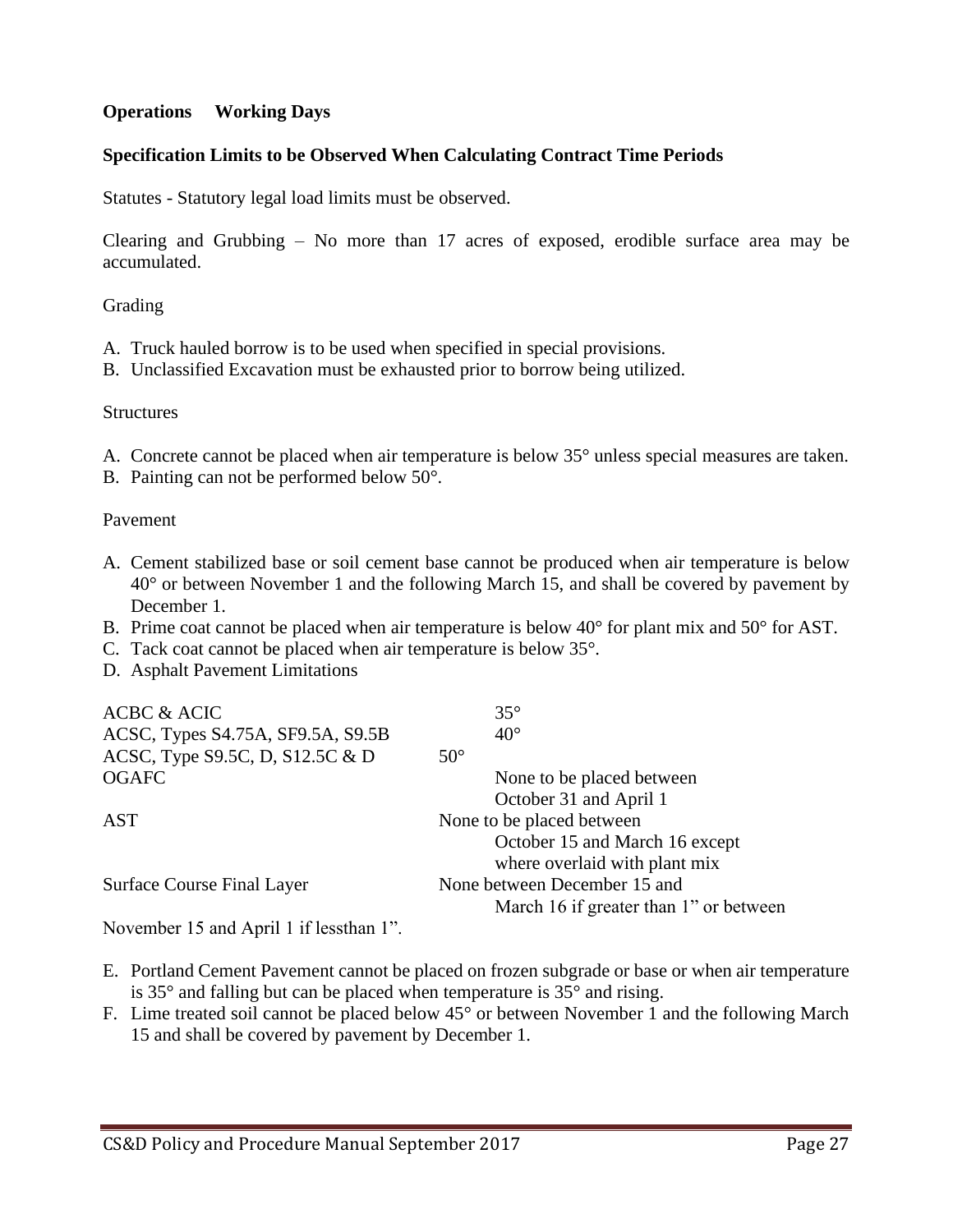#### **General Items to be Considered**

The high production rates are not used except on very large and lengthy rural projects. Items of work which can be performed concurrently with work which is considered a controlling operation will be considered to overlap, and no working days will be assigned for such overlapping work. With the many and varied types of Contractors bidding on these projects, production anticipated is based on the average size Contractor. If production were based on the least productive Contractor, the time limits would be too lengthy.

When projects are sent to field inspection, one of the questions asked is that is the Division's recommendation on contract time. Taking this recommendation into consideration, each project is analyzed by Proposal and Contract Section personnel, and the Assistant Head of Bridge Design, and where appropriate, by the Roadway Project Engineer. The calculations are shown on the form entitled "Recommended Contract Time."

- (1) Nature or Scope of Project and Special Construction Features: Unique construction problems associated with maintaining traffic, long hauls, utilities, rock, and phasing of construction are all factors to be considered when assigning production rates.
- (2) Urgency: Where a special traffic hazard is being corrected and the need for speedy improvement warrants the additional cost, the contract time is calculated for the most efficient Contractor.

#### **Resurfacing and Surfacing**

| <b>Asphalt Concrete Base Course</b>          | 300 to 600 tons/day                                                |
|----------------------------------------------|--------------------------------------------------------------------|
| <b>Asphalt Concrete Surface Course</b>       | 0.6" to $1" - 500$ to 800 tons/day<br>$1" - 500$ to 1,000 tons/day |
| Asphalt Base Course for Widening or Leveling |                                                                    |
|                                              | 100 to 400 tons/day                                                |
| <b>Asphalt Intermediate Course</b>           |                                                                    |
|                                              | $500$ to $1,000$ tons/day                                          |
| <b>Asphalt Surface Course</b>                | $500$ to $1,000$ tons/day                                          |
| <b>Asphalt Surface Treatment</b>             |                                                                    |
|                                              | 5,000 to 10,000 SY/day                                             |
| Manhole Adjustments                          |                                                                    |
|                                              | $8$ to $10$ /day                                                   |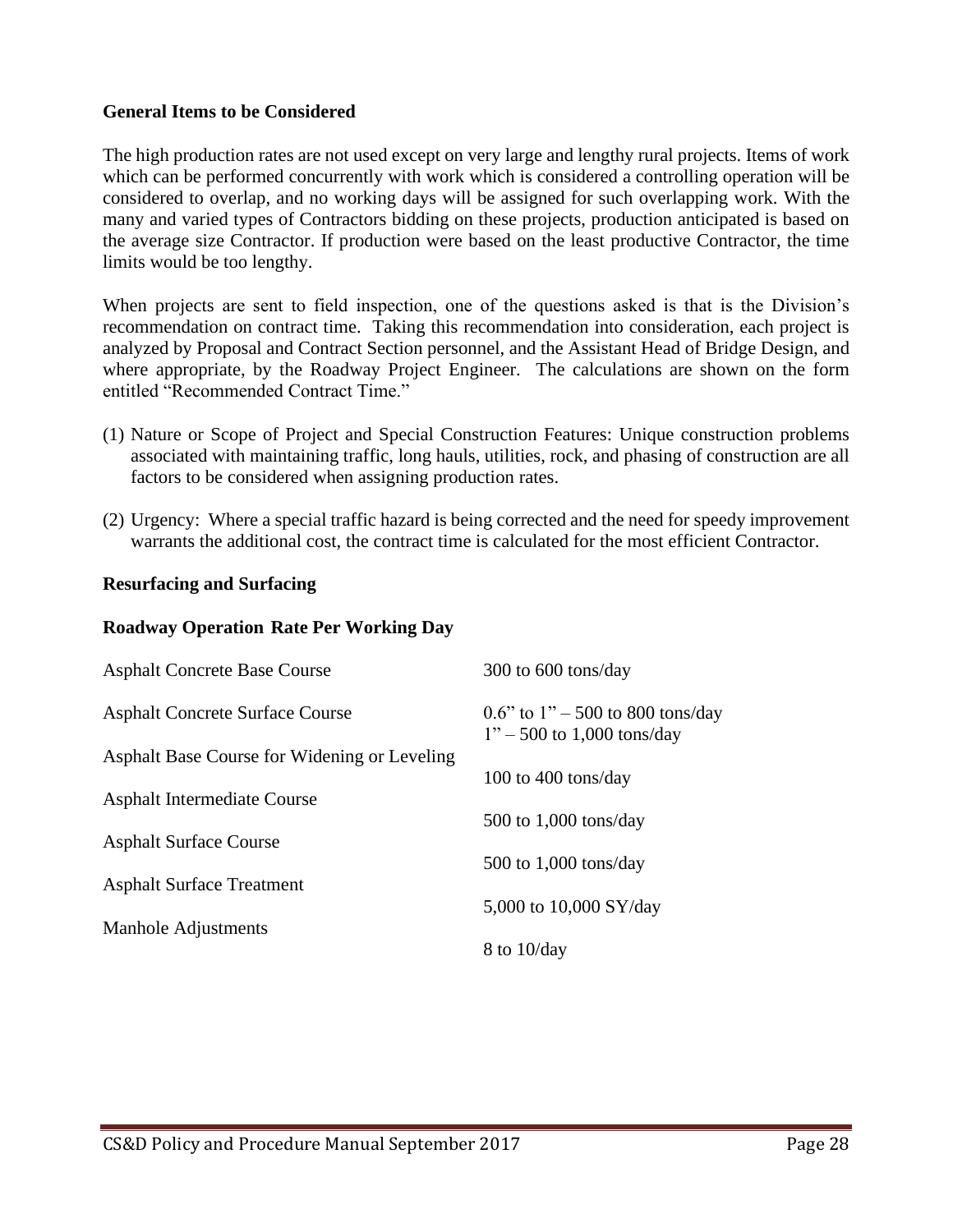# **Grading & Paving Projects (Grading Less Than 1,000,000 Cubic Yards)**

| Clearing and Grubbing                                                                 | 1 to 8 acres/day, not to exceed 16 working days<br>(grading will govern after 16 days)                                                                               |
|---------------------------------------------------------------------------------------|----------------------------------------------------------------------------------------------------------------------------------------------------------------------|
| Excavation (Unclassified Ditch, Undercut & 2,000 to $6,000 \text{ CY/day}$<br>Borrow) |                                                                                                                                                                      |
| <b>Aggregate Base Course</b>                                                          | $1,000$ to $2,500$ tons/day                                                                                                                                          |
| <b>Chemical Stabilized Subgrade and Base</b>                                          | Show overlaps with paving except 12 work days<br>for placement and curing (see Seasonal<br>Limitations), additional time may be required<br>when performed in phases |
| <b>Asphalt Surface Treatment</b>                                                      | 5,000 to 10,000 SY/day                                                                                                                                               |
| <b>Asphalt Pavement</b>                                                               | 300 to $2,000$ tons/day                                                                                                                                              |
| <b>Concrete Pavement</b>                                                              | 3,000 to 5,000 SY/day (1,000 to 1,500 SY/day for<br>ramps)                                                                                                           |
| Fine Grading                                                                          | Show overlaps except 4, additional time may be<br>required due to phases                                                                                             |
| Pipe                                                                                  | 100 to 300 LF/day                                                                                                                                                    |
| Curbs and Curb and Gutter                                                             | 100 to 500 LF/day                                                                                                                                                    |
| Guardrail                                                                             | 300 to 500 LF/day straight, 50 to 100 LF/day<br>shop curved, additional time allowed for<br>excessive amount of anchors                                              |
| Fencing                                                                               | 500 to 1,000 LF/day                                                                                                                                                  |
| Seeding and Mulching                                                                  | 1 to 3 acres/day, not to exceed 16 working days<br>(most seeding is performed concurrently with<br>grading)                                                          |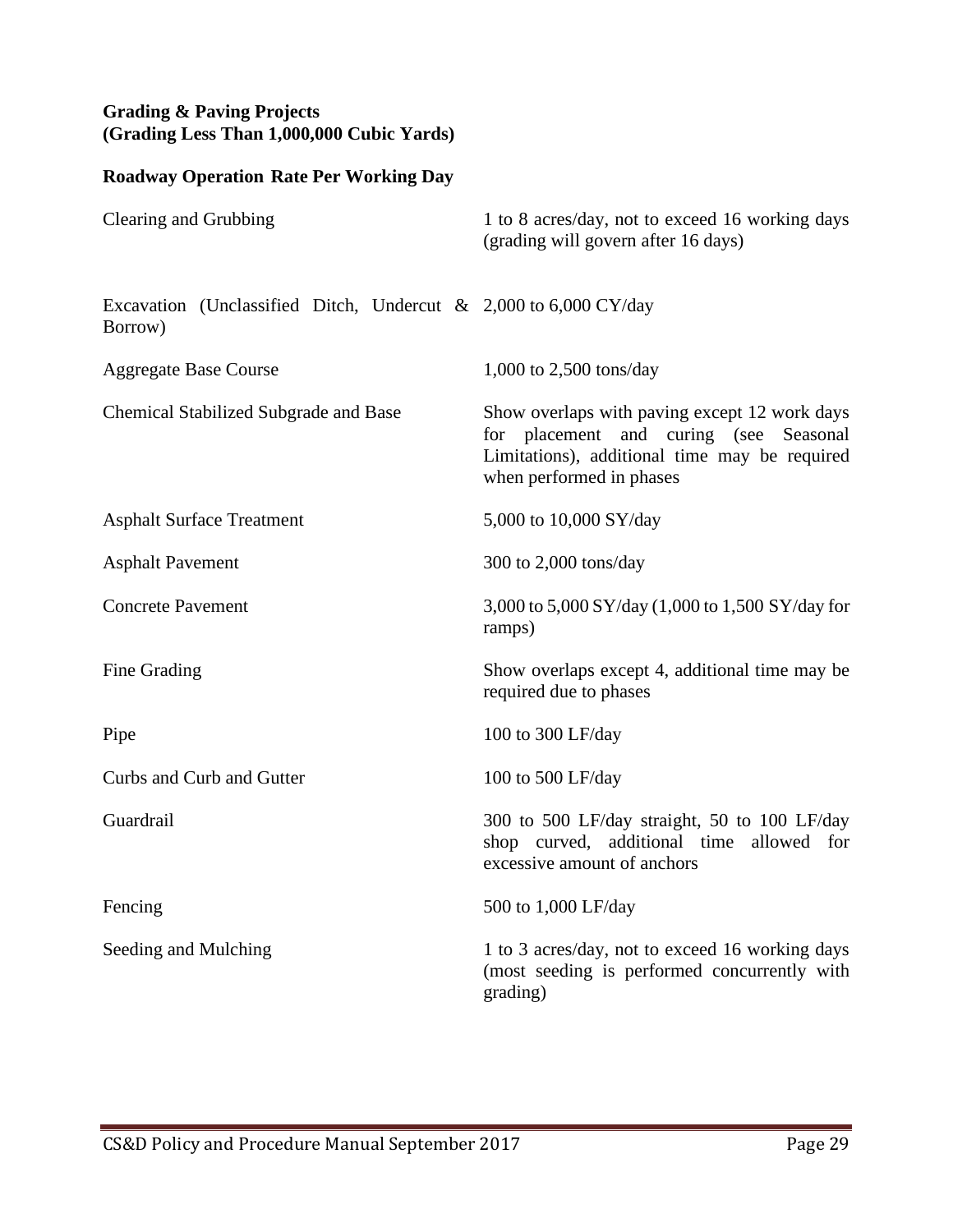## **Major Urban and Rural Projects (Grading in Excess of 1,000,000 Cubic Yards)**

| Clearing and Grubbing                        | 1 to 10 acres/day, not to exceed 16 working days<br>(grading will govern after 16 days, may not be<br>valid unless all grading can be done at once and<br>burned)      |
|----------------------------------------------|------------------------------------------------------------------------------------------------------------------------------------------------------------------------|
| Borrow)                                      | Excavation (Unclassified Ditch, Undercut & $6,000$ to $8,000$ CY/day (adjust for rock at rate of<br>500 to 2,000 CY/day, truck excavation and<br>hauling restrictions) |
| <b>Aggregate Base Course</b>                 | 1,000 to 2,500 tons/day on mainline, 500 to 1,200<br>tons/day on Y-Lines and ramps, additional time<br>may be required when performed in phases                        |
| <b>Chemical Stabilized Subgrade and Base</b> | Show overlaps with paving except 12 work days<br>for placement and curing (see Seasonal<br>Limitations), additional time may be required<br>when performed in phases   |
| <b>Asphalt Surface Treatment</b>             | 5,000 to 10,000 SY/day                                                                                                                                                 |
| <b>Asphalt Pavement</b>                      | 800 to 2,000 tons/day on mainline, less than 800<br>on ramps and Y-Lines, additional time may be<br>required when performed in phases                                  |
| <b>Concrete Pavement</b>                     | 3,000 to 5,000 SY/day (for ramps, use 1,000 to<br>1,500 SY/day, plus 2 days each for turnout tapers<br>on diamond interchange ramps $-2$ days each<br>ramp)            |
| Fine Grading                                 | Show overlaps except 4, additional time may be<br>required due to phases                                                                                               |
| Pipe                                         | 100 to 300 LF/day                                                                                                                                                      |
| Curbs and Curb and Gutter                    | 500 to 1,000 LF/day on ML<br>200 to 400 LF/day on -Y- Lines                                                                                                            |
| <b>Drainage Structures</b>                   | 20 to 50 each $-$ show overlaps not to exceed 8,<br>more than 50 each – show overlaps not to exceed<br>16                                                              |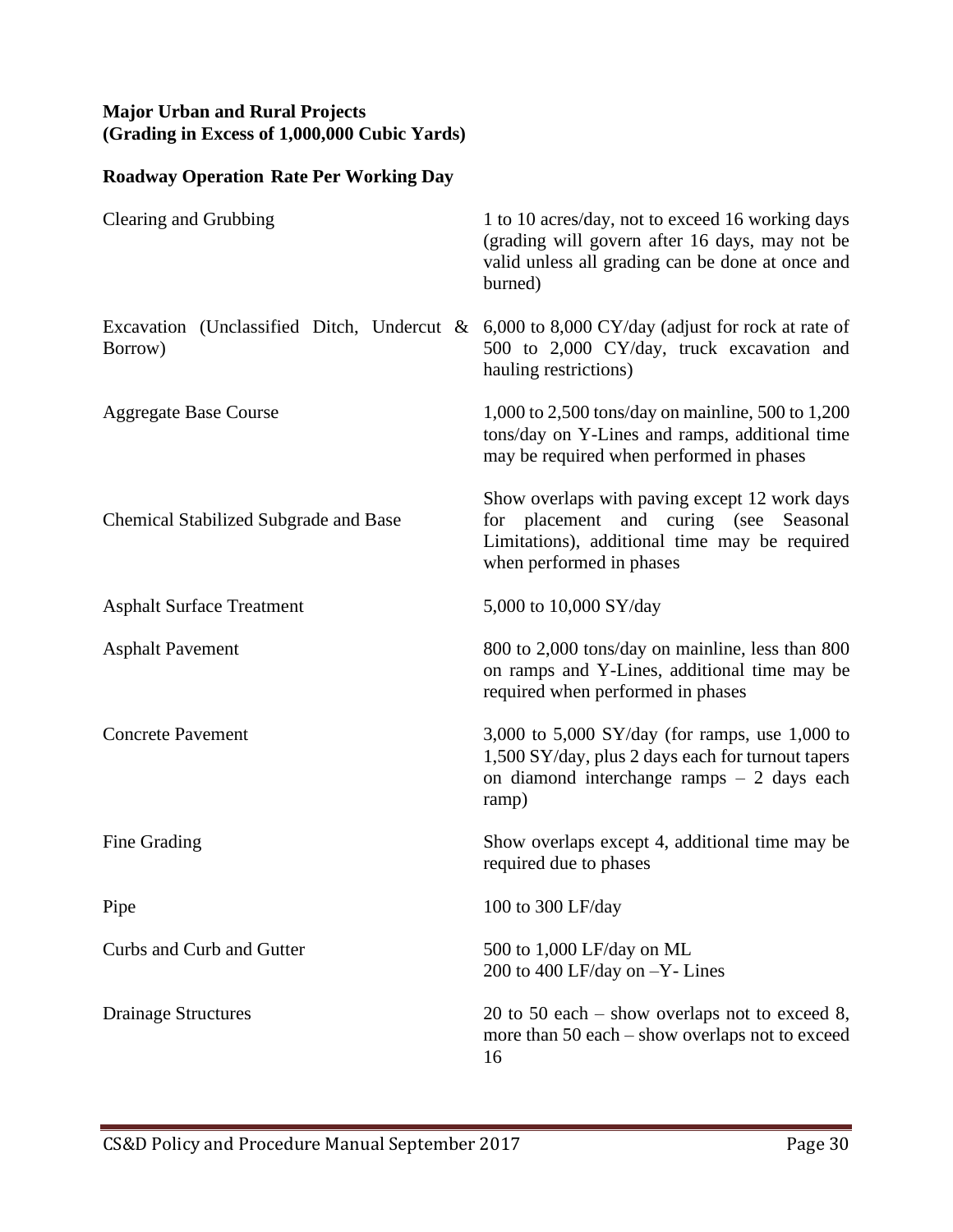## **Major Urban and Rural Projects (Grading in Excess of 1,000,000 Cubic Yards) continued**

| Guardrail            | 500 to 1,500 LF/day straight, 50 to 100 LF/day<br>shop curved, additional time allowed for<br>excessive amount of anchors |
|----------------------|---------------------------------------------------------------------------------------------------------------------------|
| Fencing              | 1,000 to 2,000 LF/day (on most projects, fencing<br>will overlap with grading time)                                       |
| Seeding and Mulching | 1 to 3 acres/day, not to exceed 16 working days<br>(most overlaps with grading)                                           |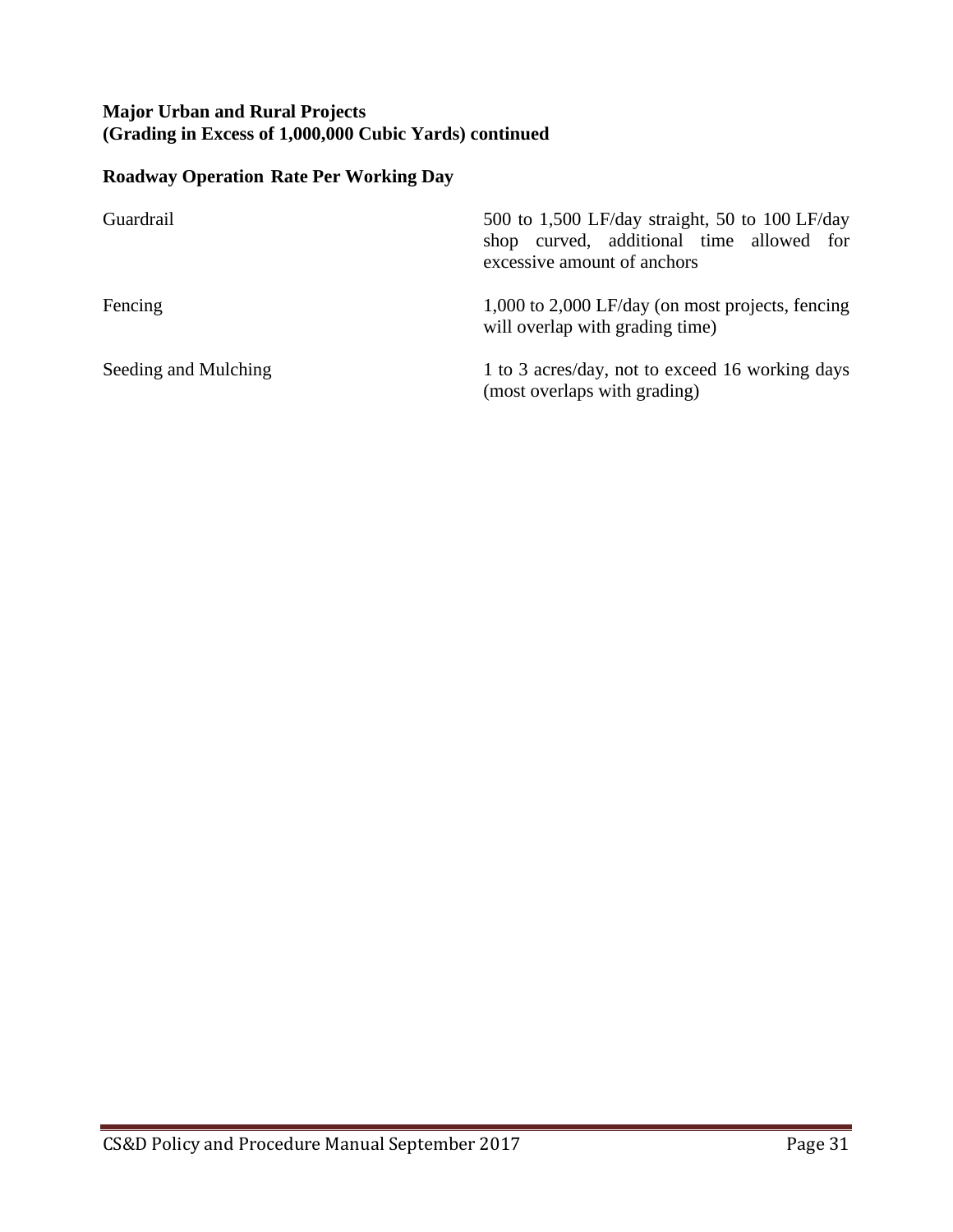## **Small Rural Widening Projects**

| Clearing and Grubbing                                                       | 1 acre/day                                                                                                                                                           |
|-----------------------------------------------------------------------------|----------------------------------------------------------------------------------------------------------------------------------------------------------------------|
| Excavation (Unclassified, Dr. Ditch, Undercut, 200 to 400 CY/day<br>Borrow) |                                                                                                                                                                      |
| <b>Aggregate Base Course</b>                                                | 300 to 500 tons/day                                                                                                                                                  |
| <b>Chemical Stabilized Subgrade and Base</b>                                | Show overlaps with paving except 12 work days<br>for placement and curing, additional time may be<br>required when performed in phases (see Seasonal<br>Limitations) |
| <b>Asphalt Surface Treatment</b>                                            | 5,000 to 10,000 SY/day                                                                                                                                               |
| <b>Asphalt Pavement</b>                                                     | 200 to 600 tons/day                                                                                                                                                  |
| Fine Grading                                                                | Show overlaps except 4, additional time may be<br>required due to phases                                                                                             |
| Pipe                                                                        | 100 to 200 LF/day                                                                                                                                                    |
| Curbs and Curb and Gutter                                                   | 100 to 300 LF/day                                                                                                                                                    |
| Guardrail                                                                   | 100 to 500 LF/day                                                                                                                                                    |
| Fencing                                                                     | 300 to 500 LF/day                                                                                                                                                    |
| Seeding and Mulching                                                        | 1 to 2 acres/day, not to exceed 16 working days                                                                                                                      |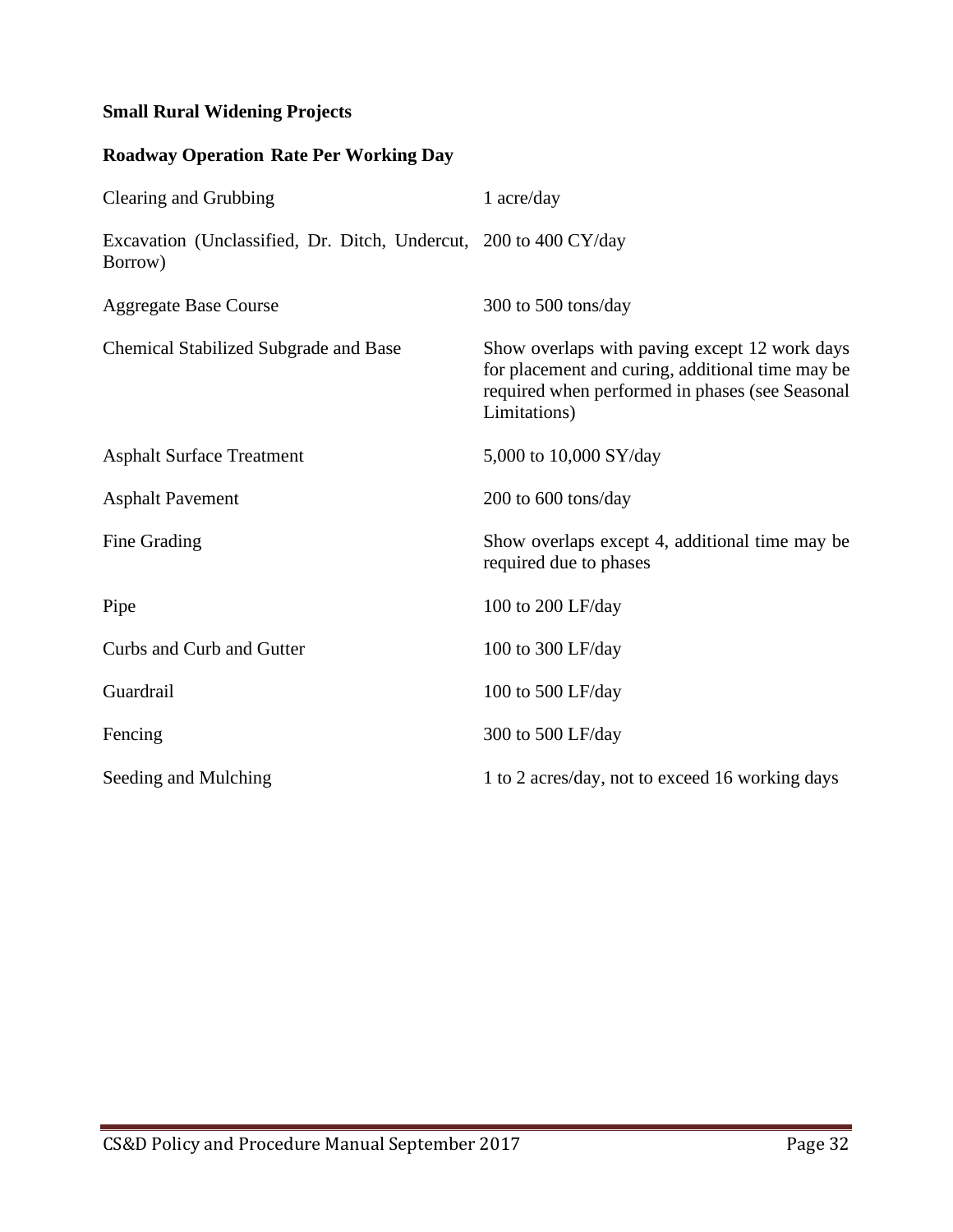#### **Small Urban Projects – Grading and Paving (Widening and New Location)**

| <b>Roadway Operation Rate Per Working Day</b>                               |                                                                                                                                                                      |
|-----------------------------------------------------------------------------|----------------------------------------------------------------------------------------------------------------------------------------------------------------------|
| Clearing and Grubbing                                                       | $1/4$ to 1 acre/day                                                                                                                                                  |
| Excavation (Unclassified, Dr. Ditch, Undercut, 100 to 500 CY/day<br>Borrow) |                                                                                                                                                                      |
| <b>Aggregate Base Course</b>                                                | 200 to 500 tons/day                                                                                                                                                  |
| <b>Chemical Stabilized Subgrade and Base</b>                                | Show overlaps with paving except 12 work days<br>for placement and curing, additional time may be<br>required when performed in phases (see Seasonal<br>Limitations) |
| Soil Type Base Course                                                       | 200 to 500 CY/day                                                                                                                                                    |
| <b>Asphalt Surface Treatment</b>                                            | 2,000 to 5,000 SY/day                                                                                                                                                |
| <b>Asphalt Pavement</b>                                                     | 200 to 500 tons/day                                                                                                                                                  |
| Fine Grading                                                                | Show overlaps except 4, additional time may be<br>required due to phases                                                                                             |
| Pipe                                                                        | 50 to 200 LF/day                                                                                                                                                     |
| Curbs and Curb and Gutter                                                   | 100 to 300 LF/day                                                                                                                                                    |
| Guardrail                                                                   | 50 to 300 LF/day                                                                                                                                                     |
| Fencing                                                                     | 300 to 500 LF/day                                                                                                                                                    |
| Seeding and Mulching                                                        | 1 to 2 acres/day                                                                                                                                                     |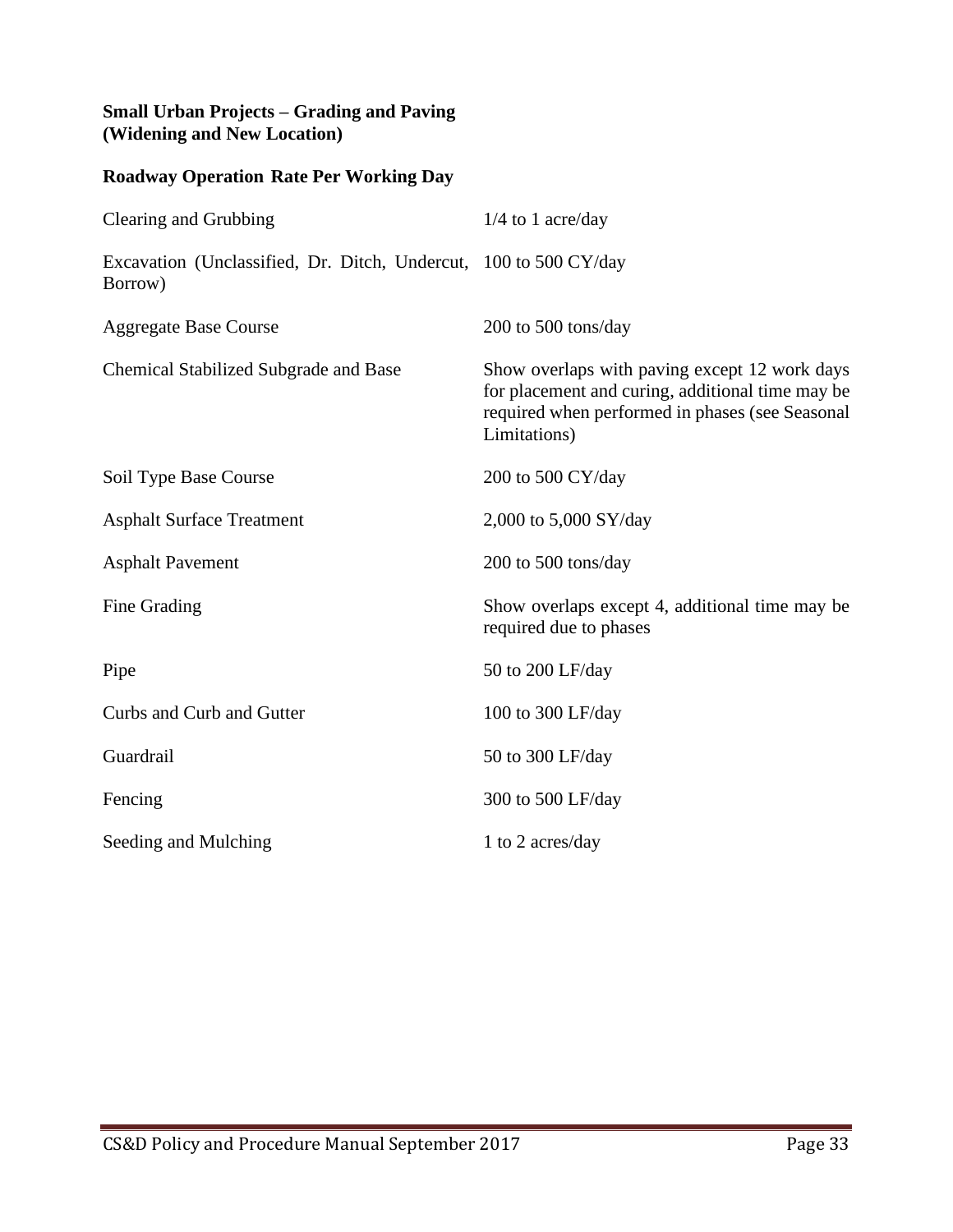## **Paving Projects**

| Fine Grading                                 | 500 to 1,000 LF/day, show overlap except 8 for<br>each phase                                                                                                         |
|----------------------------------------------|----------------------------------------------------------------------------------------------------------------------------------------------------------------------|
| <b>Aggregate Base Course</b>                 | $1,000$ to $2,500$ tons/day on mainline, if total<br>quantity is over<br>40,000<br>500<br>tons,<br>to<br>1,200 tons/day on Y-lines and ramps                         |
| <b>Chemical Stabilized Subgrade and Base</b> | Show overlaps with paving except 12 work days<br>for placement and curing, additional time may be<br>required when performed in phases (see Seasonal<br>Limitations) |
| Soil Type Base Course                        | 2,000 to 3,000 tons/day                                                                                                                                              |
| <b>Bituminous Surface Treatment</b>          | 5,000 to 10,000 SY/day                                                                                                                                               |
| <b>Asphalt Pavement</b>                      | 800 to 2,000 tons/day on mainline, less than 800<br>on ramps and Y-Lines                                                                                             |
| <b>Concrete Pavement</b>                     | 3,000 to 5,000 SY/day (for ramps, use 1,000 to<br>1,500 SY/day, plus 2 days each for turnout tapers<br>on diamond interchange ramps - 2 days each<br>ramp)           |
| <b>Shoulder Construction</b>                 | 500 to 1,000 CY/day                                                                                                                                                  |
| Curbs and Curb and Gutter                    | 500 to 1,000 LF/day                                                                                                                                                  |
| Guardrail                                    | 500 to 1,500 LF/, additional time allowed for<br>excessive amount of anchors                                                                                         |
| Seeding and Mulching                         | 1 to 3 acres/day, not to exceed 16 working days                                                                                                                      |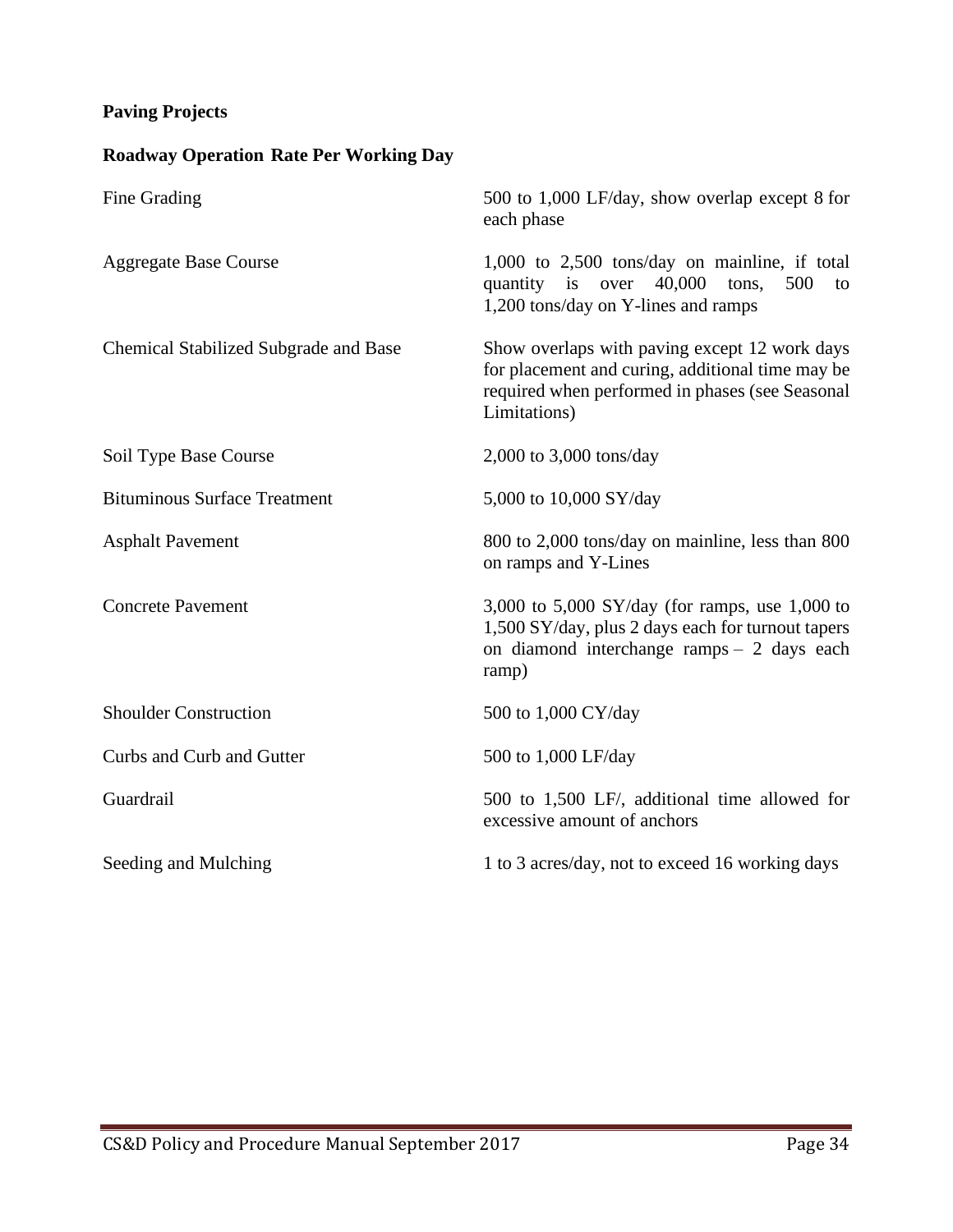## **Liquidated Damages** (Based on Final Contract Estimate)

| <b>Contract Amount</b> | <b>Proposed LD</b> |
|------------------------|--------------------|
| $<$ \$500,000          | \$350              |
| \$500,000 - 1 mil      | \$400              |
| 1 mil - 2 mil          | \$500              |
| 2 mil - 5 mil          | \$800              |
| 5 mil - 10 mil         | \$1,000            |
| 10 mil - 20 mil        | \$1,500            |
| 20 mil - 30 mil        | \$2,000            |
| 30 mil - 50 mil        | \$2,800            |
| $> 50$ million         | \$4,000            |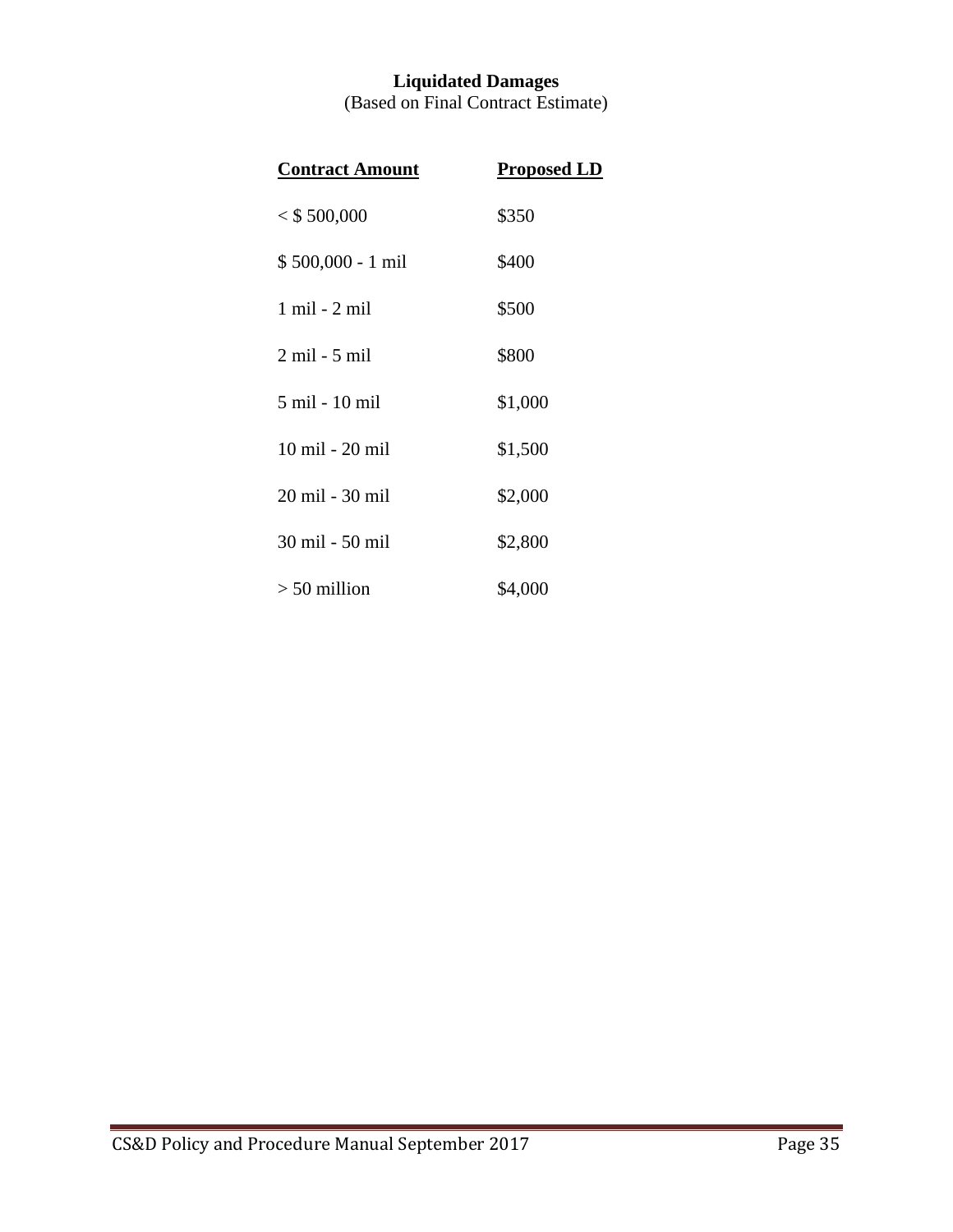# APPENDIX B – PREQUALIFICATION PROCEDURES

## <span id="page-35-0"></span>**NEW APPLICATIONS**

#### *Prime Bidder:*

The company must apply online through the link at [https://apps03.dot.state.nc.us/Vendor/Prequal.](https://apps03.dot.state.nc.us/Vendor/Prequal/) Prior to applying for the first time, a firm must complete the NCID registration process in order to logon to the online application. The first step is for the applicant to select the type of account being created, either an individual account or a business account. The applicant will select a User ID, provide contact information, and select a password. In addition, the applicant will be required to select and answer at least five challenge questions in the event that the password is lost. Once the information has been entered, the applicant will receive an email from NCID at the email address provided in the NCID registration stating that the account has been created. The applicant will then go to log into the prequalification system at [https://apps03.dot.state.nc.us/Vendor/Prequal.](https://apps03.dot.state.nc.us/Vendor/Prequal/) After logging into the system, the applicant should receive a message to submit information on the company's letterhead and fax it to the Prequalification Section. Once the required information is received, the applicant will receive a response from the Prequalification Section that the registration process is complete, at which time the applicant can begin the online application.

When entering the online application, the applicant will select what level of prequalification they would like between bidder, POC contractor, subcontractor and private consultant. By selecting bidder, a prime contractor is able to perform work as a POC contractor or a subcontractor; there is no need to select these additional levels of prequalification.

After selecting the prime contractor level of prequalification, the applicant will choose to create a new application, or to. Upon making this selection, the applicant will press the "next" button in the lower right side of the screen. The applicant will then be brought to the main page within the application. The applicant should notice the tabs on the left side of the screen that comprise the sections of the application. In order to complete the application, the applicant will need press the "next" button in the lower right side of each screen as they go through the application.

Application Address- In the first section, the application address, the applicant will provide the contact information for the person who will be contacted by the Prequalification Section if any additional information is needed to complete the application. It is important that the applicant provide a current phone number and email address for contact purposes. The applicant should be able to periodically review the email account provided (including junk email folder) after submitting their application.

Corporation Address- The corporation address will provide the contact information for the headquarters office or contact person. This individual may or may not be the same person as in the application address; however, the system requires that both sections be completed in order to complete the application.

Corporation Information-In the corporate information section, the applicant will select the type of business entity they are established as (individual, corporation, partnership, or limited liability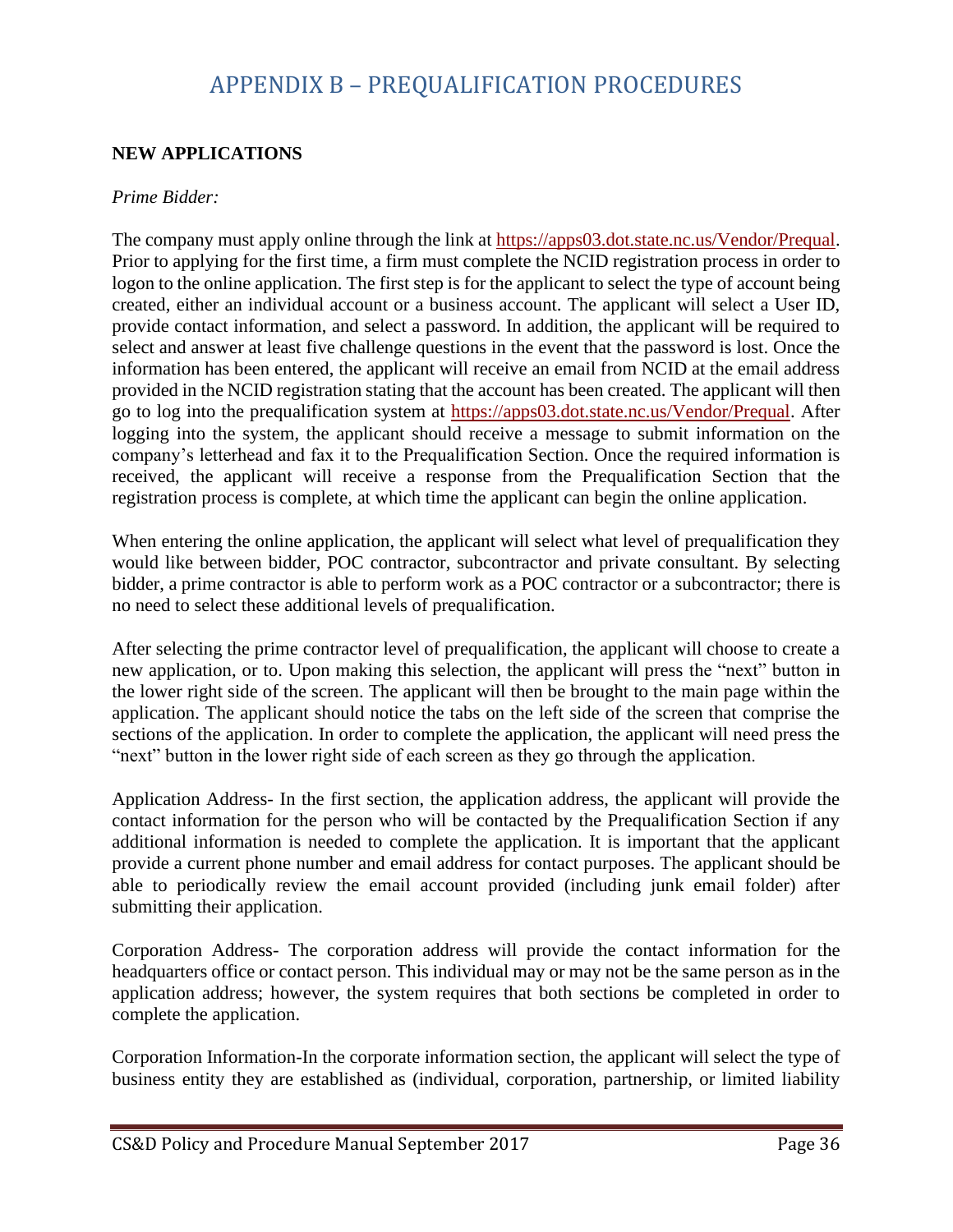corporation). The applicant will then answer either yes or no for the four questions at the bottom of the page.

Business Professional Licenses- The applicant will enter professional licenses held by the company in the State of North Carolina. These licenses include the North Carolina General Contractor's License and the North Carolina Electrical License. Out of state licenses are not accepted on this form. With a few minor exceptions for highly specialized work, companies approved as a prime contractor are required to have a North Carolina General Contractor's License for Highway Work and/or a North Carolina Electrical License for electrical work. For federally funded projects, a company is allowed up to sixty days after award to obtain a North Carolina license. For state funded projects, a company is required to have a North Carolina license at the time of bid. Possession of these licenses is not required to become prequalified.

Owner Data- In the middle of the page the applicant will list all individuals or entities with at least 10% ownership in the business. Individuals or entities with less than 10% ownership may be listed separately on the form, or may be collectively listed as "Other". The ownership total must equal 100% and at least one owner must be entered for the system to accept the data. After entering the ownership percentages, at the top of the page the applicant must disclose (yes or no) if there are any owners, officers, or employees in a decision making capacity related by blood or marriage to a current employee of the North Carolina Department of Transportation.

At the bottom of the page the applicant will list any owners or officers who have at least 10% financial interest in any other firm that is prequalified for highway work in any state, affiliated companies, or creditors with controlling interest in the last three questions, respectively.

Work Codes- The applicant will select work codes from the list they are actively self-performing. In reviewing applications, the Prequalification Section typically looks for three projects performed in the past five years. This work history will be identified in the work experience section of the application, or uploaded as a spreadsheet under "Additional Explanations" in the Attached Documents section of the application.

The work codes are listed numerically with the code numbers generally corresponding to the Section of the Standard Specifications for Roads and Structures Book which defines the work code. Some of the work codes are not listed in the Standard Specifications book, although a definition for each work code is included. For additional information on the work code, it is recommended that the applicant review the Standard Specifications Book.

Employee Data- The applicant will see a heading at the top of the page for officer information. The information should be listed for president, vice presidents, assistant vice presidents, secretary, assistant secretary, or their equivalents as applicable. The second heading below the officer section is for employees. Resumes for all officers and for the employees (typically superintendent level or higher) responsible for overseeing on-site operations must be included. Each resume can be uploaded in this section of the application.

Work Experience- The applicant will list work experience over the past five years. The Prequalification Section will review each work code selected to see that three projects of sufficient size and integrity have been performed in the past five years. While this is not a hard requirement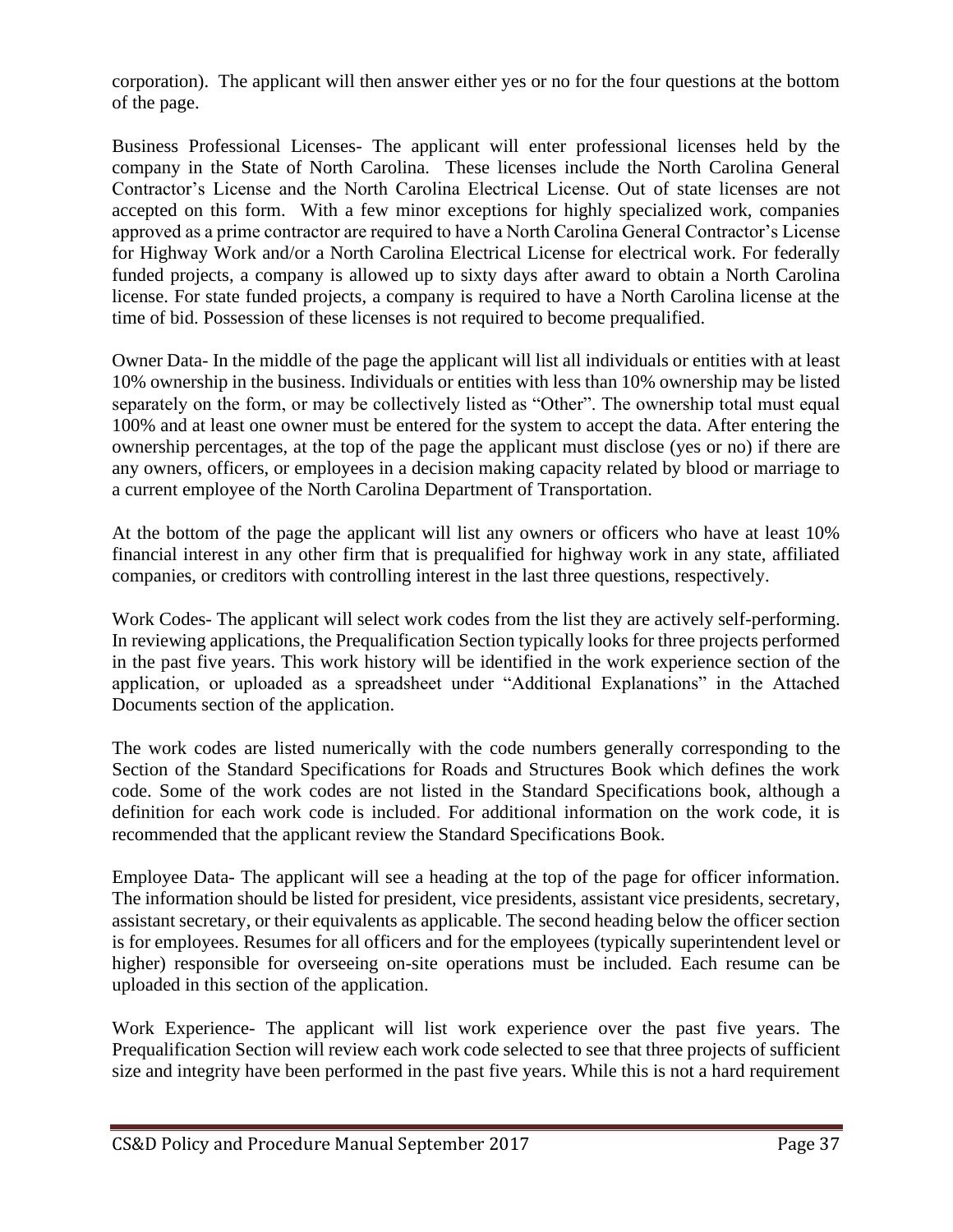for all work codes, applicants should try to include this number of projects for each work code and should only include projects directly related to the work they are requesting approval for.

The applicant will click the add project link on the middle of the page to add a project. When listing a project, the applicant will list a project name, start date, the applicant's role in the project (as a prime contractor or a subcontractor), the type of work performed, and the location. The type of work field should list a description of the work codes being performed on the project or the work code numbers. For example, "earthwork" is not an acceptable description while "roadway grading, clearing and grubbing, and aggregate base course" is an acceptable description because it directly relates back to the work codes being requested. If the applicant is listing more than three work codes per project, it is recommended that the applicant use the check boxes in the work experience field or use a spreadsheet and attach them in the Attached Documents section.

Next, the applicant will identify the owner of the project or the company the work was performed for and their contact information. Finally, the applicant will provide the dollar amount the applicant was paid for their portion of the work (not the total dollar value of the contract unless the applicant self-performed all work on the project) and the project completion date/anticipated completion date or the estimated number of total man hours on the project.

Safety Questionnaire- The safety questionnaire page provides general information on how the safety index form is scored and what scores are considered satisfactory, marginal, and failing as well the measures taken to address marginal or failing safety scores.

Safety Questionnaire Page 1- The first page of the safety questionnaire gauges the company's approach and attitude towards safety and is worth a total of 5 points. If question one is checked "yes", the applicant will need to provide the front page (or cover page) of the written safety program document to receive credit for this question.

Safety Questionnaire Page 2- The second page of the safety questionnaire gauges the company's safety operating profile and is worth a total of 105 points.

For question one, enter the experience modification rate (EMR) received from your insurance carrier for the three most recent years you have available. If you do not qualify for an EMR rate, check the box on the right hand side for each year that the rate does not apply or at the bottom if the rate does not apply for any of the previous three years.

For question two, enter the number of injuries and illnesses for each of the last three years and the total number of hours worked by all employees during the calendar year from your company's OSHA 200/300 logs. If your company does not maintain OSHA 200/300 logs this information will have to be entered manually. Even if your company has no injuries or illnesses during the year, you are required to enter the total number of hours worked during each of the previous three years. When entering this information, do not use decimals for number of hours worked.

For questions three though six, if your company has been issued a citation for any of these violations please upload a copy in the Attached Documents section of the application under "Safety Index Supporting Documents" and enter the date(s) the citation(s) occured. If this attachment has already been used in the current application, the citation(s) can be uploaded under "Additional Explanations".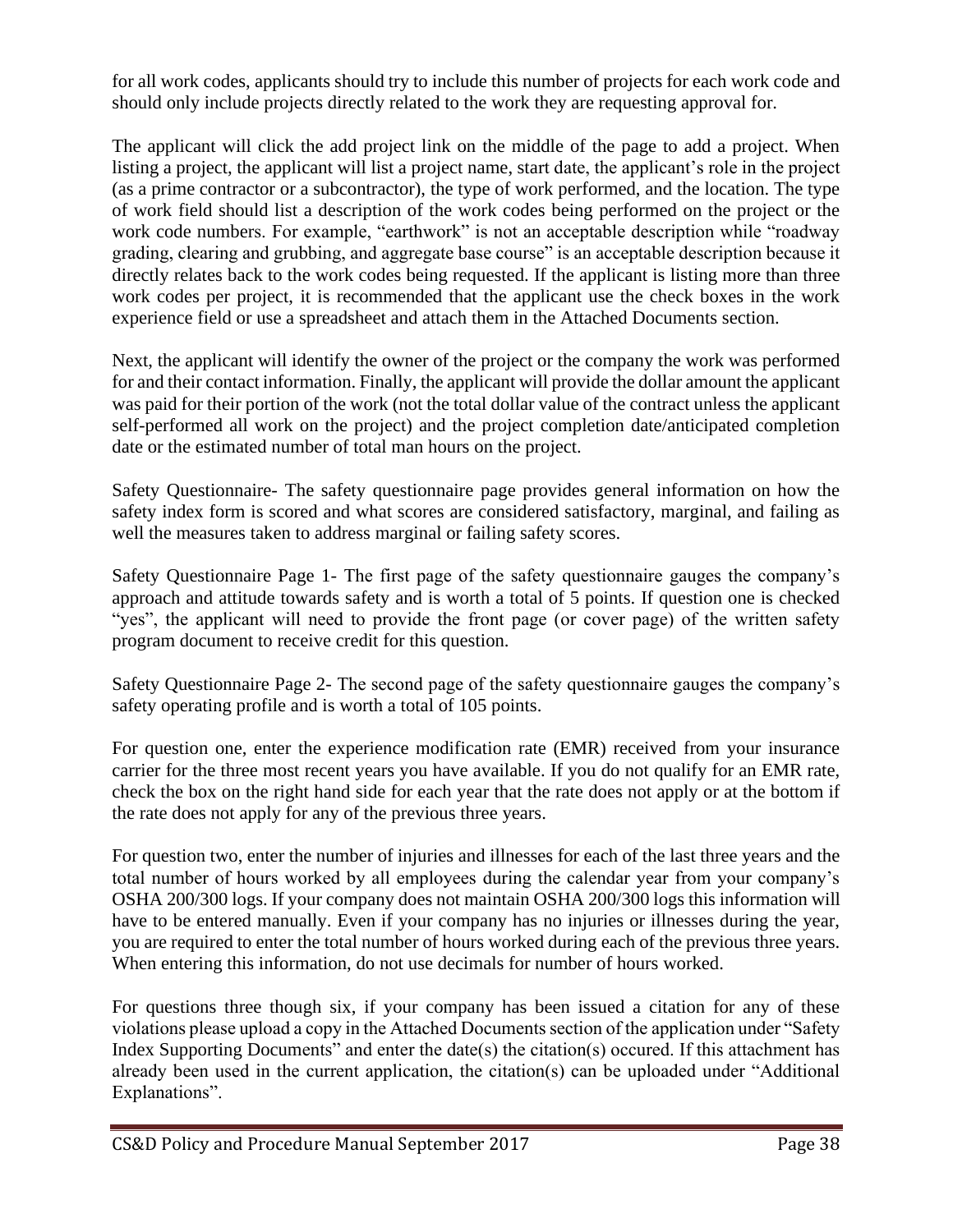Typical Work Locations- The applicant can select areas in which they wish to work. If the company wishes to work statewide, the applicant should press the "work statewide" button in the upper left-hand side. If the company wishes to select work locations by Division, there is a drop down menu in the upper right-hand side. To select work location by county, click the county on the map. The name of the county will appear in the lower left-hand side of the page. All counties selected on the map are for informational purposes only and your company will be allowed to perform projects anywhere in the state for the work codes which you have been approved.

The information provided will automatically appear on the Directory of Transportation Firms on our website. Other companies will be able to search by work code, by division, or by county. Providing this information presents an opportunity for other firms to contact you to perform work codes for them as part of their contracts.

Attached Documents- The applicant can select a number of documents for download including the Application Affidavit, Non-Collusion Affidavit (there are separate forms for Individuals, Corporations, Joint Ventures, LLC's, and Partnerships), Sample Bond Letter, W-9 Form, Reference Form, Financial Statement Template, and an Equipment List Template. These documents are selected from the Standard Forms Available for Download drop-down menu at the bottom of the screen. When the appropriate document has been selected, press the download button.

After the document has been completed it must be saved as a .pdf file to be uploaded to the online system. When uploading the document, the applicant will select the type of file to upload in question one at the top of the page. After selecting the type of file being uploaded, the applicant will locate the file on their computer using the browse button in question two. When the file has been selected, the applicant will press the upload button in question three to upload the file to the online system. When the file has been uploaded it will appear under "Files Available for Viewing" in the middle of the page.

Application Summary- This is the final page the applicant will see before submitting the application. All information provided must be complete and accurate before submitting the application, as the applicant will not have the opportunity to access the online system and make any changes until after the application has been processed.

In addition to completing all sections of the online application, the following attachments are needed to complete the prime contractor application:

- Substitute W-9 form.
- Four letters of reference on the provided reference form (we do not accept letters of reference).
- Current financial statement (either independently reviewed statement or completed using the form provided in the attached documents section of the application).
- Application Affidavit (the applicant can upload the affidavit if the notary uses an ink seal, the original must be mailed if a crimp seal is used).
- Non-Collusion Affidavit and Debarment Certification (we must have the original copy mailed to us). For corporations, the applicant must make sure that the appropriate titles are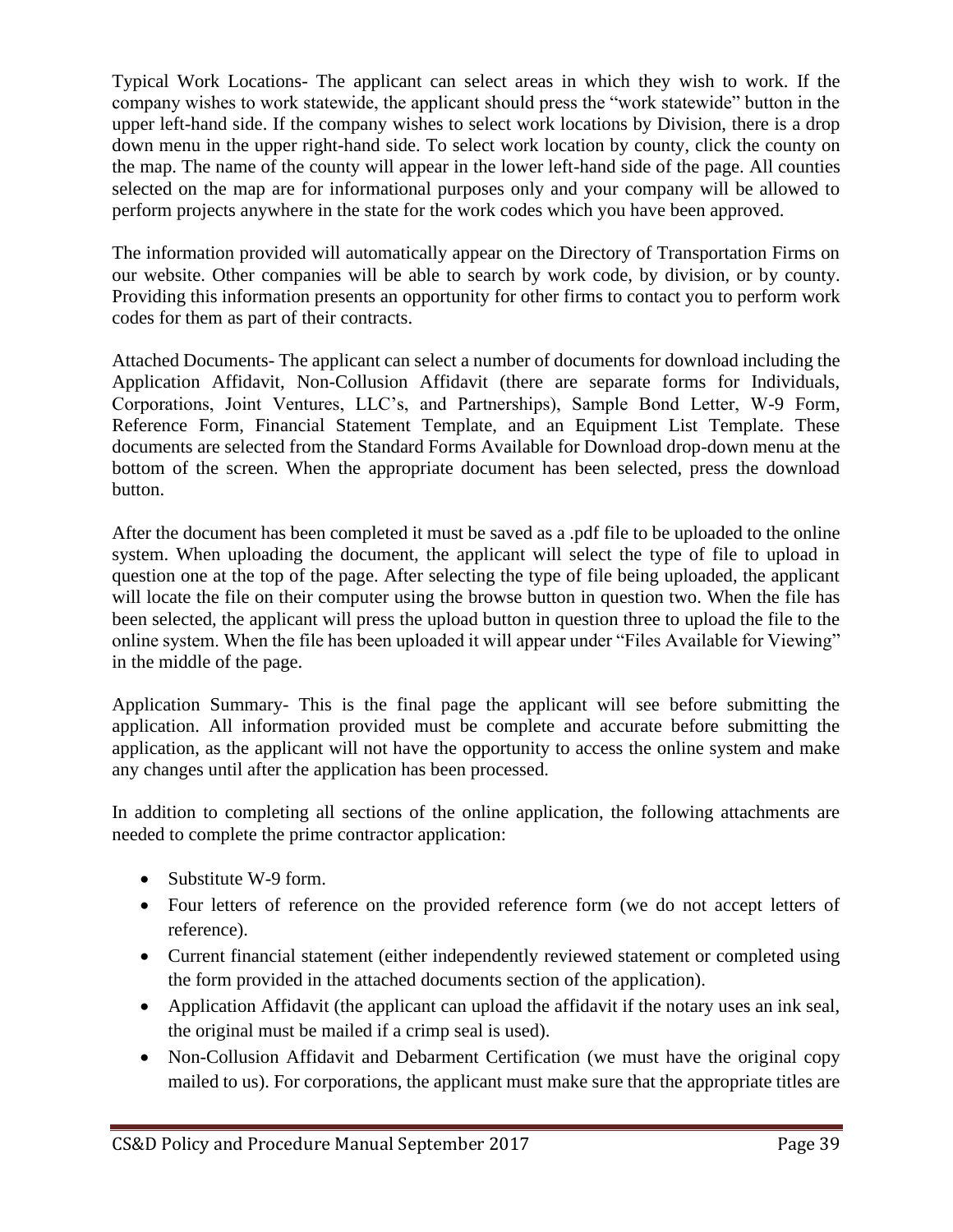circled for officers signing the affidavit and that the corporate seal is affixed to the document.

- A bond letter provided by a bonding agent or bonding company stating the company's ability to be bonded for a minimum of \$500,000. The actual amount written on the bond letter will be the upper limit of the contract dollar value that the company can bid.
- Equipment List.

The application summary page contains a listing at the top of the page showing each of the pages in the online application. In order to successfully submit the application, each of the pages must be checked complete. If any of the pages are showing as incomplete, the applicant will need to click on the page, review the page to verify that all required information has been completed, and select the "next" button at the lower right-hand side of the page to continue.

Once the application has been submitted, every effort will be made to complete the review within four weeks. Prime contractors must be approved in order to enter a central let bid through the Bid Express System. To bid on purchase order contracts, a prime contractor must be prequalified on the date of the bid opening. To work as a subcontractor, a prime contractor must be prequalified on the day they show up to start work on the project. Prequalification is not required to attend prebid meetings.

When the application review has been completed, a letter will be mailed to the address listed on the application with the prequalification approval or denial and the list of approved work codes. Applicants desiring a more immediate update on the status of their application may check the Directory of Transportation Firms to see if their application has been processed. This information is available through the following link [https://partner.ncdot.gov/VendorDirectory/search.html?s=fn&a=new.](https://partner.ncdot.gov/VendorDirectory/search.html?s=fn&a=new)

# *POC Contractor:*

The company can either apply through the online application or complete a paper copy of the application. A paper copy of the application can be printed at [http://www.ncdot.org/business/howtogetstarted/primecontractor/primecontractor\\_poc/.](http://www.ncdot.org/business/howtogetstarted/primecontractor/primecontractor_poc/) Companies that do not have computer access can request a paper copy of the application by calling (919) 707-4800. The advantage of performing an online application is the information is stored from previous years so that renewals and requalification in subsequent years will generally require less effort than completing an entire paper application.

Companies choosing to apply online can reach the application through the following link: [https://apps03.dot.state.nc.us/Vendor/Prequal.](https://apps03.dot.state.nc.us/Vendor/Prequal/) Prior to applying for the first time, a firm must complete the NCID registration process in order to logon to the online application, which appears in a link immediately below the username and password. The first step in the NCID registration process is for the applicant to select the type of account being created, either an individual account or a business account. The applicant will then select a User ID, provide contact information, and select a password. In addition, the applicant will be required to select and answer at least five challenge questions in the event that the password is lost.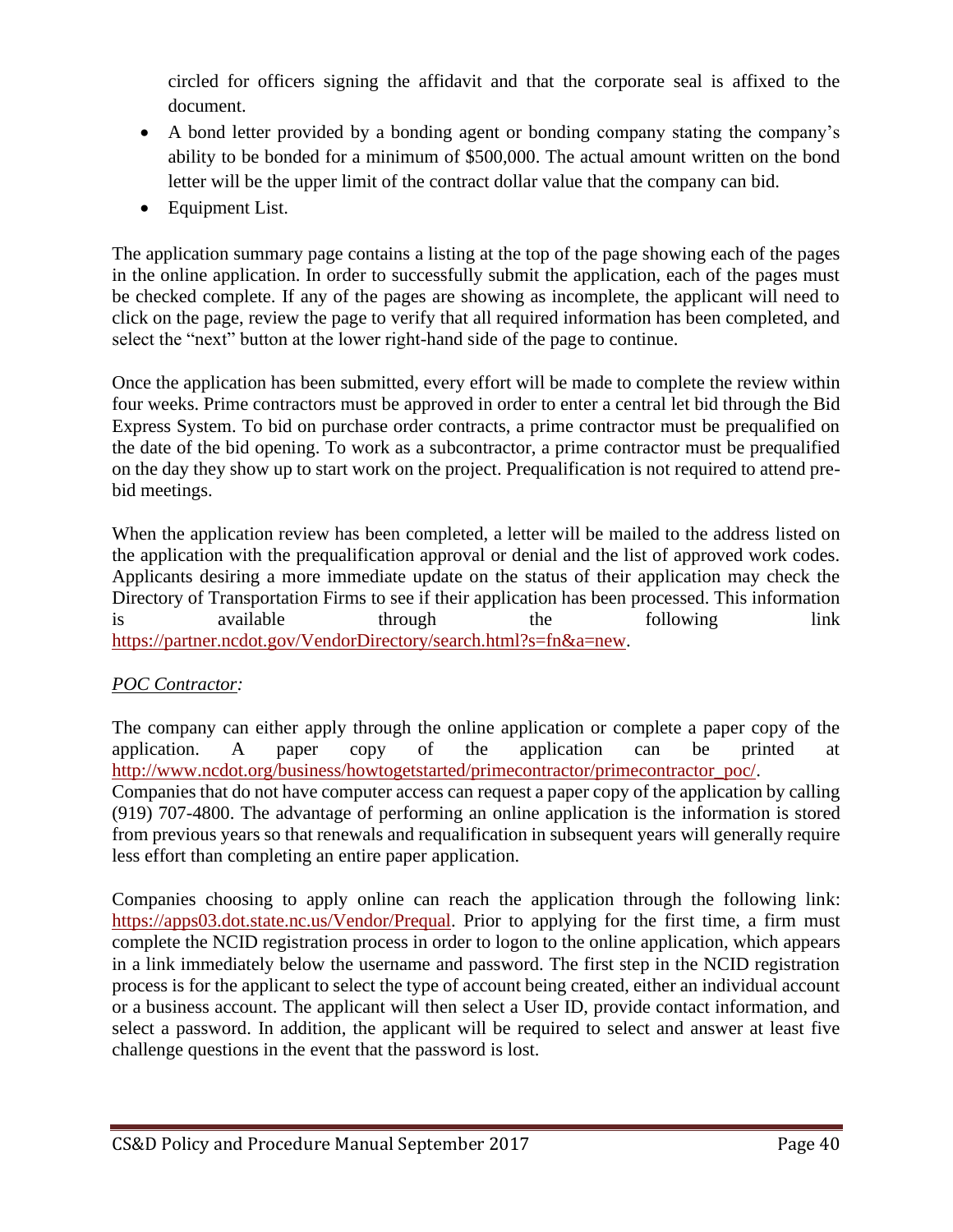Once the information has been entered, the applicant will receive an email from NCID at the email address provided in the NCID registration stating that the account has been created. The applicant will then go to log into the prequalification system at [https://apps03.dot.state.nc.us/Vendor/Prequal.](https://apps03.dot.state.nc.us/Vendor/Prequal/) After logging into the system, the applicant should receive a message to submit information on the company's letterhead and fax it to the Prequalification Section. Once the required information is received, the applicant will receive a response from the Prequalification Section that the registration process is complete, at which time the applicant can begin the online application.

When entering the online application, the applicant will select what level of prequalification they would like between bidder, POC contractor, subcontractor, and private consultant. By selecting POC contractor, a POC contractor is able to perform work as a subcontractor; there is no need to select both levels of prequalification.

After selecting the POC level of prequalification, the applicant will choose to create a new application. Upon making this selection, the applicant will press the "next" button in the lower right side of the screen. The applicant will then be brought to the main page within the application. The applicant should notice the tabs on the left side of the screen that are each of the sections of the application. In order to complete the application, the applicant will need press the "next" button in the lower right side of each screen as they go through the application.

Application Address- In the first section, the application address, the applicant will provide the contact information for the person who will be contacted by the Prequalification Section if any additional information is needed to complete the application. It is important that the applicant provide a current phone number and email address for contact purposes. The applicant should be able to periodically review the email account provided (including junk email folder) after submitting their application.

Corporation Address- The corporation address will provide the contact information for the headquarters office or contact person. This individual may or may not be the same person as in the application address; however, the system requires that both sections be completed in order to complete the application.

Corporation Information-In the corporate information section, the applicant will select the type of business entity they are established as (individual, corporation, partnership, or limited liability corporation). The applicant will then answer either yes or no for the four questions at the bottom of the page.

Business Professional Licenses- The applicant will enter professional licenses held by the company in the State of North Carolina. These licenses include the North Carolina General Contractor's License and the North Carolina Electrical License. Out of state licenses are not accepted on this form. With a few minor exceptions for highly specialized work, companies approved as a POC contractor are required to have a North Carolina General Contractor's License for Highway Work and/or a North Carolina Electrical License for electrical work on projects exceeding \$30,000. For federally funded projects, a company is allowed up to sixty days after award to obtain a North Carolina license. For state funded projects, a company is required to have a North Carolina license at the time of bid. Possession of these licenses is not required to become prequalified.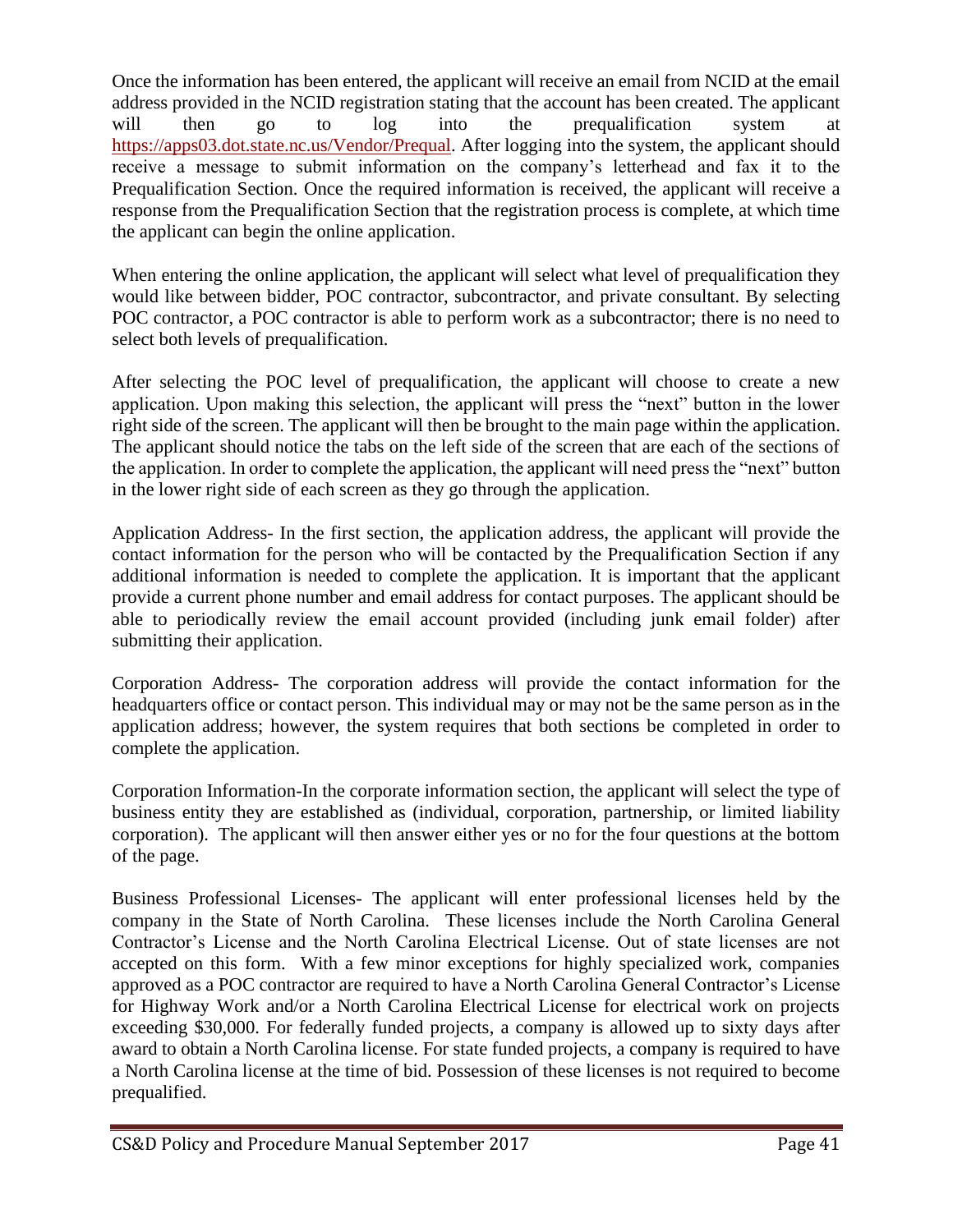Owner Data- In the middle of the page the applicant will list all individuals or entities with at least 10% ownership in the business. Individuals or entities with less than 10% ownership may be listed separately on the form, or may be collectively listed as "Other". The ownership total must equal 100% and at least one owner must be entered for the system to accept the data. After entering the ownership percentages, at the top of the page the applicant must disclose (yes or no) if there are any owners, officers, or employees in a decision making capacity related by blood or marriage to a current employee of the North Carolina Department of Transportation.

At the bottom of the page the applicant will list any owners or officers who have at least 10% financial interest in any other firm that is prequalified for highway work in any state, affiliated companies, or creditors with controlling interest in the last three questions, respectively.

Work Codes- The applicant will select work codes from the list they are actively self-performing. In reviewing applications, the Prequalification Section typically looks for three projects performed in the past five years. This work history will be identified in the work experience section of the application, or uploaded as a spreadsheet under "Additional Explanations" in the Attached Documents section of the application.

The work codes are listed numerically with the code numbers corresponding to the Section of the Standard Specifications for Roads and Structures Book which defines the work code. Some of the work codes are not listed in the Standard Specifications book, although a definition for each work code is included. For additional information on the work code, it is recommended that the applicant review the Standard Specifications Book.

Employee Data- The applicant will see a heading at the top of the page for officer information. The information should be listed for president, vice presidents, assistant vice presidents, secretary, assistant secretary, or their equivalents as applicable. The second heading below the officer section is for employees. Resumes for all officers and for the employees (typically superintendent level or higher) responsible for overseeing on-site operations must be included. Each resume can be uploaded in this section of the application.

Work Experience- The applicant will list work experience over the past five years. The Prequalification Section will review each work code selected to see that three projects of sufficient size and integrity have been performed in the past five years. While this is not a hard requirement for all work codes, applicants should try to include this number of projects for each work code and should only include projects directly related to the work they are requesting approval for.

The applicant will click the add project link on the middle of the page to add a project. When listing a project, the applicant will list a project name, start date, the applicant's role in the project (as a prime contractor or a subcontractor), the type of work performed, and the location. The type of work field should list a description of the work codes being performed on the project or the work code numbers. For example, "earthwork" is not an acceptable description while "roadway grading, clearing and grubbing, and aggregate base course" is an acceptable description because it directly relates back to the work codes being requested. If the applicant is listing more than three work codes per project, it is recommended that the applicant use the check boxes in the work experience field or use a spreadsheet and attach them in the Attached Documents section.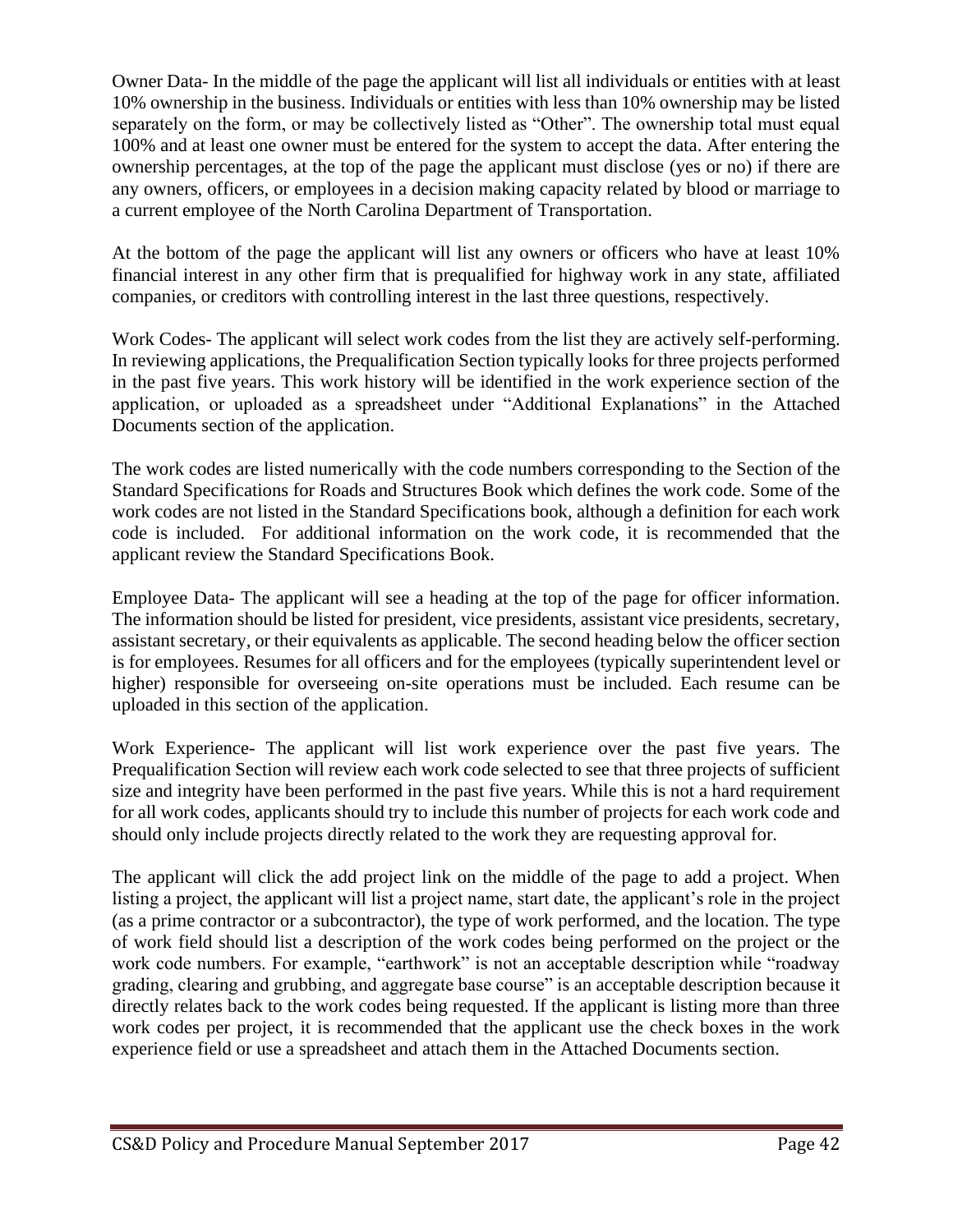Next, the applicant will identify the owner of the project or the company the work was performed for and their contact information. Finally, the applicant will provide the dollar amount the applicant was paid for their portion of the work (not the total dollar value of the contract unless the applicant self-performed all work on the project) and the project completion date/anticipated completion date or the estimated number of total man hours on the project.

Safety Questionnaire- The safety questionnaire page provides general information on how the safety index form is scored and what scores are considered satisfactory, marginal, and failing as well the measures taken to address marginal or failing safety scores.

Safety Questionnaire Page 1- The first page of the safety questionnaire gauges the company's approach and attitude towards safety and is worth a total of 5 points. If question one is checked "yes", the applicant will need to provide the front page (or cover page) of the written safety program document to receive credit for this question.

Safety Questionnaire Page 2- The second page of the safety questionnaire gauges the company's safety operating profile and is worth a total of 105 points.

For question one, enter the experience modification rate (EMR) received from your insurance carrier for the three most recent years you have available. If you do not qualify for an EMR rate, check the box on the right hand side for each year that the rate does not apply or at the bottom if the rate does not apply for any of the previous three years.

For question two, enter the number of injuries and illnesses for each of the last three years and the total number of hours worked by all employees during the calendar year from your company's OSHA 200/300 logs. If your company does not maintain OSHA 200/300 logs this information will have to be entered manually. Even if your company has no injuries or illnesses during the year, you are required to enter the total number of hours worked during each of the previous three years. When entering this information, do not use decimals for number of hours worked.

For questions three though six, if your company has been issued a citation for any of these violations please upload a copy in the Attached Documents section of the application under "Safety Index Supporting Documents" and enter the dates(s) the citation(s) occurred. If this attachment has already been used in the current application, the citation(s) can be uploaded under "Additional Explanations".

Typical Work Locations- The applicant can select areas in which they wish to work. If the company wishes to work statewide, the applicant should press the "work statewide" button in the upper left-hand side. If the company wishes to select work locations by Division, there is a drop down menu in the upper right-hand side. To select work location by county, click the county on the map. The name of the county will appear in the lower left-hand side of the page. All counties selected on the map are for informational purposes only and your company will be allowed to perform projects anywhere in the state for the work codes which you have been approved.

The information provided will automatically appear on the Directory of Transportation Firms on our website. Other companies will be able to search by work code, by division, or by county. Providing this information presents an opportunity for other firms to contact you to perform work codes for them as part of their contracts.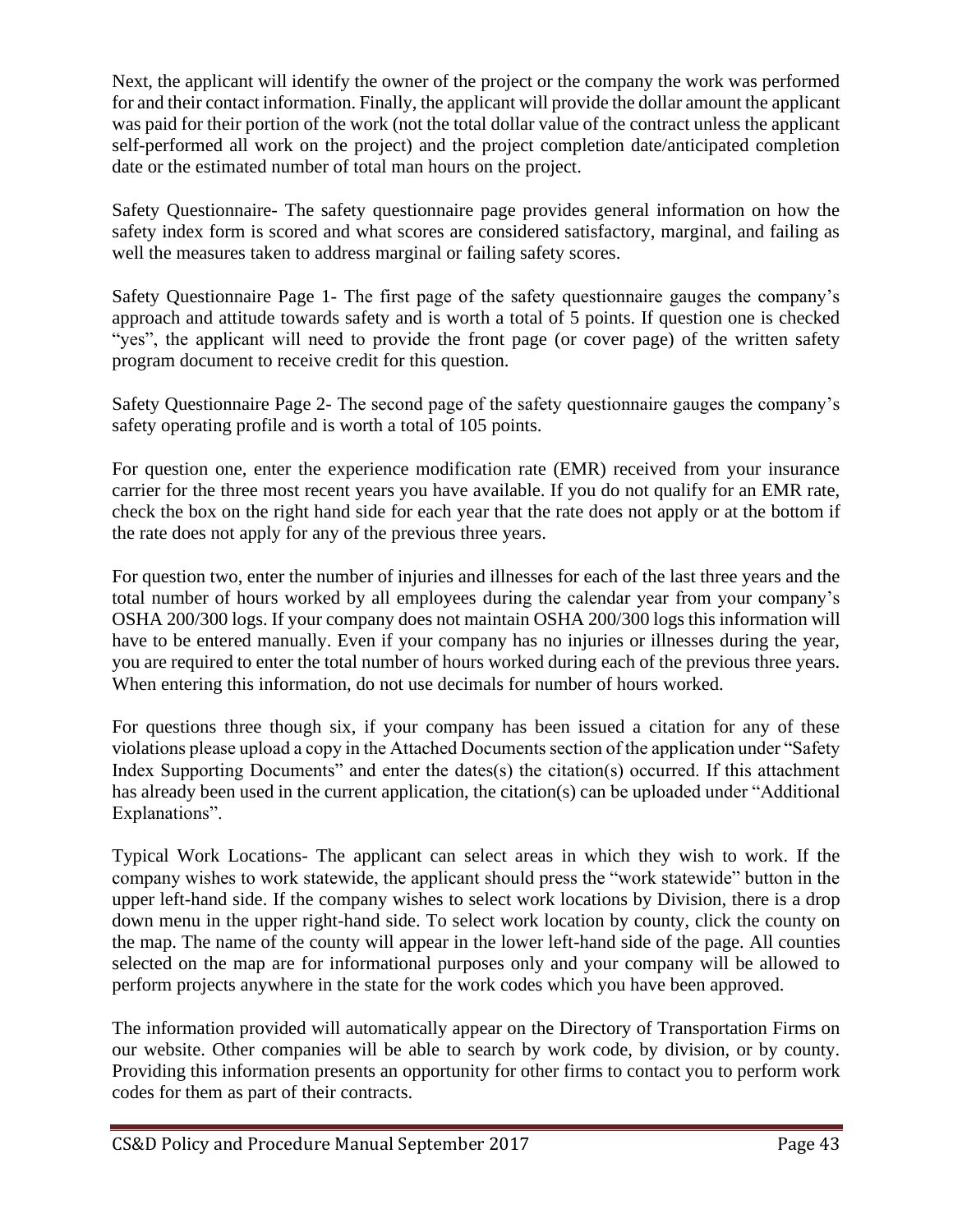Attached Documents- The applicant can select a number of documents for download including the Application Affidavit, Sample Bond Letter, W-9 Form, and an Equipment List Template. These documents are selected from the Standard Forms Available for Download drop-down menu at the bottom of the screen. When the appropriate document has been selected, press the download button.

After the document has been completed it must be saved as a .pdf file to be uploaded to the online system. When uploading the document, the applicant will select the type of file to upload in question one at the top of the page. After selecting the type of file being uploaded, the applicant will locate the file on their computer using the browse button in question two. When the file has been selected, the applicant will press the upload button in question three to upload the file to the online system. When the file has been uploaded it will appear under "Files Available for Viewing" in the middle of the page.

Application Summary- This is the final page the applicant will see before submitting the application. All information provided must be complete and accurate before submitting the application, as the applicant will not have the opportunity to access the online system and make any changes until after the application has been processed.

In addition to completing all sections of the online application, the following attachments are needed to complete the POC contractor application:

- Substitute W-9 form.
- Application Affidavit (the applicant can upload the affidavit if the notary uses an ink seal, the original must be mailed if a crimp seal is used).
- A bond letter provided by a bonding agent or bonding company stating the company's ability to be bonded for a minimum of \$500,000 if the company wishes to bid on projects in excess of \$500,000. If the company does not wish to bid on projects in excess of \$500,000 a bond letter is not required. The actual amount written on the bond letter will be the upper limit of the contract dollar value that the company can bid.
- Equipment List.

The application summary page contains a listing at the top of the page showing each of the pages in the online application. In order to successfully submit the application, each of the pages must be checked complete. If any of the pages are showing as incomplete, the applicant will need to click on the page, review the page to verify that all required information has been completed, and select the "next" button at the lower right-hand side of the page to continue.

Once the application has been submitted, every effort will be made to complete the review within four weeks. To bid on purchase order contracts, a POC contractor must be prequalified on the date of the bid opening. To work as a subcontractor, a POC contractor must be prequalified on the day they show up to start work on the project. Prequalification is not required to attend pre-bid meetings.

When the application review has been completed, a letter will be mailed to the address listed on the application with the prequalification approval or denial and the list of approved work codes. Applicants desiring a more immediate update on the status of their application may check the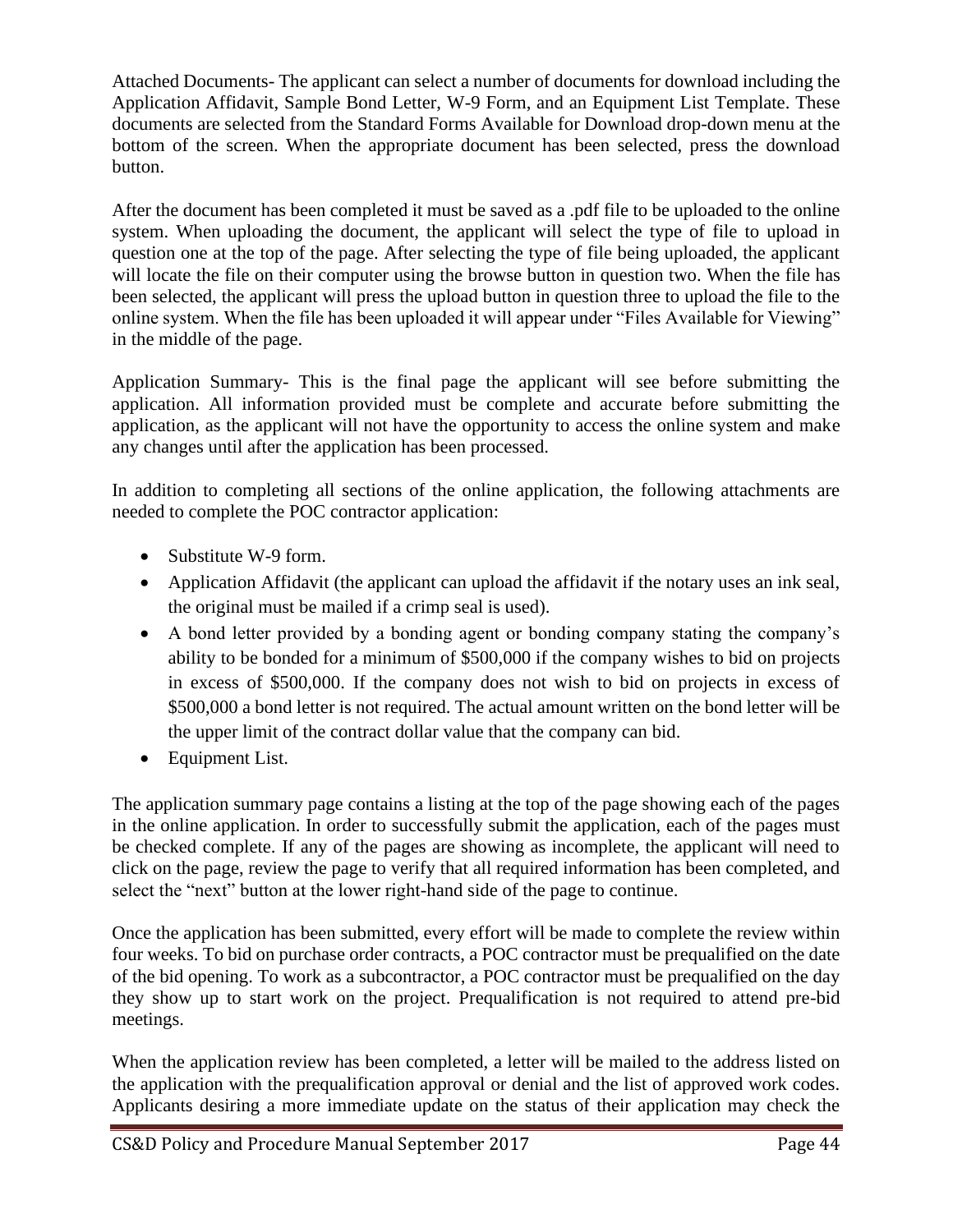Directory of Transportation Firms to see if their application has been processed. This information is available through the following link [https://partner.ncdot.gov/VendorDirectory/search.html?s=fn&a=new.](https://partner.ncdot.gov/VendorDirectory/search.html?s=fn&a=new)

#### *Subcontractor:*

The company can either apply through the online application or complete a paper copy of the application. A paper copy of the application can be printed at [http://www.ncdot.org/business/howtogetstarted/subcontractor/.](http://www.ncdot.org/business/howtogetstarted/subcontractor/) Companies that do not have computer access can request a paper copy of the application by calling (919) 707-4800. The advantage of performing an online application is information is stored from previous years so that renewals and requalification in subsequent years will generally require less effort than completing an entire paper application.

Companies choosing to apply online can reach the application through the following link: [https://apps03.dot.state.nc.us/Vendor/Prequal.](https://apps03.dot.state.nc.us/Vendor/Prequal/) Prior to applying for the first time, a firm must complete the NCID registration process in order to logon to the online application. The first step is for the applicant to select the type of account being created, either an individual account or a business account. The applicant will select a User ID, provide contact information, and select a password. In addition, the applicant will be required to select and answer at least five challenge questions in the event that the password is lost. Once the information has been entered, the applicant will receive an email from NCID at the email address provided in the NCID registration stating that the account has been created. The applicant will then go to log into the prequalification system at [https://apps03.dot.state.nc.us/Vendor/Prequal.](https://apps03.dot.state.nc.us/Vendor/Prequal/) After logging into the system, the applicant should receive a message to submit information on the company's letterhead and fax it to the Prequalification Section. Once the required information is received, the applicant will receive a response from the Prequalification Section that the registration process is complete, at which time the applicant can begin the online application.

When entering the online application, the applicant will select what level of prequalification they would like between bidder, subcontractor and private consultant. After selecting the subcontractor level of prequalification, the applicant will choose to create a new application. Upon making this selection, the applicant will press the "next" button in the lower right side of the screen. The applicant will then be brought to the main page within the application. The applicant should notice the tabs on the left side of the screen that are each of the sections of the application. In order to complete the application, the applicant will need press the "next" button in the lower right side of each screen as they go through the application.

Application Address- In the first section, the application address, the applicant will provide the contact information for the person who will be contacted by the Prequalification Section if any additional information is needed to complete the application. It is important that the applicant provide a current phone number and email address for contact purposes. The applicant should also periodically review the junk email folder after submitting their application to make sure that correspondence has not been automatically discarded by their email provider.

Corporation Address- The corporation address will provide the contact information for the headquarters office or contact person. This individual may or may not be the same person as in the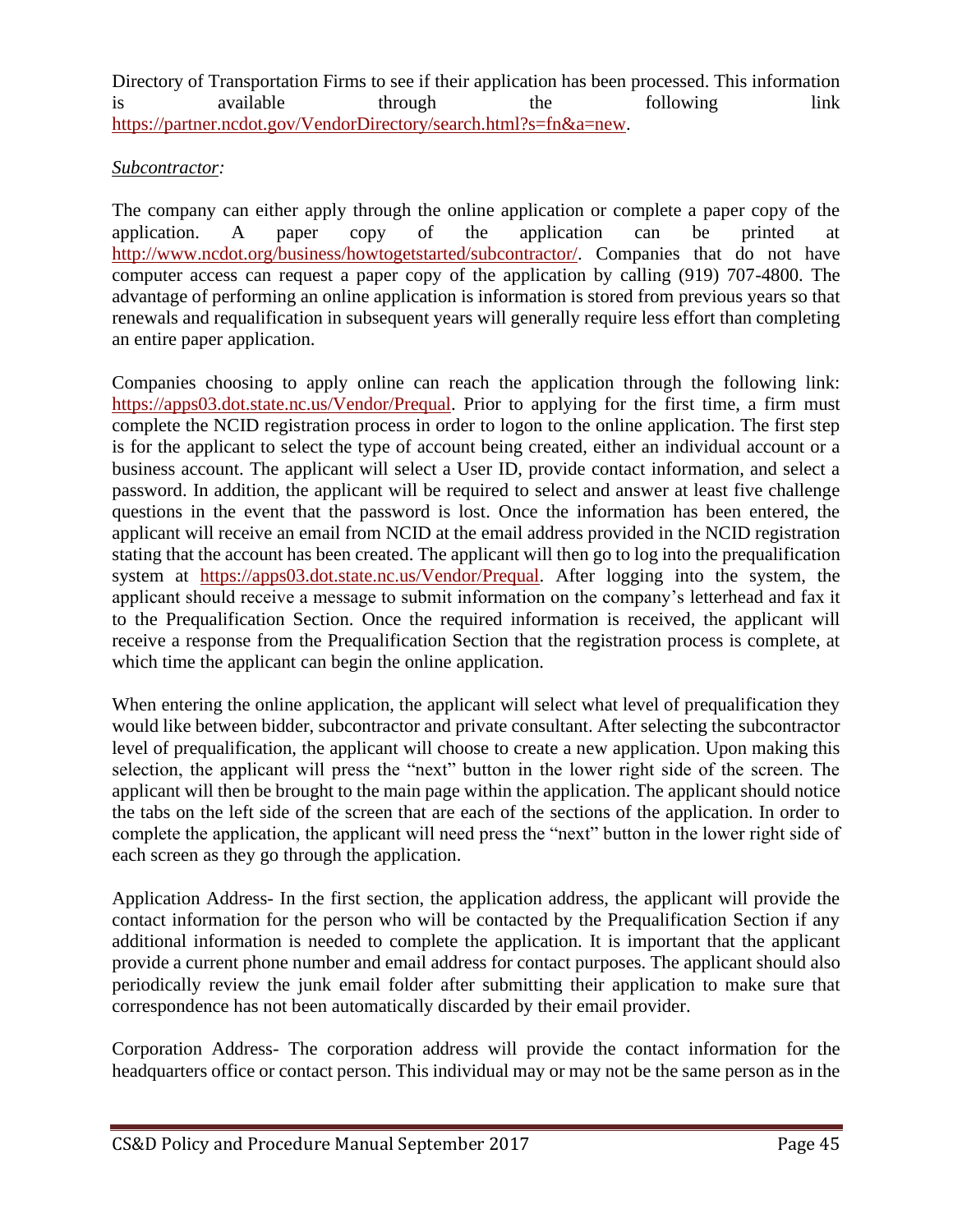application address; however, the system requires that both sections be completed in order to complete the application.

Corporation Information-In the corporate information section, the applicant will select the type of business entity they are established as (individual, corporation, partnership, or limited liability corporation). The applicant will then answer either yes or no for the four questions at the bottom of the page.

Owner Data- In the middle of the page the applicant will list all individuals or entities with at least 10% ownership in the business. Individuals or entities with less than 10% ownership may be listed separately on the form, or may be collectively listed as "Other". The ownership total must equal 100% and at least one owner must be entered for the system to accept the data. After entering the ownership percentages, at the top of the page the applicant must disclose (yes or no) if there are any owners, officers, or employees in a decision making capacity related by blood or marriage to a current employee of the North Carolina Department of Transportation.

At the bottom of the page the applicant will list any owners or officers who have at least 10% financial interest in any other firm that is prequalified for highway work in any state, affiliated companies, or creditors with controlling interest in the last three questions, respectively.

Work Codes- The applicant will select work codes from the list they are actively self-performing. In reviewing applications, the Prequalification Section typically looks for three projects performed in the past five years. This work history will be identified in the work experience section of the application, or uploaded as a spreadsheet under "Additional Explanations" in the Attached Documents section of the application.

The work codes are listed numerically with the code numbers generally corresponding to the section of the Standard Specifications for Roads and Structures Book which defines the work code. Some of the work codes are not listed in the Standard Specifications book, although a definition for each work code is included. For additional information on the work code, it is recommended that the applicant review the Standard Specifications Book.

Employee Data- The applicant will see a heading at the top of the page for officer information. The information should be listed for president, vice presidents, assistant vice presidents, secretary, assistant secretary, or their equivalents as applicable. The second heading below the officer section is for employees. Resumes for all officers and for the employees (typically superintendent level or higher) responsible for overseeing on-site operations must be included. Each resume can be uploaded in this section of the application.

Work Experience- The applicant will list work experience over the past five years. The Prequalification Section will review each work code selected to see that three projects of sufficient size and integrity have been performed in the past five years. While this is not a hard requirement for all work codes, applicants should try to include this number of projects for each work code and should only include projects directly related to the work they are requesting approval for.

The applicant will click the add project link on the middle of the page to add a project. When listing a project, the applicant will list a project name, start date, the applicant's role in the project (as a prime contractor or a subcontractor), the type of work performed, and the location. The type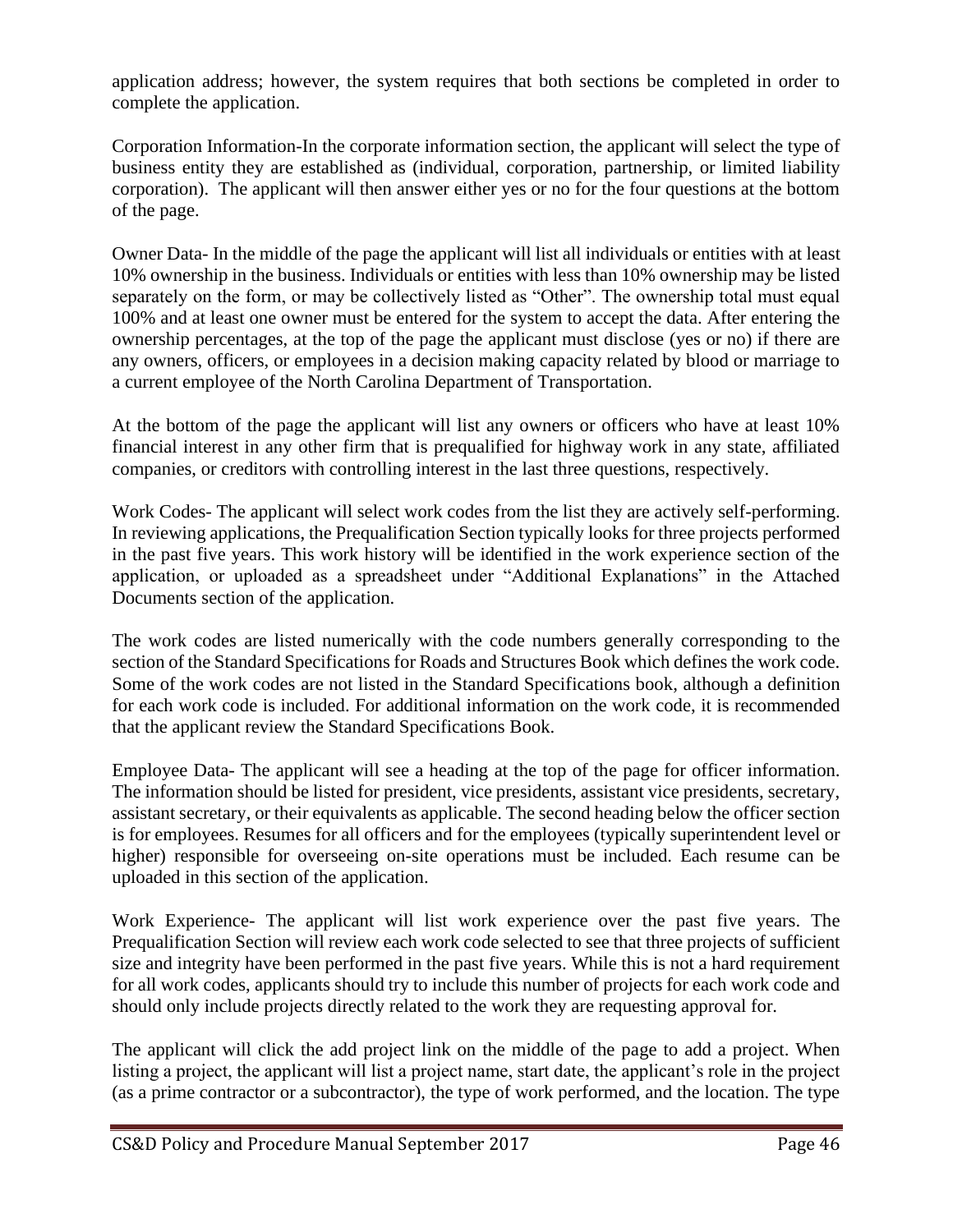of work field should list a description of the work codes being performed on the project or the work code numbers. For example, "earthwork" is not an acceptable description while "roadway grading, clearing and grubbing, and aggregate base course" is an acceptable description because it directly relates back to the work codes being requested. If the applicant is listing more than three work codes per project, it is recommended that the applicant use the check boxes in the work experience field or use a spreadsheet and attach them in the Attached Documents section.

Next, the applicant will identify the owner of the project or the company the work was performed for and their contact information. Finally, the applicant will provide the dollar amount the applicant was paid for their portion of the work (not the total dollar value of the contract unless the applicant self-performed all work on the project) and the project completion date/anticipated completion date or the estimated number of total man hours on the project.

Safety Questionnaire- The safety questionnaire page provides general information on how the safety index form is scored and what scores are considered satisfactory, marginal, and failing as well the measures taken to address marginal or failing safety scores.

Safety Questionnaire Page 1- The first page of the safety questionnaire gauges the company's approach and attitude towards safety and is worth a total of 5 points. If question one is checked "yes", the applicant will need to provide the front page (or cover page) of the written safety program document to receive credit for this question.

Safety Questionnaire Page 2- The second page of the safety questionnaire gauges the company's safety operating profile and is worth a total of 105 points.

For question one, enter the experience modification rate (EMR) received from your insurance carrier for the three most recent years you have available. If you do not qualify for an EMR rate, check the box on the right hand side for each year that the rate does not apply or at the bottom if the rate does not apply for any of the previous three years.

For question two, enter the number of injuries and illnesses for each of the last three years and the total number of hours worked by all employees during the calendar year from your company's OSHA 200/300 logs. If your company does not maintain OSHA 200/300 logs this information will have to be entered manually. Even if your company has no injuries or illnesses during the year, you are required to enter the total number of hours worked during each of the previous three years. When entering this information, do not use decimals for number of hours worked.

For questions three though six, if your company has been issued a citation for any of these violations please upload a copy in the Attached Documents section of the application under "Safety Index Supporting Documents" and enter the date(s) the citation(s) occured. If this attachment has already been used in the current application, the citation(s) can be uploaded under "Additional Explanations".

Typical Work Locations- The applicant can select areas in which they wish to work. If the company wishes to work statewide, the applicant should press the "work statewide" button in the upper left-hand side. If the company wishes to select work locations by Division, there is a drop down menu in the upper right-hand side. To select work location by county, click the county on the map. The name of the county will appear in the lower left-hand side of the page. All counties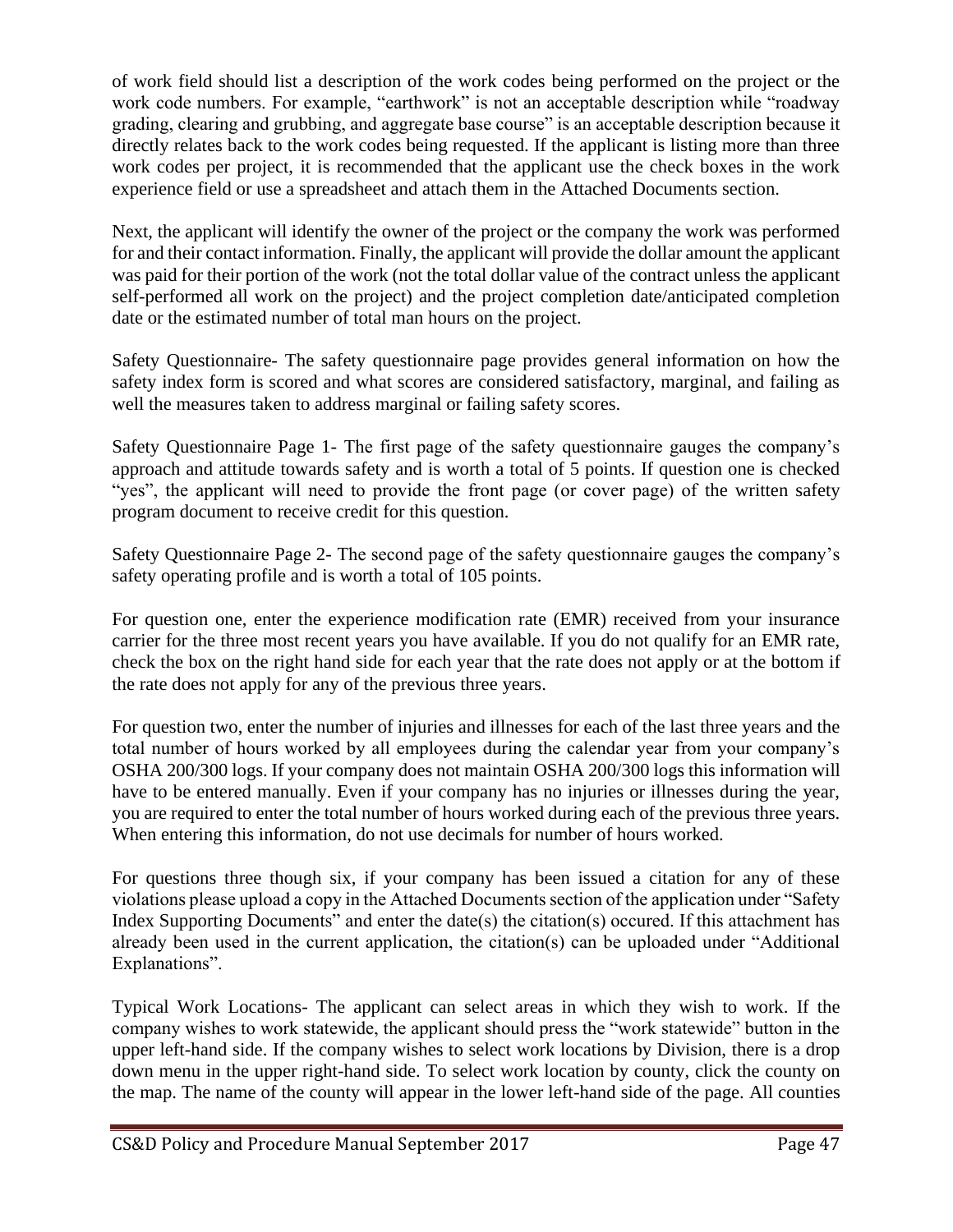selected on the map are for informational purposes only and your company will be allowed to perform projects anywhere in the state for the work codes which you have been approved.

The information provided will automatically appear on the Directory of Transportation Firms on our website. Other companies will be able to search by work code, by division, or by county. Providing this information presents the opportunity for other firms to contact you to perform work codes for them as part of their contracts.

Attached Documents- The applicant can select a number of documents for download including the Application Affidavit, W-9 Form, and an Equipment List Template. These documents are selected from the Standard Forms Available for Download drop-down menu at the bottom of the screen. When the appropriate document has been selected, press the download button.

After the document has been completed it must be saved as a .pdf file to be uploaded to the online system. When uploading the document, the applicant will select the type of file to upload in question one at the top of the page. After selecting the type of file being uploaded, the applicant will locate the file on their computer using the browse button in question two. When the file has been selected, the applicant will press the upload button in question three to upload the file to the online system. When the file has been uploaded it will appear under "Files Available for Viewing" in the middle of the page.

Application Summary- This is the final page the applicant will see before submitting the application. All information provided must be complete and accurate before submitting the application, as the applicant will not have the opportunity to access the online system and make any changes until after the application has been processed.

In addition to completing all sections of the online application, the following attachments are needed to complete subcontractor application:

- Substitute W-9 form.
- Application Affidavit (the applicant can upload the affidavit if the notary uses an ink seal, the original must be mailed if a crimp seal is used).
- Equipment List.

The application summary page contains a listing at the top of the page showing each of the pages in the online application. In order to successfully submit the application, each of the pages must be checked complete. If any of the pages are showing as incomplete, the applicant will need to click on the page, review the page to verify that all required information has been completed, and select the "next" button at the lower right-hand side of the page to continue.

Once the application has been submitted, every effort will be made to complete the review within four weeks. Prime contractors must be approved in order to enter a central let bid through the Bid Express System. To bid on purchase order contracts, a prime contractor must be prequalified on the date of the bid opening. To work as a subcontractor, a prime contractor must be prequalified on the day they show up to start work. Prequalification is not required to attend pre-bid meetings or to place bids.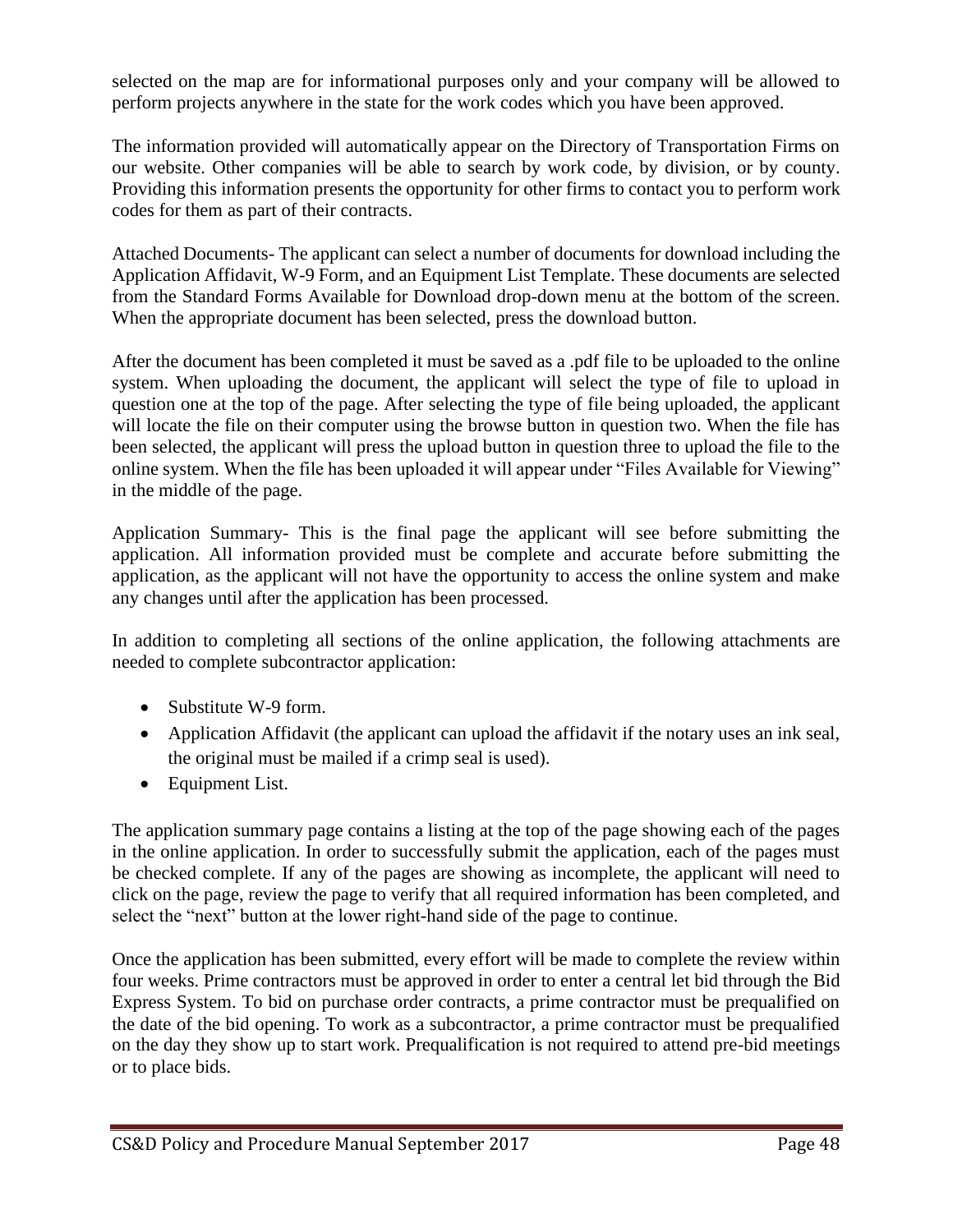When the application review has been completed, a letter will be mailed to the address listed on the application with the prequalification approval or denial and the list of approved work codes. Applicants desiring a more immediate update on the status of their application may check the Directory of Transportation Firms to see if their application has been processed. This information is available through the following link [https://partner.ncdot.gov/VendorDirectory/search.html?s=fn&a=new.](https://partner.ncdot.gov/VendorDirectory/search.html?s=fn&a=new)

# *Private Engineering Firm:*

The firm must apply online through the link [https://apps03.dot.state.nc.us/Vendor/Prequal.](https://apps03.dot.state.nc.us/Vendor/Prequal/) Prior to applying for the first time, a firm must complete the registration process in order to logon to the online application.

All firms that desire to perform work in North Carolina must submit a separate application for each office with the exception of firms requesting approval for all North Carolina offices under one application. The decision to apply all North Carolina offices rests with the firm. No out of state offices will be considered part of an application with an in state office under any circumstances.

To begin the application process, the firm must apply online through the link at [https://apps03.dot.state.nc.us/Vendor/Prequal.](https://apps03.dot.state.nc.us/Vendor/Prequal/) Prior to applying for the first time, a firm must complete the NCID registration process in order to logon to the online application. The first step is for the applicant to select the type of account being created, either an individual account or a business account. The applicant will select a User ID, provide contact information, and select a password. In addition, the applicant will be required to select and answer at least five challenge questions in the event that the password is lost. Once the information has been entered, the applicant will receive an email from NCID at the email address provided in the NCID registration stating that the account has been created. The applicant will then go to log into the prequalification system at [https://apps03.dot.state.nc.us/Vendor/Prequal.](https://apps03.dot.state.nc.us/Vendor/Prequal/) After logging into the system, the applicant should receive a message to submit information on the company's letterhead and fax it to the Prequalification Section. Once the required information is received, the applicant will receive a response from the Prequalification Section that the registration process is complete, at which time the applicant can begin the online application.

When entering the online application, the applicant will select what level of prequalification they would like between bidder, subcontractor and private consultant. After selecting the private consultant level of prequalification, the applicant will choose to create a new application. Upon making this selection, the applicant will press the "next" button in the lower right side of the screen. The applicant will then be brought to the main page within the application. The applicant should notice the tabs on the left side of the screen that are each of the sections of the application. In order to complete the application, the applicant will need press the "next" button in the lower right side of each screen as they go through the application.

Application Address- In the first section, the application address, the applicant will provide the contact information for the person who will be contacted by the Prequalification Section if any additional information is needed to complete the application. It is important that the applicant provide a current phone number and email address for contact purposes. The applicant should also periodically review the junk email folder after submitting their application to make sure that correspondence has not been automatically discarded by their email provider.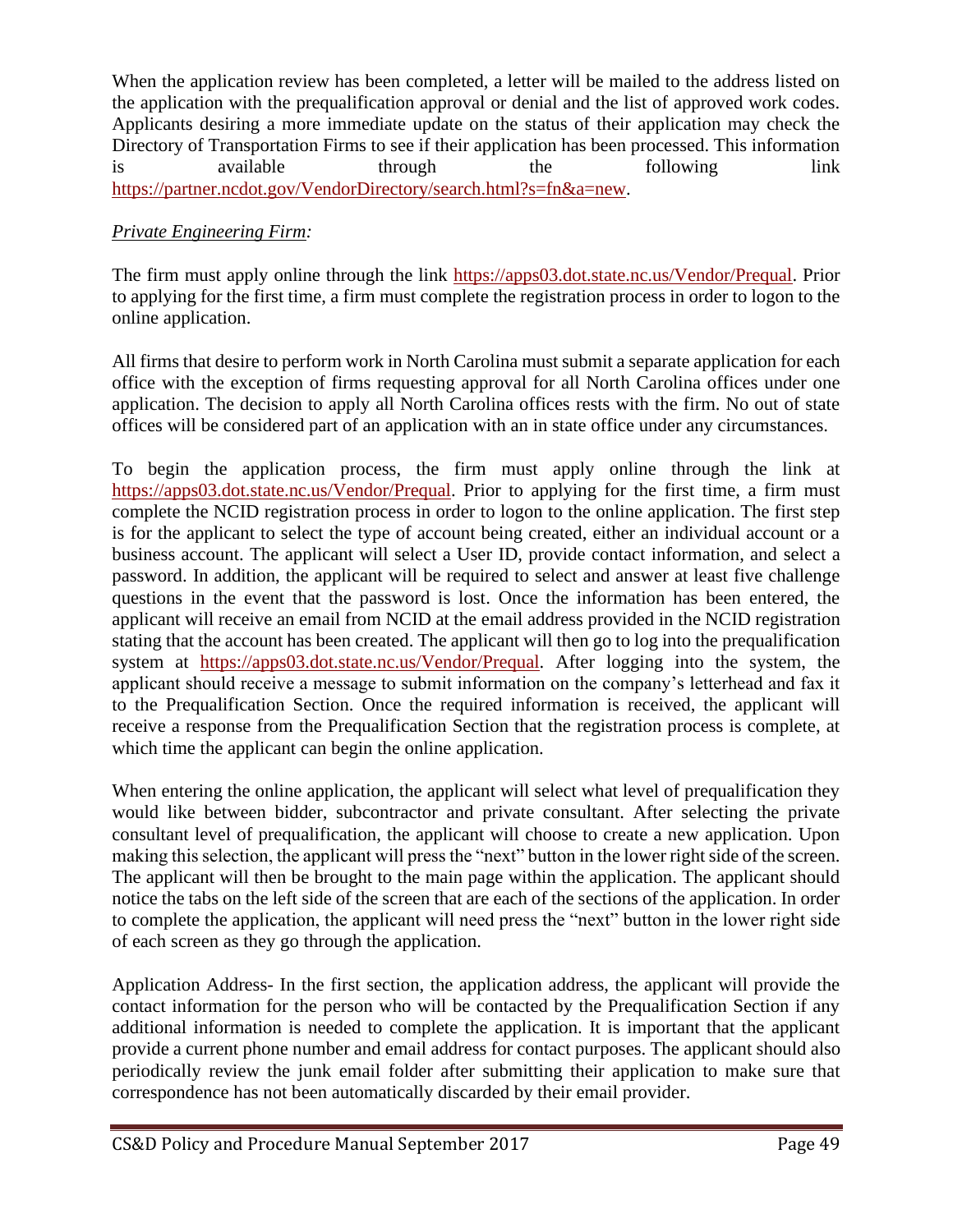Corporation Address- The corporation address will provide the contact information for the headquarters office or contact person. This individual may or may not be the same person as in the application address; however, the system requires that both sections be completed in order to complete the application.

Corporation Information-In the corporate information section, the applicant will select the type of business entity they are established as (individual, corporation, partnership, or limited liability corporation). The applicant will then answer either yes or no for the four questions at the bottom of the page.

The firm is also required to register with the North Carolina Secretary of State's Office prior to submitting an application. For firms that have completed this process, they will enter their registration number in the appropriate box. For those firms who have not registered, further information about the registration process, firms can visit <http://www.secretary.state.nc.us/corporations/> or call 919-807-2225.

Business Professional Licenses- The applicant will enter the firm's professional licenses that correspond to the disciples that will be selected under the desired disciples tab. The system is designed to require certain licenses for certain disciples. The system will not allow an application to be submitted for these certain disciplines without the required corresponding license. A firm performing engineering services must have at least one Professional Engineer License in North Carolina.

Owner Data- In the middle of the page the applicant will list all individuals or entities with at least 10% ownership in the business. Individuals or entities with less than 10% ownership may be listed separately on the form, or may be collectively listed as "Other". The ownership total must equal 100% and at least one owner must be entered for the system to accept the data. After entering the ownership percentages, at the top of the page the applicant must disclose (yes or no) if there are any owners, officers, or employees in a decision making capacity related by blood or marriage to a current employee of the North Carolina Department of Transportation.

At the bottom of the page the applicant will list any owners or officers who have at least 10% financial interest in any other firm that is prequalified for highway work in any state, affiliated companies, or creditors with controlling interest in the last three questions, respectively.

Desired Disciplines- The applicant will see a drop down menu in the middle of the page under the heading of "Branch". The drop down menu will have a listing of NCDOT branches. The branches will correspond to a Division or Branch within the Department that is responsible for managing or performing this type of work. Upon selecting a branch, a heading of "discipline" will appear and subheadings for one or more units will appear as a shaded line. Each subheading will have a number of specific disciplines that contain a checkbox. The applicant will select the desired number of checkboxes under each branch and discipline they wish to be approved for. A list of what disciplines are performed under each branch and unit as well as the requirements to be approved for each discipline are listed.

Employee Data- The applicant will see a heading at the top of the page for officer information. The information should be listed for president, vice presidents, assistant vice presidents, secretary, assistant secretary, or their equivalents as applicable. The second heading below the officer section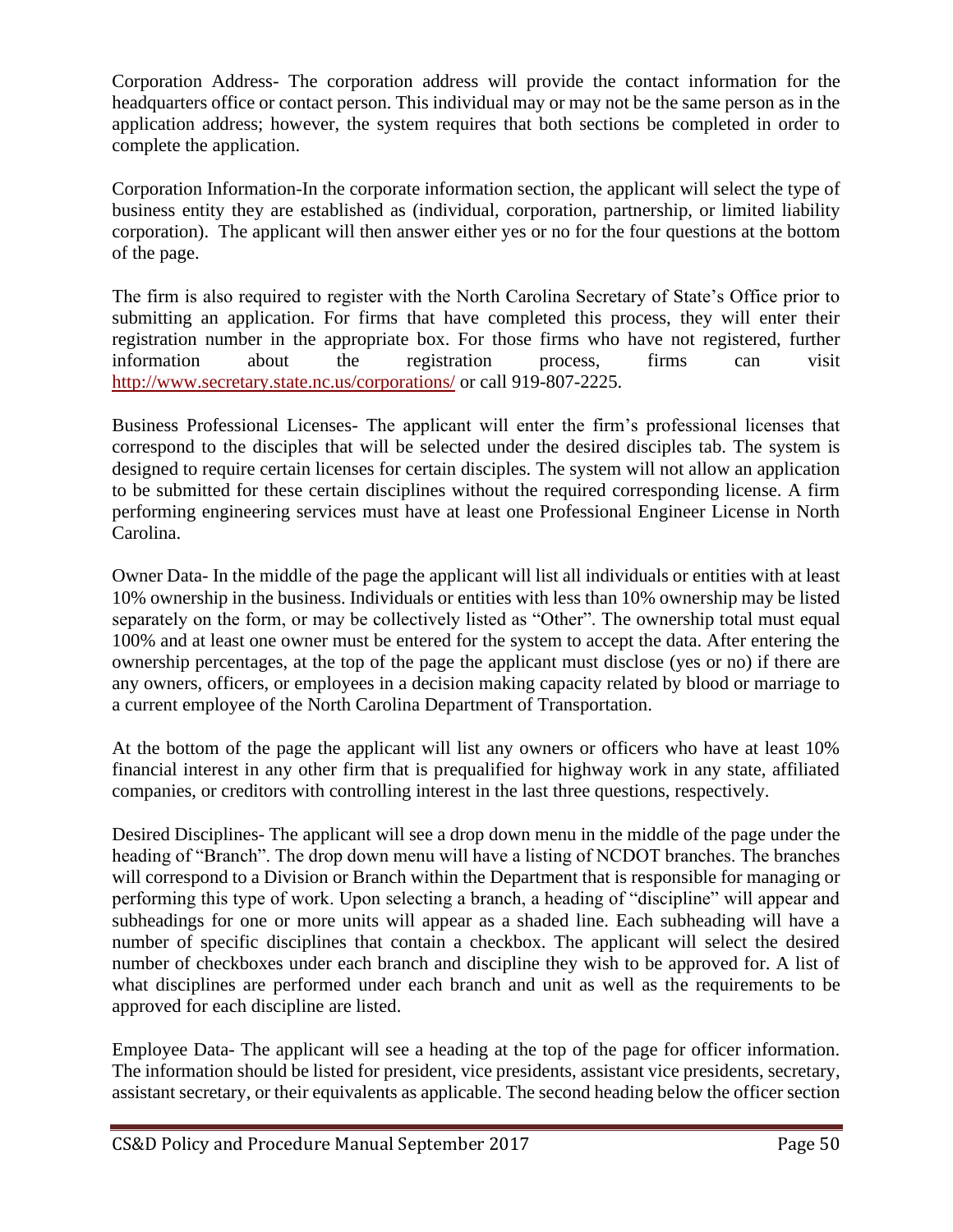is for employees. In this section, each employee of the firm performing work on any of the requested disciplines must be listed. Resumes for all officers and for the employees (typically superintendent level or higher) responsible for overseeing on-site operations must be included. Each resume can be uploaded in this section of the application.

Work Experience- The applicant will list work experience over the past five years. The Prequalification Section will review each work code selected to see that three projects of sufficient size and integrity have been performed in the past five years. While this is not a hard requirement for all work codes, applicants should try to include this number of projects for each work code and should only include projects directly related to the work they are requesting approval for.

The applicant will click the add project link on the middle of the page to add a project. When listing a project, the applicant will list a project name, start date, the applicant's role in the project (as a prime contractor or a subcontractor), the type of work performed, and the location. The type of work field should list a description of the work codes being performed on the project or the work code numbers. For example, "earthwork" is not an acceptable description while "roadway grading, clearing and grubbing, and aggregate base course" is an acceptable description because it directly relates back to the work codes being requested. If the applicant is listing more than three work codes per project, it is recommended that the applicant use the check boxes in the work experience field or use a spreadsheet and attach them in the Attached Documents section.

Next, the applicant will identify the owner of the project or the company the work was performed for and their contact information. Finally, the applicant will provide the dollar amount the applicant was paid for their portion of the work (not the total dollar value of the contract unless the applicant self-performed all work on the project) and the project completion date/anticipated completion date or the estimated number of total man hours on the project.

Attached Documents- The applicant can select a number of documents for download including the Application Affidavit, Non-Collusion Affidavit (there are separate forms for Individuals, Corporations, Joint Ventures, LLC's, and Partnerships), Sample Bond Letter, W-9 Form, Reference Form, Financial Statement Template, and an Equipment List Template. These documents are selected from the Standard Forms Available for Download drop-down menu at the bottom of the screen. When the appropriate document has been selected, press the download button.

After the document has been completed it must be saved as a .pdf file to be uploaded to the online system. When uploading the document, the applicant will select the type of file to upload in question one at the top of the page. After selecting the type of file being uploaded, the applicant will locate the file on their computer using the browse button in question two. When the file has been selected, the applicant will press the upload button in question three to upload the file to the online system. When the file has been uploaded it will appear under "Files Available for Viewing" in the middle of the page.

Application Summary- This is the final page the applicant will see before submitting the application. All information provided must be complete and accurate before submitting the application, as the applicant will not have the opportunity to access the online system and make any changes until after the application has been processed.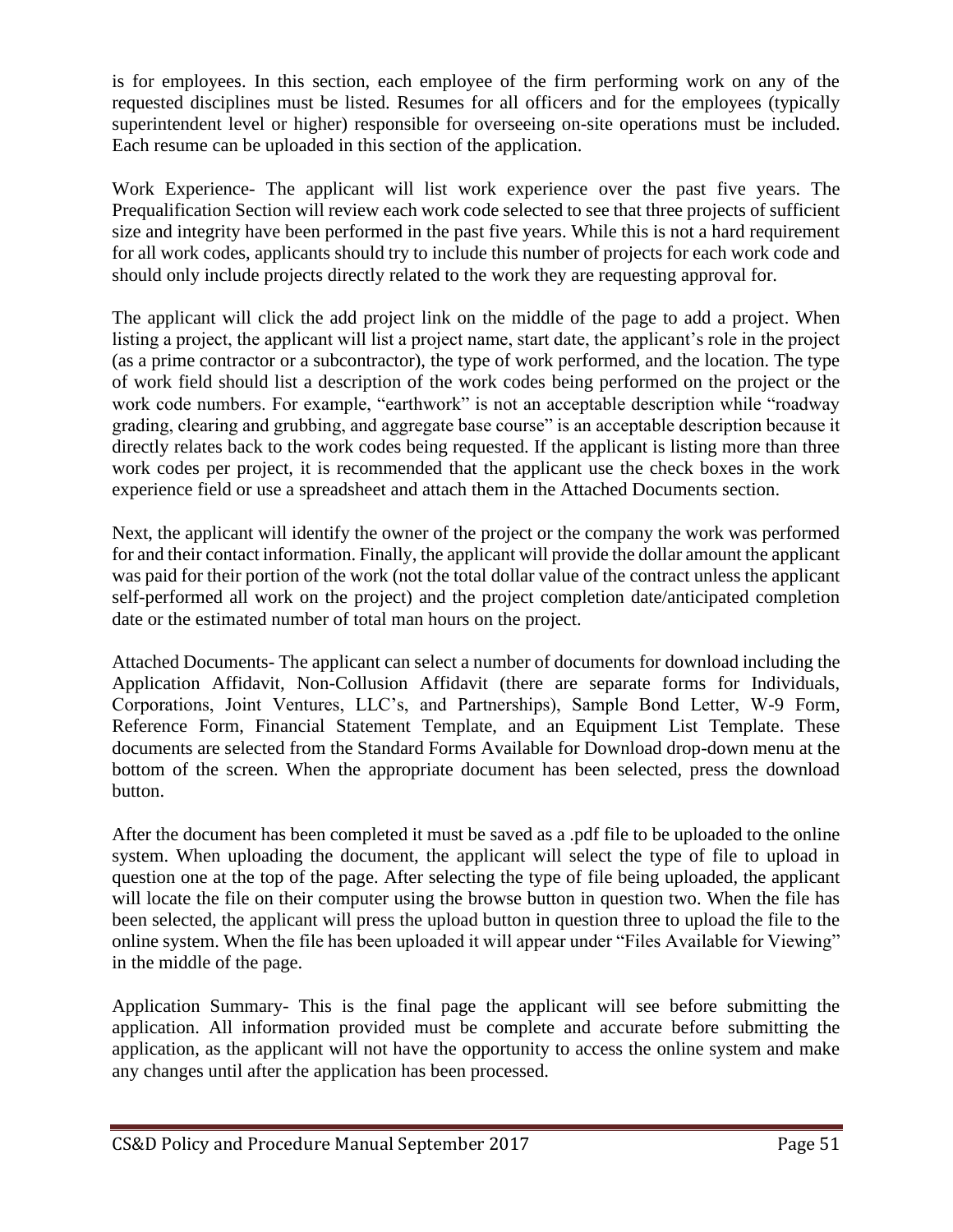In addition to completing all sections of the online application, the following attachments are needed to complete the private engineering firm application:

- Substitute W-9 form.
- Application Affidavit (the applicant can upload the affidavit if the notary uses an ink seal, the original must be mailed if a crimp seal is used).
- Current financial statement (either independently reviewed statement or completed using the form provided in the attached documents section of the application).

The application summary page contains a listing at the top of the page showing each of the pages in the online application. In order to successfully submit the application, each of the pages must be checked complete. If any of the pages are showing as incomplete, the applicant will need to click on the page, review the page to verify that all required information has been completed, and select the "next" button at the lower right-hand side of the page to continue.

Once the application has been submitted, every effort will be made to complete the review within four weeks. When the application review has been completed, a letter will be mailed to the address listed on the application with the prequalification approval or denial and the list of approved work codes. Applicants desiring a more immediate update on the status of their application may check the Directory of Transportation Firms to see if their application has been processed. This information is available through the following link [https://partner.ncdot.gov/VendorDirectory/search.html?s=fn&a=new.](https://partner.ncdot.gov/VendorDirectory/search.html?s=fn&a=new)

# **RENEWAL/REQUALIFICATION PROCESS**

All contractors/engineering firms are required to renew their application on an annual basis. Every third year the contractor/engineering firm will be required to requalify. The requalification process is a more thorough review process requiring additional information detailed below that assesses a company's current ability to perform the work. Reminder letters are sent by the Prequalification Section approximately two months before the company's prequalification status expires. The letter will specify whether the company is due for a renewal or a requalification.

# **Application Information**

# *Prime Bidder:*

The company must apply online through the link at [https://apps03.dot.state.nc.us/Vendor/Prequal.](https://apps03.dot.state.nc.us/Vendor/Prequal/) When logging into the online system, the applicant will enter the username and password that was created when the account was established. If the applicant does not have the password for the username, the applicant can attempt to recover the password by answering challenge questions from when the account was established. This is done by clicking the "Forgot Your Password" link at the bottom of the login screen. If the password recovery is not successful, or the applicant has forgotten the username, the applicant will have to re-register with NCID by clicking the "new user" link below the login. We do not have the ability to recover or reset passwords for the applicant over the phone. The process for registering with NCID is described on page two of the document.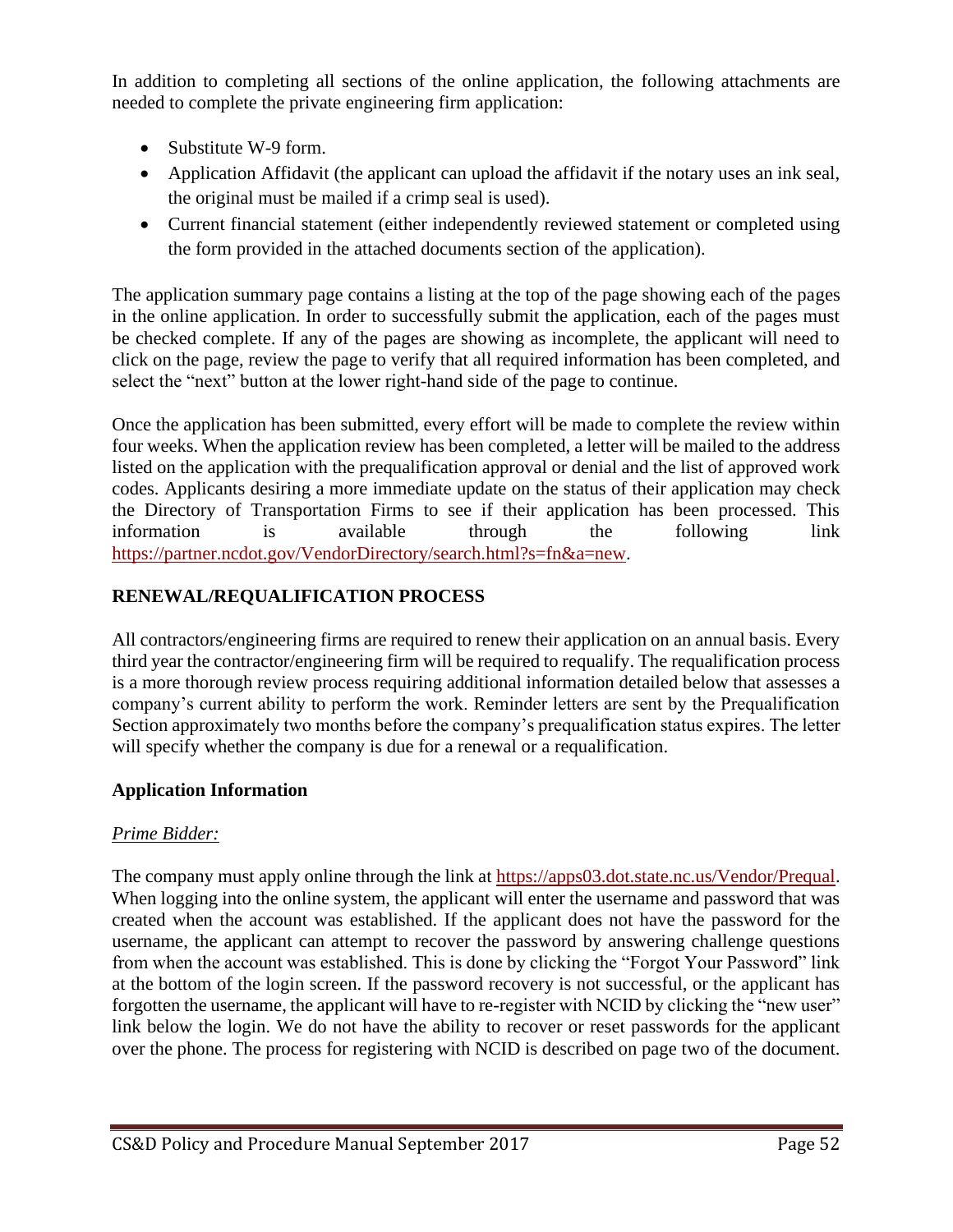When the registration process is complete and/or the applicant enters the online application at [https://apps03.dot.state.nc.us/Vendor/Prequal](https://apps03.dot.state.nc.us/Vendor/Prequal/) the applicant is taken to the landing page. On this page the company profile created in previous application(s) should be visible. If not, the applicant should enter the company's Tax ID or Social Security Number into the Tax ID field and press the "Lookup Button". If the company profile appears, click on the profile to continue the application process. If the company profile does not appear, click the "create new location" link on the righthand side of the page. If the company profile appears, but the address has changed, DO NOT create a new location. The address information is modified on the application address and corporate address tabs within the application. Creating a new location to modify an address will require the applicant to unnecessarily create an entirely new application and will increase the processing time by the Prequalification Section.

When entering the online application, the applicant will select what level of prequalification they would like between bidder, POC contractor, subcontractor and private consultant. By selecting bidder, a prime contractor is able to perform work as a POC contractor or a subcontractor; there is no need to select these additional levels of prequalification.

After selecting the prime contractor level of prequalification, the applicant will choose to create a new application or, if an application has already been started but not submitted, modify an existing application. Upon making this selection, the applicant will press the "next" button in the lower right side of the screen. The applicant will then be brought to the main page within the application. The applicant should notice the tabs on the left side of the screen that are each of the sections of the application. In order to complete the application, the applicant will need press the "next" button in the lower right side of each screen as they go through the application.

The tabs in the application will be filled out in the same manner as they were during the initial online application. The applicant should:

- Verify that all contact information has remained the same from previous submittal(s) in the application address and corporation address sections or make necessary changes.
- Add license numbers and/or update the expiration date for any professional licenses that the company has.
- Verify that the ownership information and percentages remain the same or make necessary changes.
- Check off any new work codes requested or delete work codes that the company no longer self –performs.
- Add or delete officer and employee names and resumes as appropriate.
- Update work experience.
- Complete the safety questionnaire with current information.
- Update any changes in desired work locations.
- Upload attached documents as necessary.

# **Renewal Application Checklist-**

In addition to completing all sections of the online application, the following information is needed to complete the prime contractor renewal application: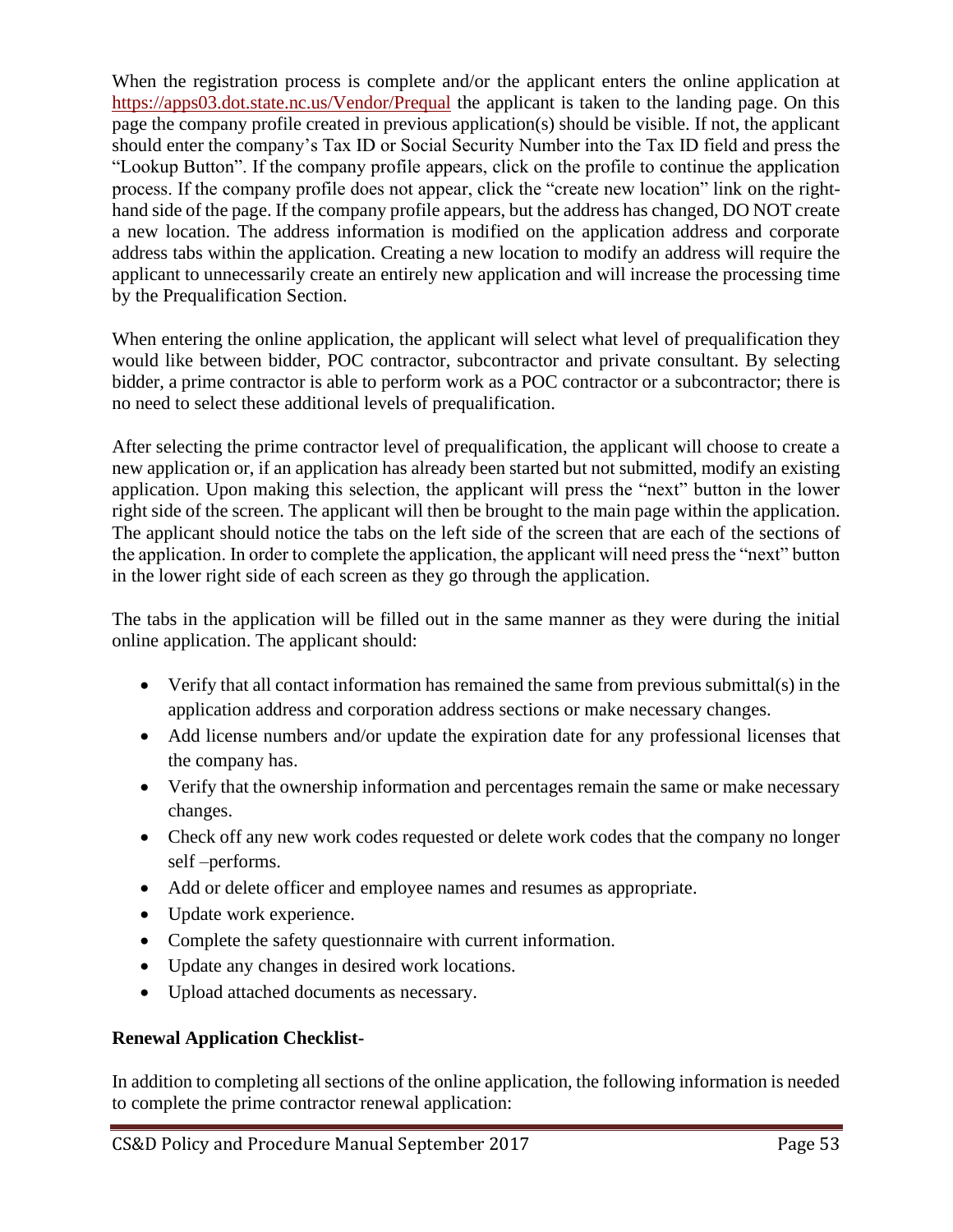- Application Affidavit (the applicant can upload the affidavit if the notary uses an ink seal, the original must be mailed if a crimp seal is used).
- Non-Collusion Affidavit and Debarment Certification (we must have the original copy mailed to us). For corporations, the applicant must make sure that the appropriate titles are circled for officers signing the affidavit and that the corporate seal is affixed to the document.
- Work experience for new work codes only. If adding new work codes, the applicant should try to provide at least three projects per work code that have been self-performed in the past five years. This information should be provided as detailed in the Work Experience section on page four.
- Equipment List for new work codes only.

# **Requalification Application Checklist-**

In addition to completing all sections of the online application, the following information is needed to complete the prime contractor requalification application:

- Application Affidavit (the applicant can upload the affidavit if the notary uses an ink seal, the original must be mailed if a crimp seal is used).
- Non-Collusion Affidavit and Debarment Certification (we must have the original copy mailed to us). For corporations, the applicant must make sure that the appropriate titles are circled for officers signing the affidavit and that the corporate seal is affixed to the document.
- Work experience for all work codes (including previously approved work codes). The applicant should try to provide at least three projects per work code that have been selfperformed in the past five years. This information should be provided as detailed in the Work Experience section on page four.
- Equipment List for all work codes.
- A bond letter provided by a bonding agent or bonding company stating the company's ability to be bonded for a minimum of \$500,000. The actual amount written on the bond letter will be the upper limit of the contract dollar value that the company can bid.

The application summary page contains a listing at the top of the page showing each of the pages in the online application. In order to successfully submit the application, each of the pages must be checked complete. If any of the pages are showing as incomplete, the applicant will need to click on the page, review the page to verify that all required information has been completed, and select the "next" button at the lower right-hand side of the page to continue.

Once the application has been submitted, every effort will be made to complete the review within four weeks. When the application review has been completed, a letter will be mailed to the address listed on the application with the prequalification approval or denial and the list of approved work codes. Applicants desiring a more immediate update on the status of their application may check the Directory of Transportation Firms to see if their application has been processed. This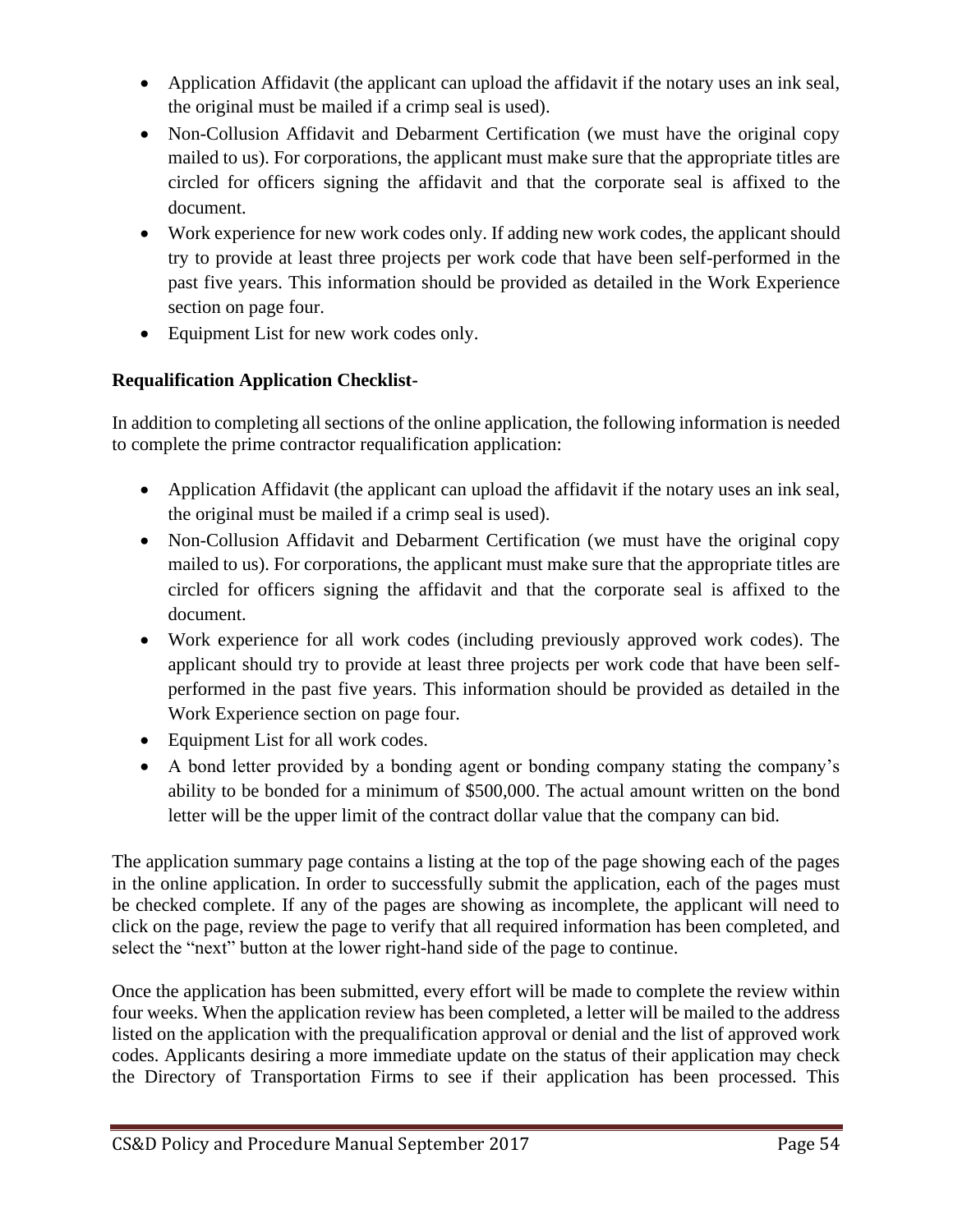| information | available                                                         | through | the | following | link: |
|-------------|-------------------------------------------------------------------|---------|-----|-----------|-------|
|             | https://partner.ncdot.gov/VendorDirectory/search.html?s=fn&a=new. |         |     |           |       |

#### *POC Contractor:*

The company can either apply through the online application or complete a paper copy of the application. A paper copy of the application can be printed at [http://www.ncdot.org/business/howtogetstarted/primecontractor/primecontractor\\_poc/.](http://www.ncdot.org/business/howtogetstarted/primecontractor/primecontractor_poc/) Companies that do not have computer access can request a paper copy of the application by calling (919) 707-4800. The advantage of performing an online application is information is stored from previous years so that renewals and requalification in subsequent years will generally require less effort than completing an entire paper application.

Companies choosing to apply online can reach the application through the following link: [https://apps03.dot.state.nc.us/Vendor/Prequal.](https://apps03.dot.state.nc.us/Vendor/Prequal/) If the applicant is renewing, but has never used the online system, please follow the steps for online registration shown on page seven. For applicants who have already registered online, they will enter the username and password that was created when the account was established. If the applicant does not have the password for the username, the applicant can attempt to recover the password by answering challenge questions from when the account was established. This is done by clicking the "Forgot Your Password" link at the bottom of the login screen. If the password recovery is not successful, or the applicant has forgotten the username, the applicant will have to re-register with NCID by clicking the "new user" link below the login. We do not have the ability to recover or reset passwords for the applicant over the phone. The process for registering with NCID is described on page seven of the document.

When the registration process is complete and/or the applicant enters the online application at [https://apps03.dot.state.nc.us/Vendor/Prequal](https://apps03.dot.state.nc.us/Vendor/Prequal/) the applicant is taken to the landing page. On this page the company profile created in previous application(s) should be visible. If not, the applicant should enter the company's Tax ID or Social Security Number into the Tax ID field and press the "Lookup Button". If the company profile appears, click on the profile to continue the application process. If the company profile does not appear, click the "create new location" link on the righthand side of the page. If the company profile appears, but the address has changed, DO NOT create a new location. The address information is modified on the application address and corporate address tabs within the application. Creating a new location to modify an address will require the applicant to unnecessarily create an entirely new application and will increase the processing time by the Prequalification Section.

When entering the online application, the applicant will select what level of prequalification they would like between bidder, POC contractor, subcontractor and private consultant. By selecting POC contractor, a POC contractor is able to perform work as a subcontractor; there is no need to select this additional level of prequalification.

After selecting the POC level of prequalification, the applicant will choose to create a new application or, if an application has already been started but not submitted, modify an existing application. Upon making this selection, the applicant will press the "next" button in the lower right side of the screen. The applicant will then be brought to the main page within the application. The applicant should notice the tabs on the left side of the screen that are each of the sections of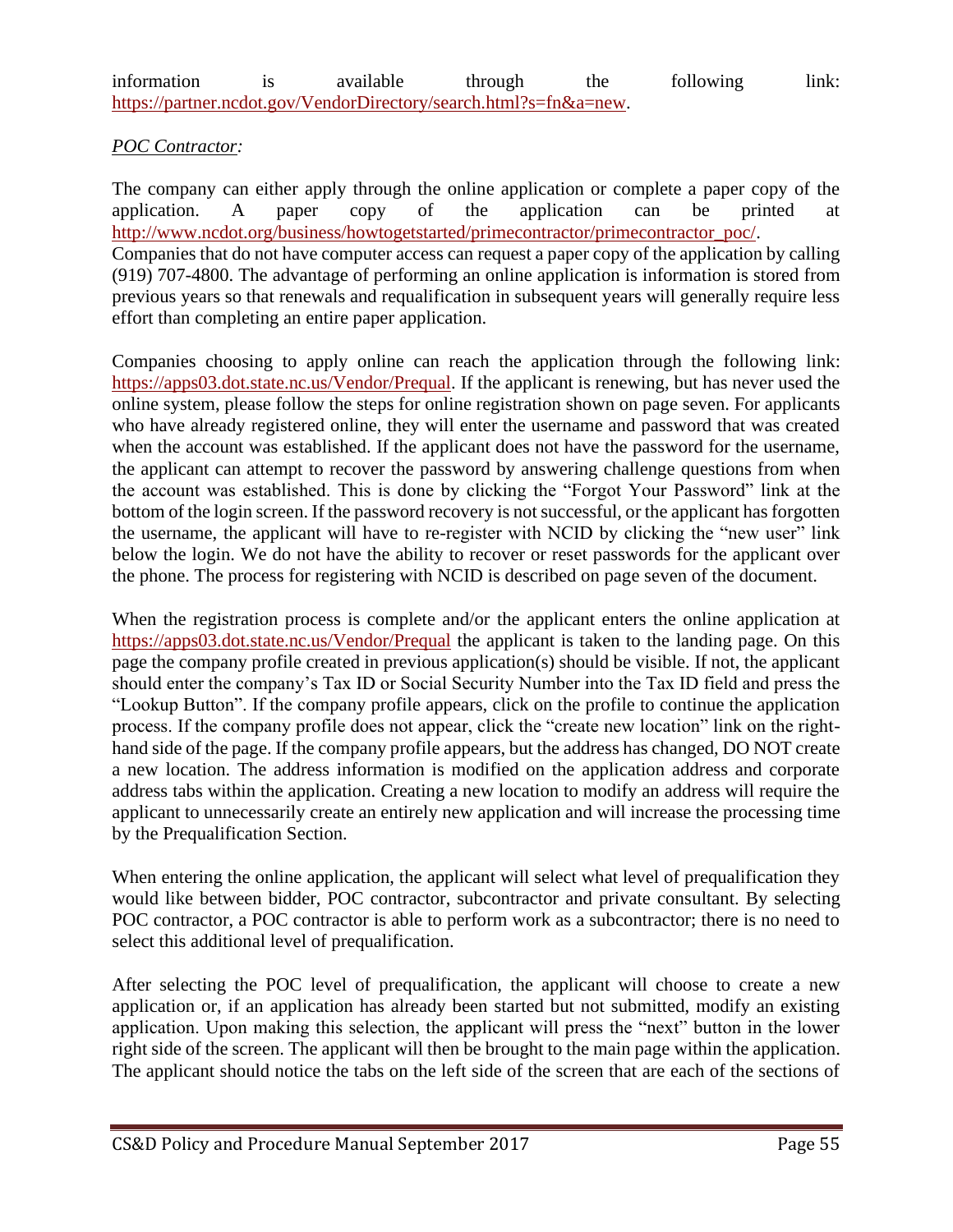the application. In order to complete the application, the applicant will need press the "next" button in the lower right side of each screen as they go through the application.

The tabs in the application will be filled out in the same manner as they were during the initial online application. The applicant should:

- Verify that all contact information has remained the same from previous submittal(s) in the application address and corporation address sections or make necessary changes.
- Add license numbers and/or update the expiration date for any professional licenses that the company has.
- Verify that the ownership information and percentages remain the same or make necessary changes.
- Check off any new work codes requested or delete work codes that the company no longer self –performs.
- Add or delete officer and employee names and resumes as appropriate.
- Update work experience.
- Complete the safety questionnaire with current information.
- Update any changes in desired work locations.
- Upload attached documents as necessary.

# **Renewal Application Checklist-**

In addition to completing all sections of the online application, the following information is needed to complete the POC contractor renewal application:

- Application Affidavit (the applicant can upload the affidavit if the notary uses an ink seal, the original must be mailed if a crimp seal is used).
- Work experience for new work codes only. If adding new work codes, the applicant should try to provide at least three projects per work code that have been self-performed in the past five years. This information should be provided as detailed in the Work Experience section on page four.
- Equipment List for new work codes only.

# **Requalification Application Checklist-**

In addition to completing all sections of the online application, the following information is needed to complete the POC contractor requalification application:

- Application Affidavit (the applicant can upload the affidavit if the notary uses an ink seal, the original must be mailed if a crimp seal is used).
- Work experience for all work codes (including previously approved work codes). The applicant should try to provide at least three projects per work code that have been selfperformed in the past five years. This information should be provided as detailed in the Work Experience section on page four.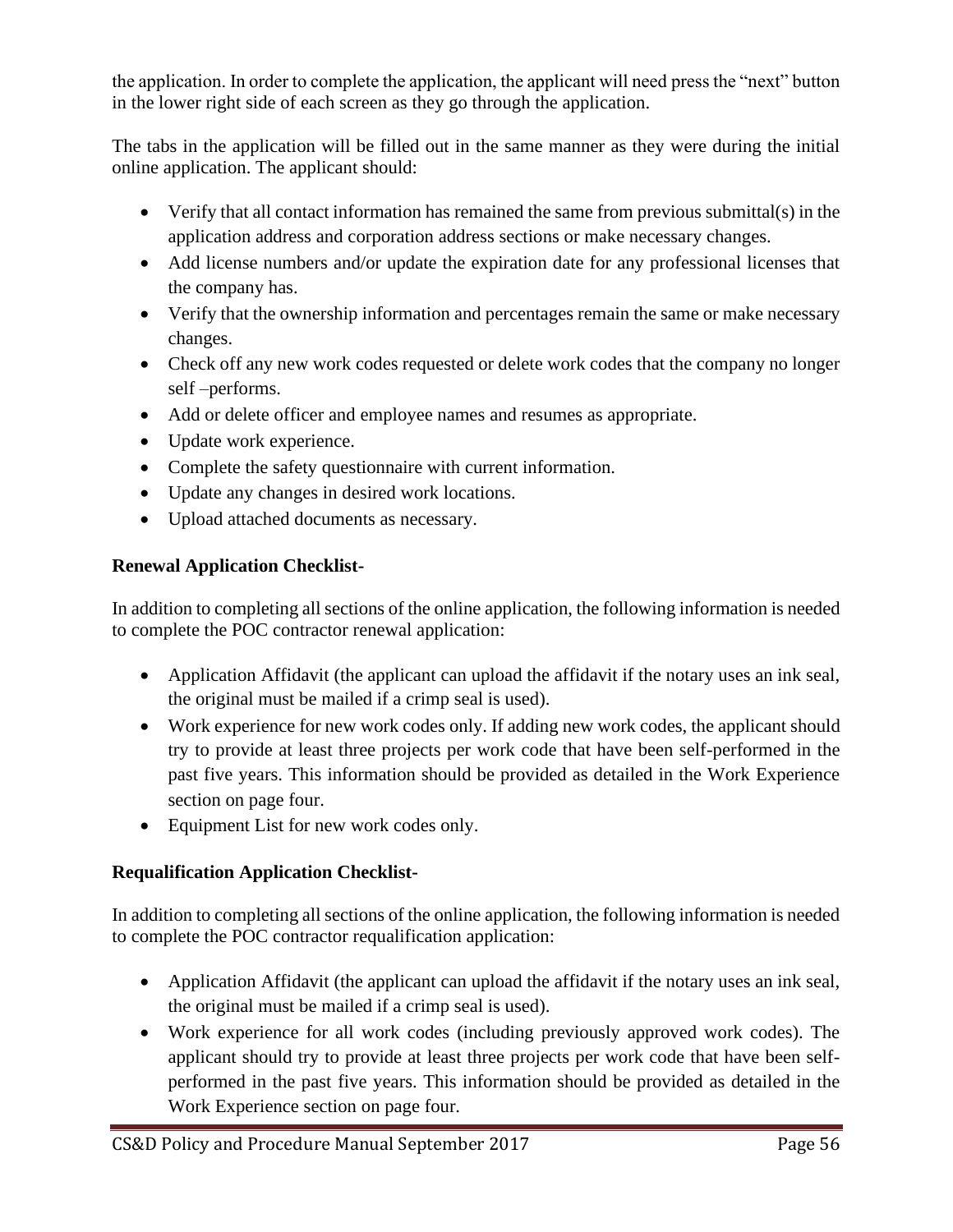- Equipment List for all work codes.
- A bond letter provided by a bonding agent or bonding company stating the company's ability to be bonded for a minimum of \$500,000 if the company wishes to bid on projects in excess of \$500,000. If the company does not wish to bid on projects in excess of \$500,000 a bond letter is not required. The actual amount written on the bond letter will be the upper limit of the contract dollar value that the company can bid.

The application summary page contains a listing at the top of the page showing each of the pages in the online application. In order to successfully submit the application, each of the pages must be checked complete. If any of the pages are showing as incomplete, the applicant will need to click on the page, review the page to verify that all required information has been completed, and select the "next" button at the lower right-hand side of the page to continue.

Once the application has been submitted, every effort will be made to complete the review within four weeks. The average review time for prequalification applications is approximately two weeks. To bid on purchase order contracts, a POC contractor must be prequalified on the date of the bid opening. To work as a subcontractor, a POC contractor must be prequalified on the day they show up to start work on the project. Prequalification is not required to attend pre-bid meetings.

When the application review has been completed, a letter will be mailed to the address listed on the application with the prequalification approval or denial and the list of approved work codes. Applicants desiring a more immediate update on the status of their application may check the Directory of Transportation Firms to see if their application has been processed. This information is available through the following link [https://partner.ncdot.gov/VendorDirectory/search.html?s=fn&a=new.](https://partner.ncdot.gov/VendorDirectory/search.html?s=fn&a=new)

# *Subcontractor:*

The company can either apply through the online application or complete a paper copy of the application. A paper copy of the application can be printed at [http://www.ncdot.org/business/howtogetstarted/subcontractor/.](http://www.ncdot.org/business/howtogetstarted/subcontractor/) Companies that do not have computer access can request a paper copy of the application by calling (919) 707-4800. The advantage of performing an online application is information is stored from previous years so that renewals and requalification in subsequent years will generally require less effort than completing an entire paper application.

Companies choosing to apply online can reach the application through the following link: [https://apps03.dot.state.nc.us/Vendor/Prequal.](https://apps03.dot.state.nc.us/Vendor/Prequal/) If the applicant is renewing, but has never used the online system, please follow the steps for online registration shown on page seven. For applicants who have already registered online, they will enter the username and password that was created when the account was established. If the applicant does not have the password for the username, the applicant can attempt to recover the password by answering challenge questions from when the account was established. This is done by clicking the "Forgot Your Password" link at the bottom of the login screen. . If the password recovery is not successful, or the applicant has forgotten the username, the applicant will have to re-register with NCID by clicking the "new user" link below the login. We do not have the ability to recover or reset passwords for the applicant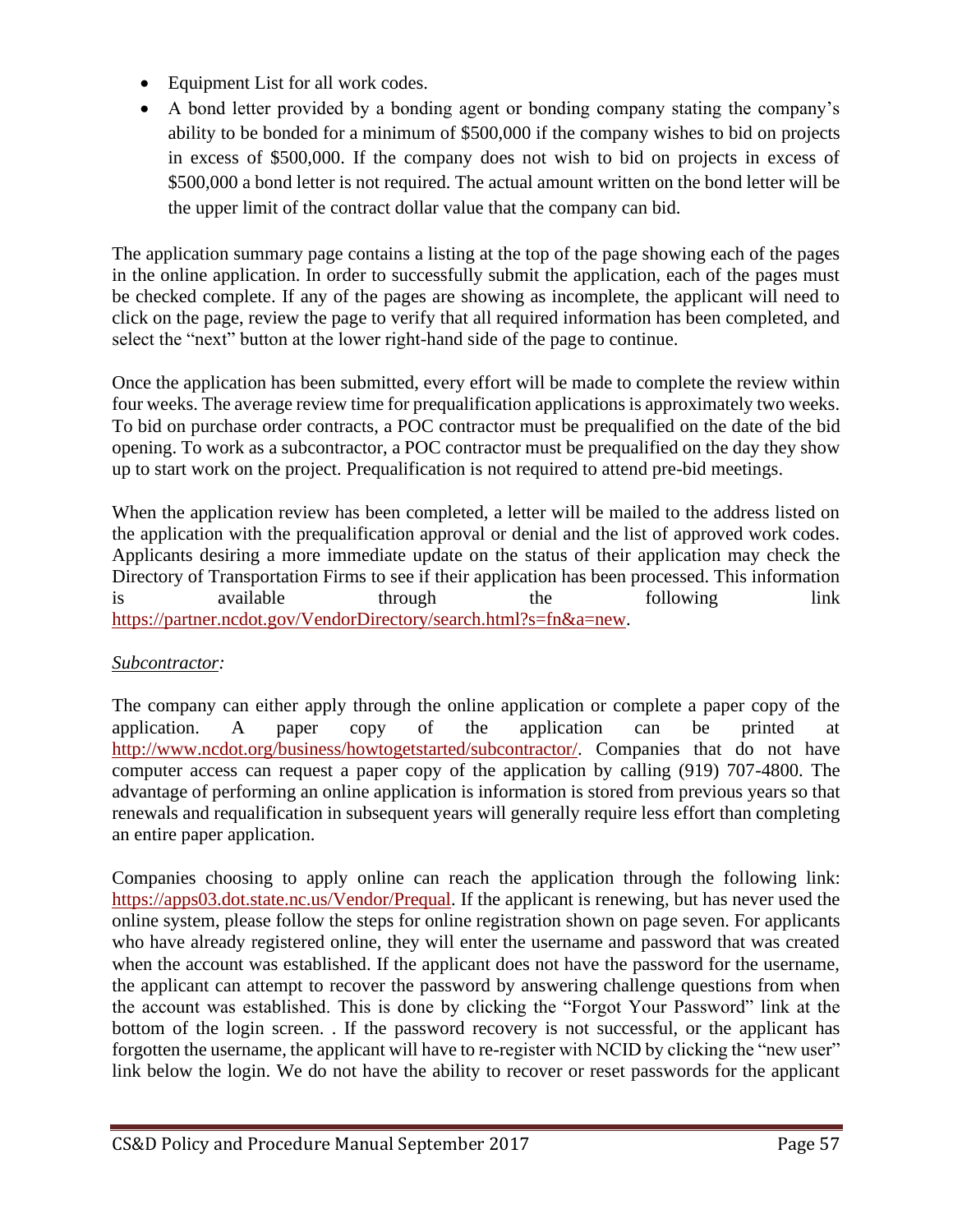over the phone. The process for registering with NCID is described on page eleven of the document.

When the registration process is complete and/or the applicant enters the online application at [https://apps03.dot.state.nc.us/Vendor/Prequal](https://apps03.dot.state.nc.us/Vendor/Prequal/) the applicant is taken to the landing page. On this page the company profile created in previous application(s) should be visible. If not, the applicant should enter the company's Tax ID or Social Security Number into the Tax ID field and press the "Lookup Button". If the company profile appears, click on the profile to continue the application process. If the company profile does not appear, click the "create new location" link on the righthand side of the page. If the company profile appears, but the address has changed, DO NOT create a new location. The address information is modified on the application address and corporate address tabs within the application. Creating a new location to modify an address will require the applicant to unnecessarily create an entirely new application and will increase the processing time by the Prequalification Section.

When entering the online application, the applicant will select what level of prequalification they would like between bidder, POC contractor, subcontractor and private consultant. After selecting the subcontractor level of prequalification, the applicant will choose to create a new application or, if an application has already been started but not submitted, modify an existing application. Upon making this selection, the applicant will press the "next" button in the lower right side of the screen. The applicant will then be brought to the main page within the application. The applicant should notice the tabs on the left side of the screen that are each of the sections of the application. In order to complete the application, the applicant will need press the "next" button in the lower right side of each screen as they go through the application.

The tabs in the application will be filled out in the same manner as they were during the initial online application. The applicant should:

- Verify that all contact information has remained the same from previous submittal(s) in the application address and corporation address sections or make necessary changes.
- Verify that the ownership information and percentages remain the same or make necessary changes.
- Check off any new work codes requested or delete work codes that the company no longer self –performs.
- Add or delete officer and employee names and resumes as appropriate.
- Update work experience.
- Complete the safety questionnaire with current information.
- Update any changes in desired work locations.
- Upload attached documents as necessary.

# **Renewal Application Checklist-**

In addition to completing all sections of the online application, the following information is needed to complete the subcontractor renewal application: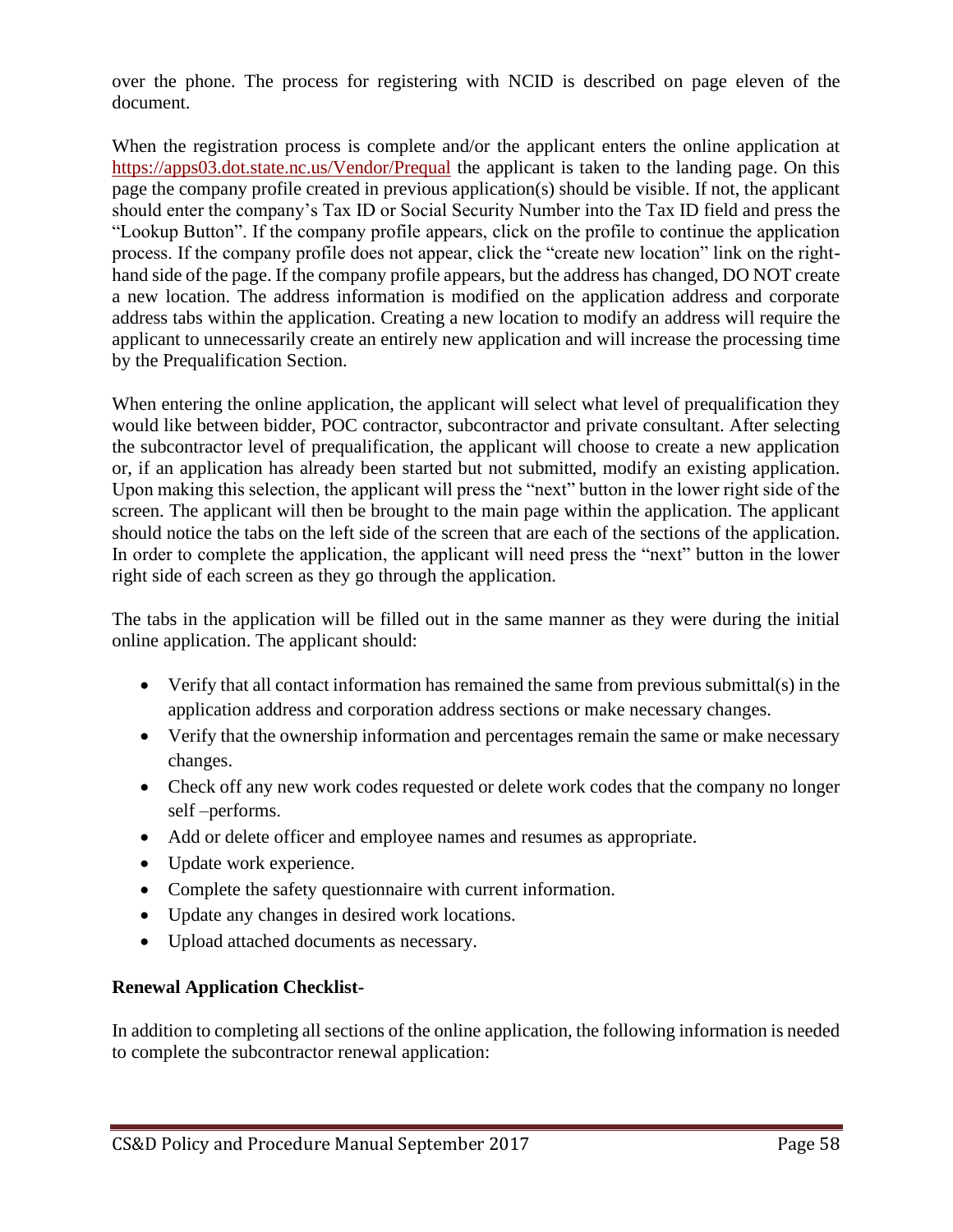- Application Affidavit (the applicant can upload the affidavit if the notary uses an ink seal, the original must be mailed if a crimp seal is used).
- Work experience for new work codes only. If adding new work codes, the applicant should try to provide at least three projects per work code that have been self-performed in the past five years. This information should be provided as detailed in the Work Experience section on page four.
- Equipment List for new work codes only.

# **Requalification Application Checklist-**

In addition to completing all sections of the online application, the following information is needed to complete the subcontractor requalification application:

- Application Affidavit (the applicant can upload the affidavit if the notary uses an ink seal, the original must be mailed if a crimp seal is used).
- Work experience for all work codes (including previously approved work codes). The applicant should try to provide at least three projects per work code that have been selfperformed in the past five years. This information should be provided as detailed in the Work Experience section on page four.
- Equipment List for all work codes.

The application summary page contains a listing at the top of the page showing each of the pages in the online application. In order to successfully submit the application, each of the pages must be checked complete. If any of the pages are showing as incomplete, the applicant will need to click on the page, review the page to verify that all required information has been completed, and select the "next" button at the lower right-hand side of the page to continue.

Once the application has been submitted, every effort will be made to complete the review within four weeks. To work as a subcontractor, prequalification must be obtained prior to the day the company shows up to start work on the project. Prequalification is not required to attend pre-bid meetings or to place bids.

When the application review has been completed, a letter will be mailed to the address listed on the application with the prequalification approval or denial and the list of approved work codes. Applicants desiring a more immediate update on the status of their application may check the Directory of Transportation Firms to see if their application has been processed. This information is available through the following link [https://partner.ncdot.gov/VendorDirectory/search.html?s=fn&a=new.](https://partner.ncdot.gov/VendorDirectory/search.html?s=fn&a=new)

# *Private Engineering Firm:*

The company must apply online through the link at [https://apps03.dot.state.nc.us/Vendor/Prequal.](https://apps03.dot.state.nc.us/Vendor/Prequal/) When logging into the online system, the applicant will enter the username and password that was created when the account was established. If the applicant does not have the password for the username, the applicant can attempt to recover the password by answering challenge questions from when the account was established. This is done by clicking the "Forgot Your Password" link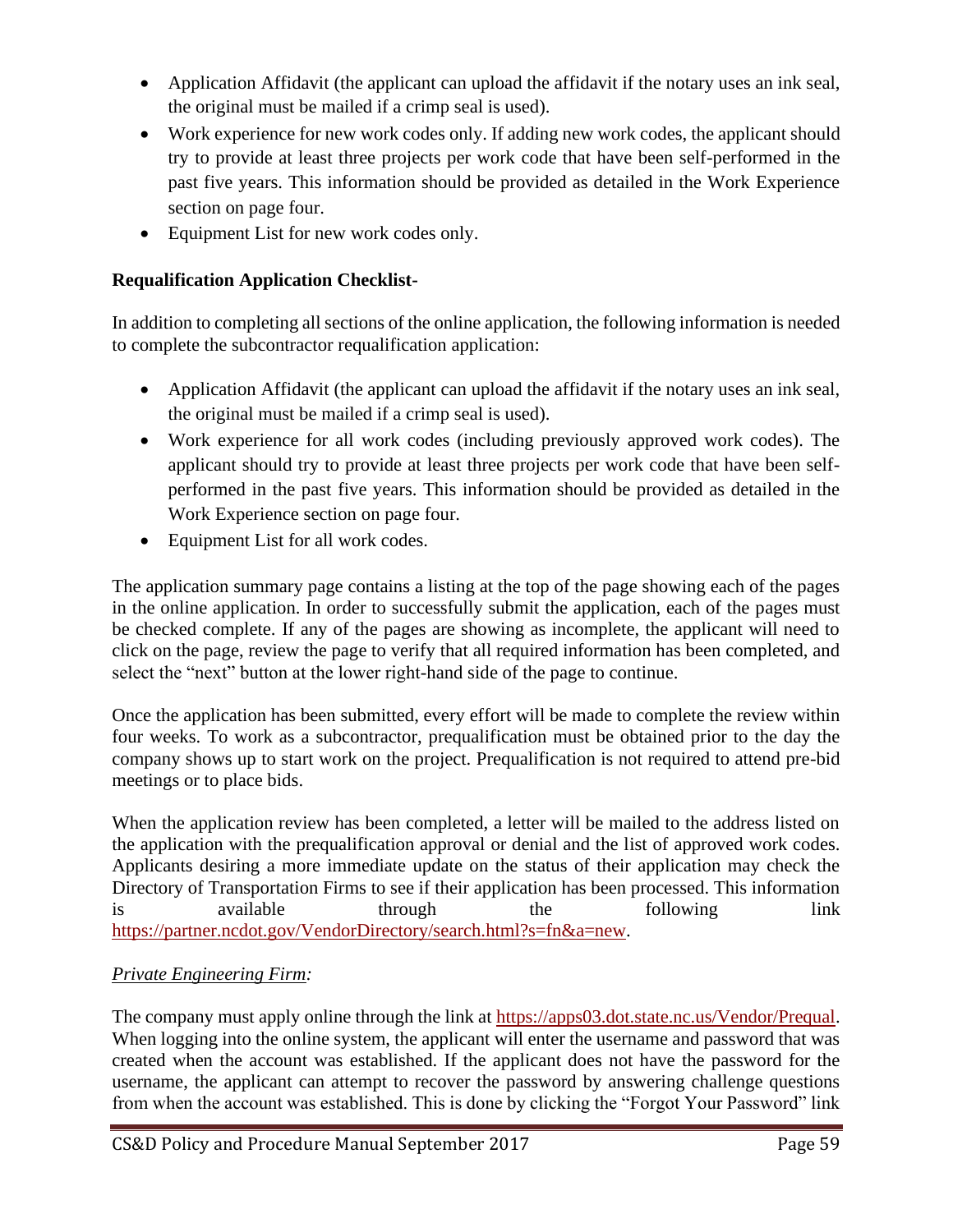at the bottom of the login screen. If the password recovery is not successful, or the applicant has forgotten the username, the applicant will have to re-register with NCID by clicking the "new user" link below the login. We do not have the ability to recover or reset passwords for the applicant over the phone. The process for registering with NCID is described on page fourteen of the document.

When the registration process is complete and/or the applicant enters the online application at [https://apps03.dot.state.nc.us/Vendor/Prequal](https://apps03.dot.state.nc.us/Vendor/Prequal/) the applicant is taken to the landing page. On this page the company profile created in previous application(s) should be visible. If not, the applicant should enter the company's Tax ID or Social Security Number into the Tax ID field and press the "Lookup Button". If the company profile appears, click on the profile to continue the application process. If the company profile does not appear, click the "create new location" link on the righthand side of the page. If the company profile appears, but the address has changed, DO NOT create a new location. The address information is modified on the application address and corporate address tabs within the application. Creating a new location to modify an address will require the applicant to unnecessarily create an entirely new application and will increase the processing time by the Prequalification Section.

When entering the online application, the applicant will select what level of prequalification they would like between bidder, POC contractor, subcontractor and private consultant. After selecting the private consultant level of prequalification, the applicant will choose to create a new application or, if an application has already been started but not submitted, modify an existing application. Upon making this selection, the applicant will press the "next" button in the lower right side of the screen. The applicant will then be brought to the main page within the application. The applicant should notice the tabs on the left side of the screen that are each of the sections of the application. In order to complete the application, the applicant will need press the "next" button in the lower right side of each screen as they go through the application.

The tabs in the application will be filled out in the same manner as they were during the initial online application. The applicant should:

- Verify that all contact information has remained the same from previous submittal(s) in the application address and corporation address sections or make necessary changes.
- Add license numbers and/or update the expiration date for any professional licenses that the company has.
- Verify that the ownership information and percentages remain the same or make necessary changes.
- Check off any new desired disciplines requested or delete desired disciplines that the company no longer self –performs.
- Add or delete officer and employee names and resumes as appropriate.
- Update work experience.
- Upload attached documents as necessary.

#### **Renewal Application Checklist-**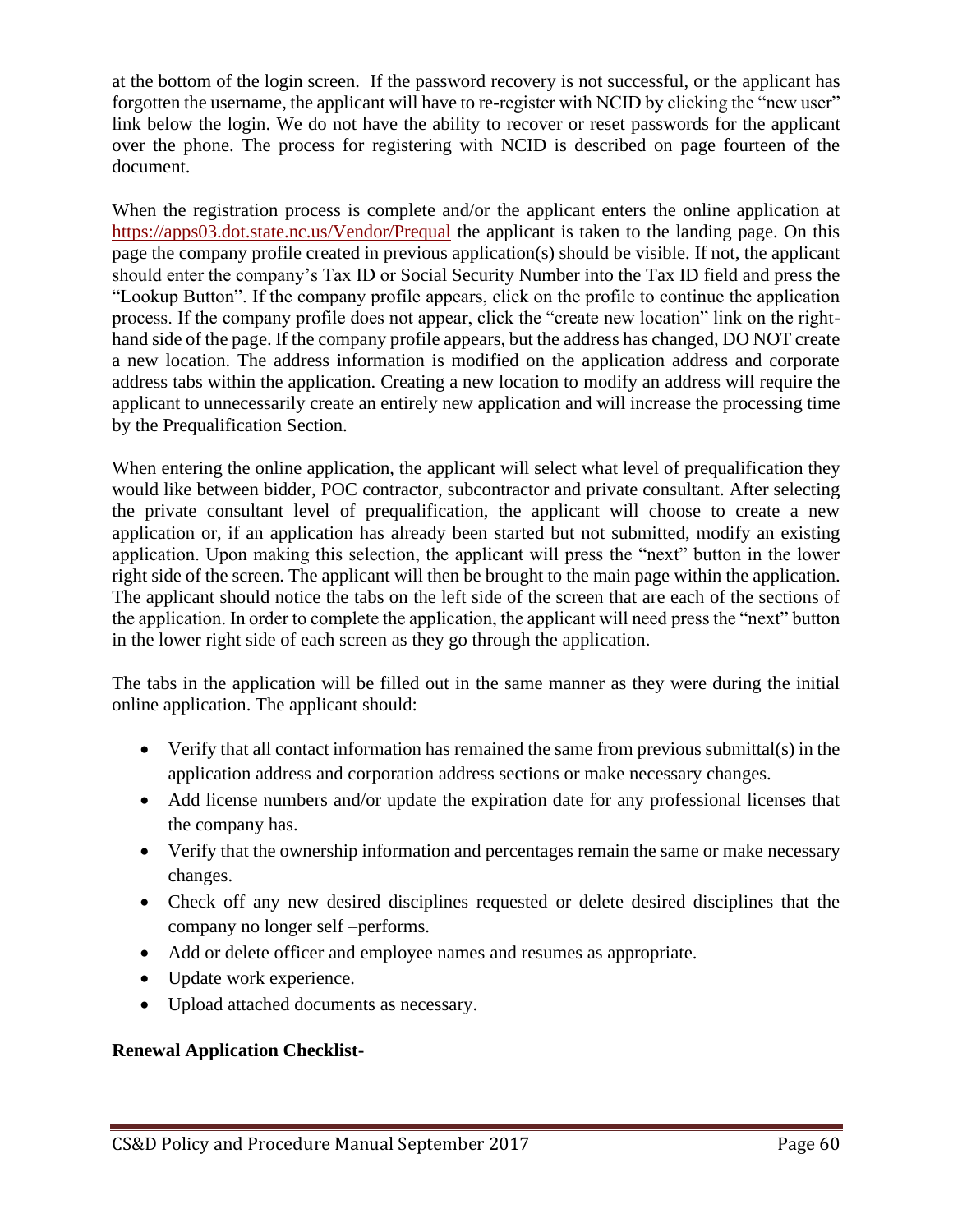In addition to completing all sections of the online application, the following information is needed to complete the subcontractor renewal application:

- Application Affidavit (the applicant can upload the affidavit if the notary uses an ink seal, the original must be mailed if a crimp seal is used).
- Work experience for new desired disciplines only. The work experience is provided in the resumes of the employee data page. At least one employee must be assigned to each discipline requested.

#### **Requalification Application Checklist-**

In addition to completing all sections of the online application, the following information is needed to complete the subcontractor requalification application:

- Application Affidavit (the applicant can upload the affidavit if the notary uses an ink seal, the original must be mailed if a crimp seal is used).
- Work experience for all desired disciplines. The work experience is provided in the resumes of the employee data page. At least one employee must be assigned to each discipline requested.

Once the application has been submitted, every effort will be made to complete the review within four weeks. When the application review has been completed, a letter will be mailed to the address listed on the application with the prequalification approval or denial and the list of approved disciplines. Applicants desiring a more immediate update on the status of their application may check the Directory of Transportation Firms to see if their application has been processed. This information is available through the following link [https://partner.ncdot.gov/VendorDirectory/search.html?s=fn&a=new.](https://partner.ncdot.gov/VendorDirectory/search.html?s=fn&a=new)

#### **MIDYEAR APPLICATION CHANGES**

Applicants who desire to make changes to their application during more than two months prior to their expiration date will complete an application change. Application changes are typically done to become prequalified for new work codes (contractors) or disciplines (private engineering firms).

When applying for new work codes or disciplines, the applicant will follow the same procedure outlined in their respective renewal application except that they will only be providing the requested work codes and the corresponding equipment used to perform those work codes. If adding work codes via the online application, applicants should not uncheck the codes that are already checked off (this would then delete these codes from the list of approved codes). The applicant does not need to provide affidavits, bond letters, license information, etc. for application changes unless specifically requested by the Prequalification Section.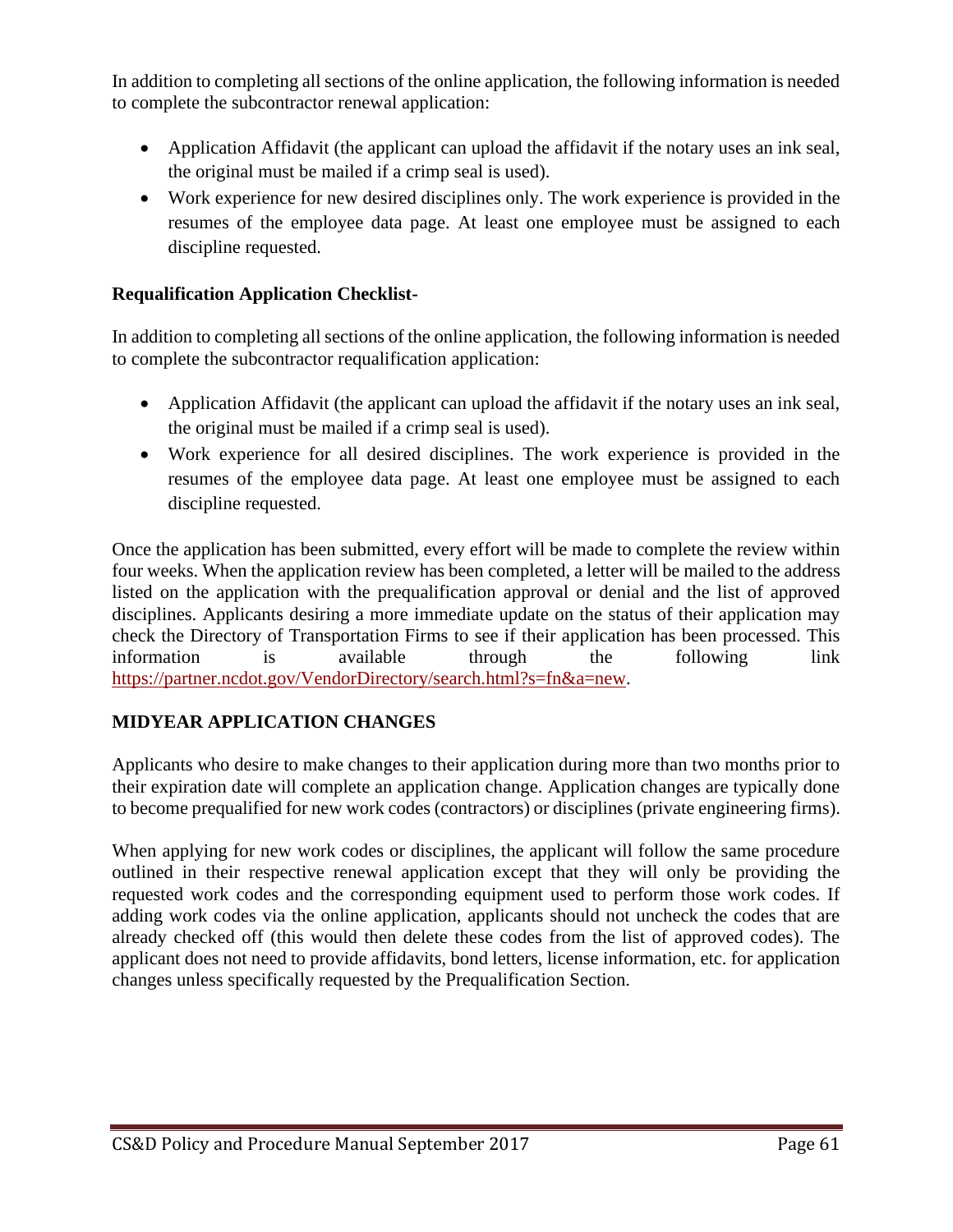# **DENIED APPLICATIONS OR WORK CODES**

Applicants whose application has been denied may reapply at any time. If the applicant received a letter denying their application entirely, the applicant should be prepared to address the issues identified in the letter as a part of their subsequent submittal.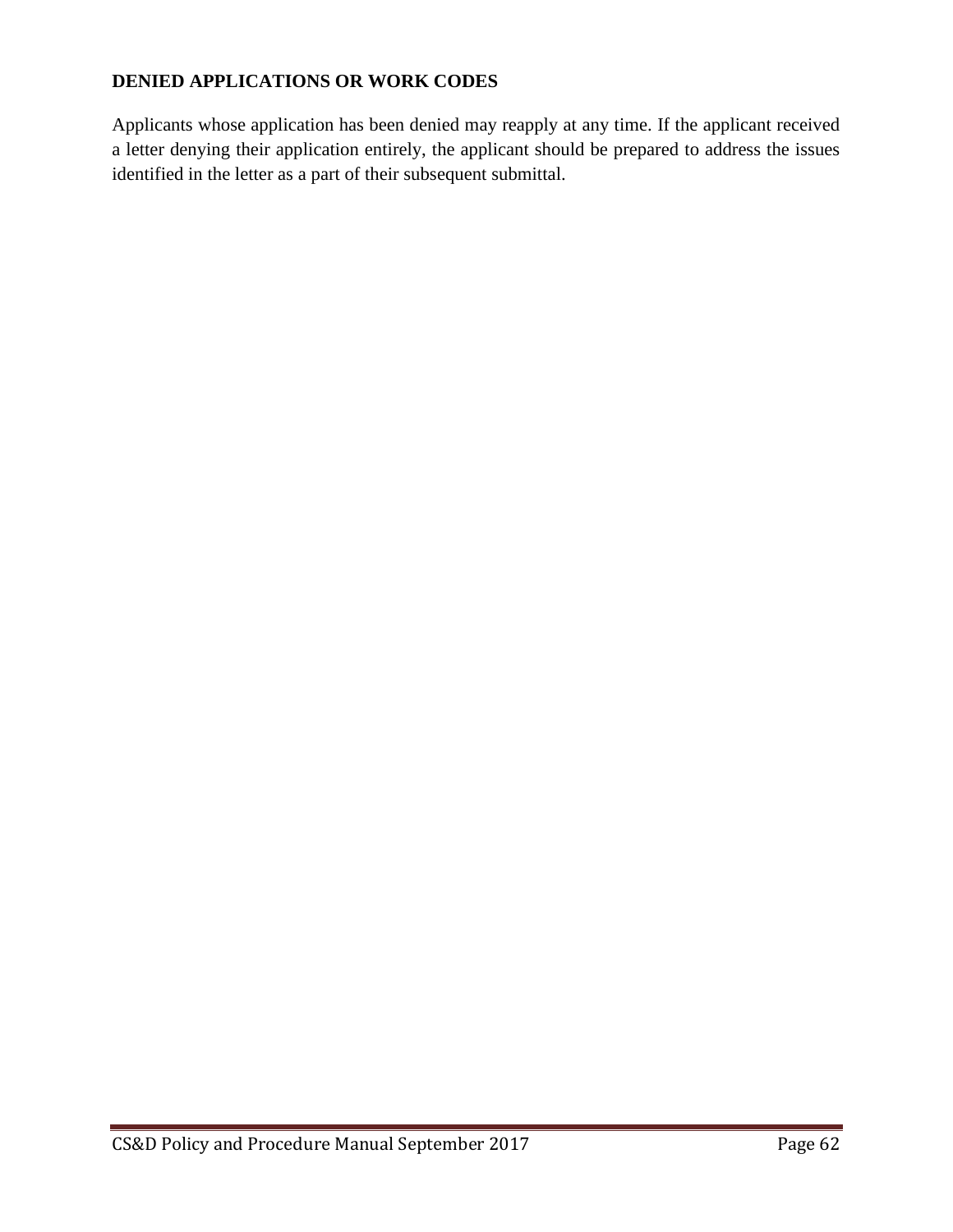# APPENDIX C – PROPRIETARY PROCEDURES

#### **PROCEDURES FOR USING PROPRIETARY ITEMS ON NORTH CAROLINA DEPARTMENT OF TRANSPORTATION PROJECTS GOVERNED BY CFR Title 23 Highways – §635.411 OR NC GENERAL STATUTES – §133-3**

July 2017

North Carolina Department of Transportation (NCDOT) and the Federal Highway Administration (FHWA) encourage competition in project lettings. To further assure that the NCDOT, municipalities and counties using *federal or state funds*, comply with the appropriate regulations, this information and process is being brought to your attention**. These requirements apply to**  *any* **entity advertising projects through NCDOT, using Federal or State Funds governed by CFR Title 23 Highways – §635.411 or NC General Statutes – §133-3.** The purpose of these statutes is to mandate and encourage free and open competition on public contracts.

Through the Stewardship and Oversight Agreement between NCDOT and the NC Division of the FHWA, NCDOT has been given the responsibility to approve the use of proprietary products and processes.

Engineers have an inherent duty to use generic products instead of simply specifying proprietary products. If proprietary items are used, procedures within this document must be followed. Using the procedures shown herein is time consuming, limits competition and does not guarantee that the proprietary product will be approved for use on a project funded by the FHWA or by NCDOT or a combination of funds from these sources.

The links below are valuable sources of information on proprietary items using state and federal funds. Note that the information in the links below will not be repeated in this document.

Construction Program Guide: <http://www.fhwa.dot.gov/construction/cqit/propriet.cfm>

Questions and Answers Regarding Title 23 CFR 635.411: <http://www.fhwa.dot.gov/programadmin/contracts/011106qa.cfm>

Federal Memorandum on Guidance on Patented and Proprietary Product Approvals: <http://www.fhwa.dot.gov/programadmin/contracts/011106.cfm>

Code of Federal Regulation (CFR 635.411): [http://www.gpo.gov/fdsys/pkg/CFR-2014-title23-vol1/pdf/CFR-2014-title23-vol1-sec635-](http://www.gpo.gov/fdsys/pkg/CFR-2014-title23-vol1/pdf/CFR-2014-title23-vol1-sec635-411.pdf) [411.pdf](http://www.gpo.gov/fdsys/pkg/CFR-2014-title23-vol1/pdf/CFR-2014-title23-vol1-sec635-411.pdf)

State General Statute §133-3: [http://www.ncga.state.nc.us/EnactedLegislation/Statutes/PDF/BySection/Chapter\\_133/GS\\_133-](http://www.ncga.state.nc.us/EnactedLegislation/Statutes/PDF/BySection/Chapter_133/GS_133-3.pdf) [3.pdf](http://www.ncga.state.nc.us/EnactedLegislation/Statutes/PDF/BySection/Chapter_133/GS_133-3.pdf)

There are only four ways that a proprietary item can be incorporated into a project with the aforementioned *federal or state funding*. One of the four conditions and procedures represented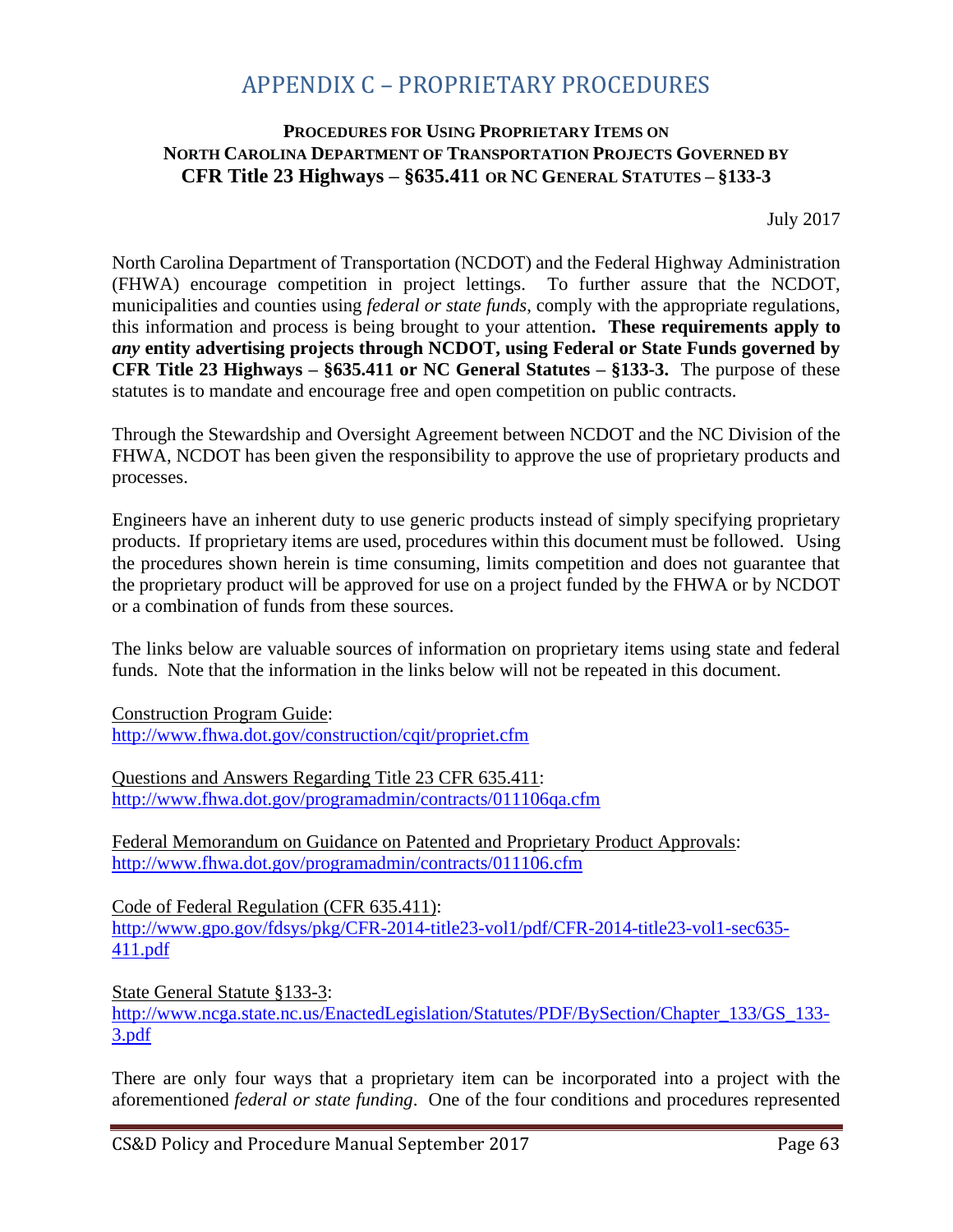in this document must be used to *request approval* for use of a proprietary item. Should a proprietary item be approved for use, the State Value Management Engineer [\(valuemanagementunit@ncdot.gov](mailto:valuemanagementunit@ncdot.gov) or 919-707-4810) and the State Contract Officer (919-707- 6900) shall be notified so this information can be tracked and published on the Product Evaluation Program website, [https://connect.ncdot.gov/resources/Products/Pages/default.aspx.](https://connect.ncdot.gov/resources/Products/Pages/default.aspx)

#### **1. COMPETITIVE BIDDING:**

The proprietary product is obtained through competitive bidding with other suitable proprietary and non-proprietary products available. Efforts must be made to find or write a generic Specification that will not eliminate all but one product. In other words, do not make the generic Specification so specific that it will allow only one product. If generic Specifications are not available or are too complicated to write, list a minimum of two like proprietary items and the term "*or approved equal*." Approved equal means that a product not listed may be used if it has the same properties and it meets the Engineer's approval. Depending on the product, the Engineer may request input from the design unit most familiar with the product and from the Materials and Tests Unit before giving approval. (Example: Sign Sheeting would be reviewed by the Signing Unit and Materials and Tests Unit.) Approval obtained for use is for the one project only.

**Example language**: *Use Item A, Item B or an approved equal*. Show the same information for each product, such as the website and telephone number. To avoid favoritism, list items in alphabetical order.

**Caution:** Approval of a specific proprietary item on one project is not a blanket approval that can be used any time or any location without further approval. These steps must be taken for *each proprietary item, in each project, each time used*.

#### **2. ESSENTIAL FOR SYNCHRONIZATION** with existing highway facilities or **A UNIQUE PRODUCT FOR WHICH THERE IS "NO EQUALLY SUITABLE ALTERNATE":**

An effort must be made to find interchangeable, compatible generic products to work with the existing product. If there are none available, the requester must prove there is *no equally suitable alternate*. Justification should consist of function, aesthetics, logistics or a combination, through engineering judgment, economic considerations, product availability and compatibility as to why no other product would work to benefit the public. *Each proprietary item must be addressed separately.* 

This avenue requires a Certification. A Certification is used if a product is essential for synchronization or if the agency specifies a unique product for which no equally suitable alternative exists.

**a. Outside NCDOT**: The entity requesting the item must have the City Engineer or their Consultant (whoever seals the plans) develop the justification and sign and submit the letter of request at least 3-6 months prior to project letting. The letter with the justification must be submitted to the appropriate NCDOT Division Engineer or Director, requesting the use of this product. The NCDOT approving authority will send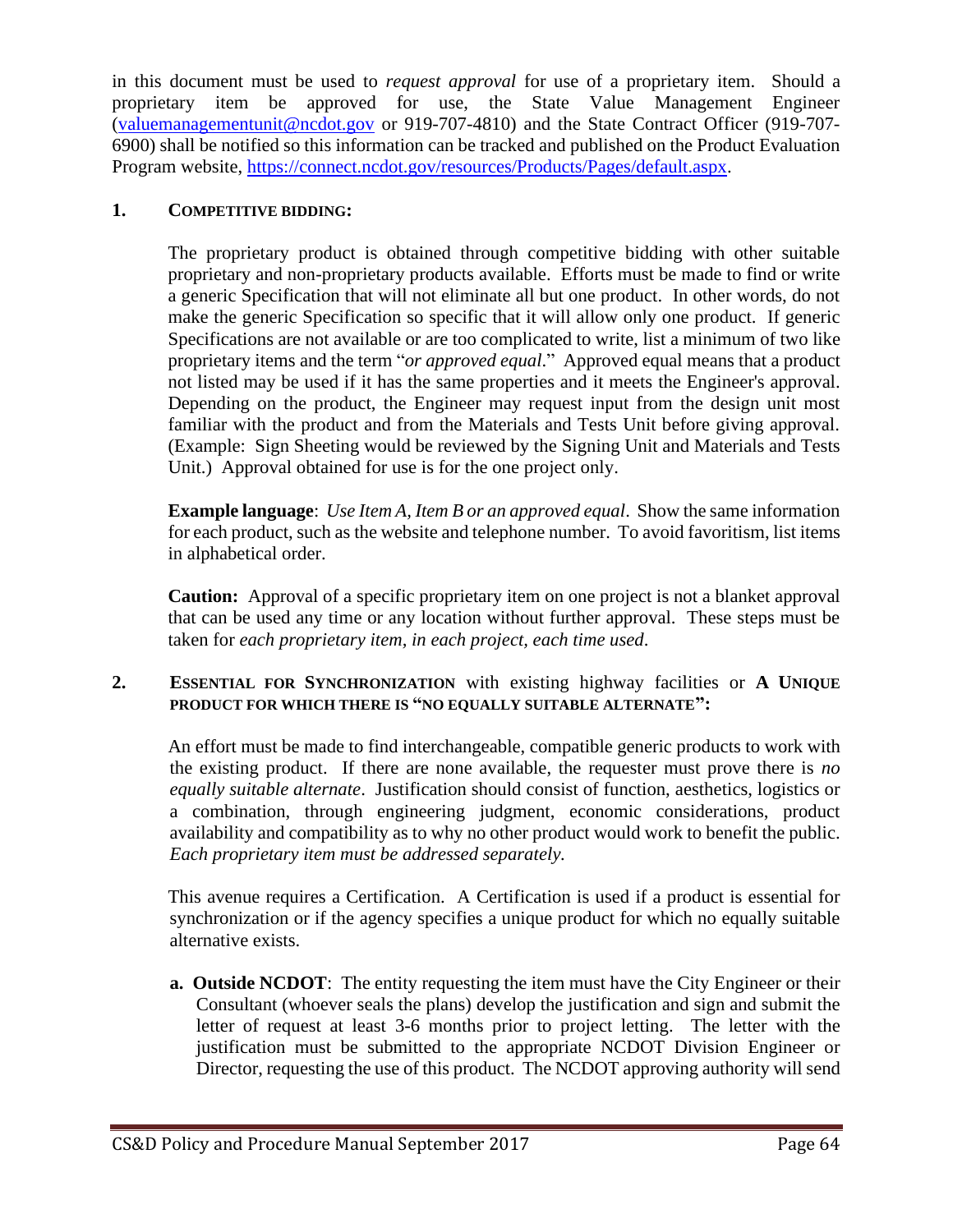written approval or denial within 30 days of receipt of the request. This documentation will be added to the permanent project files.

**b. Within NCDOT**: The entity within NCDOT must use generic products if possible. If it is not possible, the NCDOT unit must supply justification as to why generic products cannot be used. At least 3-6 months prior to project letting, a letter with the justification must be signed by the Unit Head, Division Engineer or Director and kept with the permanent project files. These records must be readily available in case of a request or an audit.

**Example:** Adding traffic signal equipment to an existing traffic signal system requiring specific (proprietary) product compatibility.

**Caution:** If the product is contested by a vendor, or the project is reviewed by FHWA-NC or audited by an outside auditor and finds there is another product available that could be used in lieu of the requested product, and the justification is not sufficient, the certifying entity runs the risk of losing federal funds for that part of the project.

#### **3. RESEARCH, TEST OR EXPERIMENTAL project: (This option is not available outside of NCDOT)**

If a NCDOT manager, supervisor or designer feels strongly enough that a proprietary item has more favorable characteristics than any other product available for their project, that entity may develop a *proposal* and *workplan* with experimental testing, control sections, and justification, for application to the NCDOT Research and Development Manager (Telephone: 919.508.1790). There is an example application which could serve as a guide for developing a proposal and workplan in the appendix of this document. The package must be submitted at least 12–18 months prior to letting. This is not a process to be entered into frivolously as a great deal of time, effort and costs are expended by the NCDOT Research and Development Unit when developing a research, test or experimental project. After review of the submitted proposal and workplan, the NCDOT Research and Development Manager will send their written decision to the applicant to approve or deny the proprietary product as a test project. Approval or denial will be made solely by the Office of Research and Development. Submit copy of approval letter from Research and Development Unit with the project submission for letting.

Review this information before submitting a request for a federally funded experimental project. <http://www.fhwa.dot.gov/programadmin/contracts/expermnt.cfm>

#### **4. PUBLIC INTEREST FINDING:**

If a NCDOT manager, supervisor or designer, City or Municipality feels there is no other product that would work as well as a proprietary item, that entity must justify that this item is the most acceptable choice of product by developing a Public Interest Finding (PIF) request. A PIF is used if the agency elects to require a specific product when other acceptable products are available. The request shall include a description of how the proprietary product requirement will benefit the public, why this product is the only product that would serve the need, and an evaluation of this product to the pool of other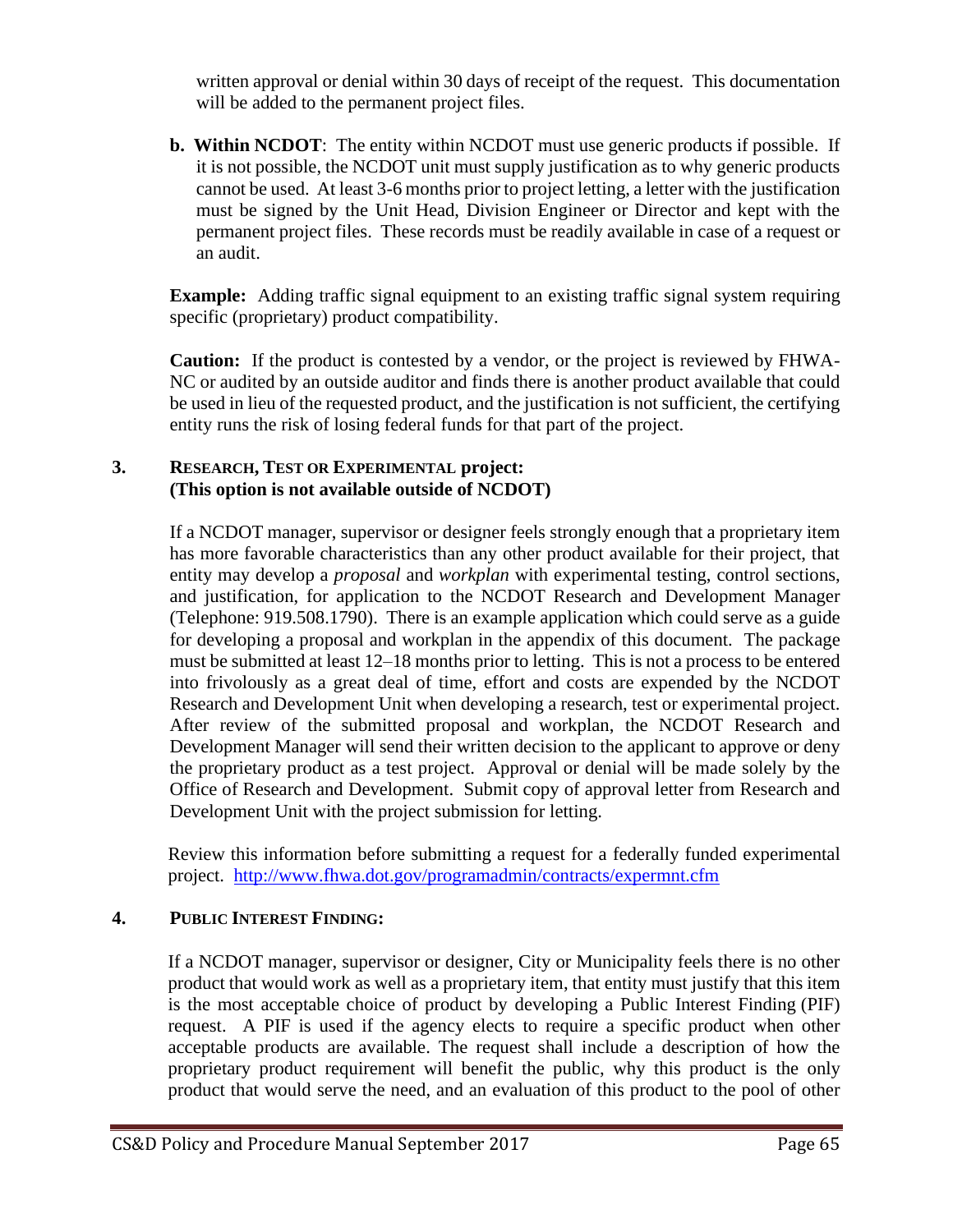equally acceptable products. Supporting material should include engineering judgment and economic considerations, product availability and compatibility, logistical concerns and considerations unique to the product. It could include credible research from other states, if applicable. It cannot be based on opinion.

- **a. Outside NCDOT**: After preparing the Public Interest Finding request, submit to the appropriate design unit, and the Materials and Tests Unit within NCDOT for their review and input. After input has been received, reviewed and incorporated into the PIF, send the package with a letter signed by the City Manager, City Engineer or Consultant that sealed the plans, to the Division Engineer at least 12-24 months prior to the anticipated letting of the project. The Division Engineer will return the approval or denial in writing to the requestor within 90 days of receipt of the request. The requestor must provide a copy of the approval letter upon request to any entity providing any funding for the project. A copy of the PIF and all backup data must be kept as part of the permanent project files.
- **b. Within NCDOT**: Initially, the applicant must contact the NCDOT Research and Development Manager (Telephone: 919.508.1790) to determine if this product has been used previously in any area of the State as a research/test/experimental product. If it is verified in writing by the Research and Development Manager that it has not been used in an NCDOT project, proceed with the following:

After preparing the Public Interest Finding request, submit to the appropriate design unit, and the Materials and Tests Unit within NCDOT for their review and input. After input has been received, reviewed and incorporated into the PIF, send the package with a letter signed by the Division Engineer or Unit Head that sealed the plans, to the Chief Engineer at least 12-24 months prior to the anticipated letting of the project. The Chief Engineer will return the approval or denial in writing to the requestor within 90 days. The requestor must send the approval letter to the State Contract Officer when the project is submitted for letting. A copy of the PIF and all backup data will become part of the permanent project files.

**Caution:** The approval for use of a proprietary item based on a public interest finding is incredibly rare.

# **PRODUCT EVALUATION PROGRAM**

The [Product Evaluation Program \(PEP\)](https://connect.ncdot.gov/resources/Products/Pages/default.aspx) is a valuable service offered by NCDOT to assist vendors when submitting their unique products for consideration for use on NCDOT projects. The NCDOT designer may work with the PEP Engineer to have a specific product evaluated and *possibly* used in a test site on their project. When the evaluating and testing period is complete, and *if* the proprietary item is approved for use, the same conditions apply for its use as any other proprietary item. For more information on Product Evaluation Program, contact the Product Evaluation Program Engineer at 919.707.4808 or [productevaluation@ncdot.gov.](mailto:productevaluation@ncdot.gov?subject=PEP%20Question/Comment) If the product is used through the PEP, submit a copy of the PEP transmittal letter to State Contract Officer, when the plans and Special Provisions are submitted for bid letting.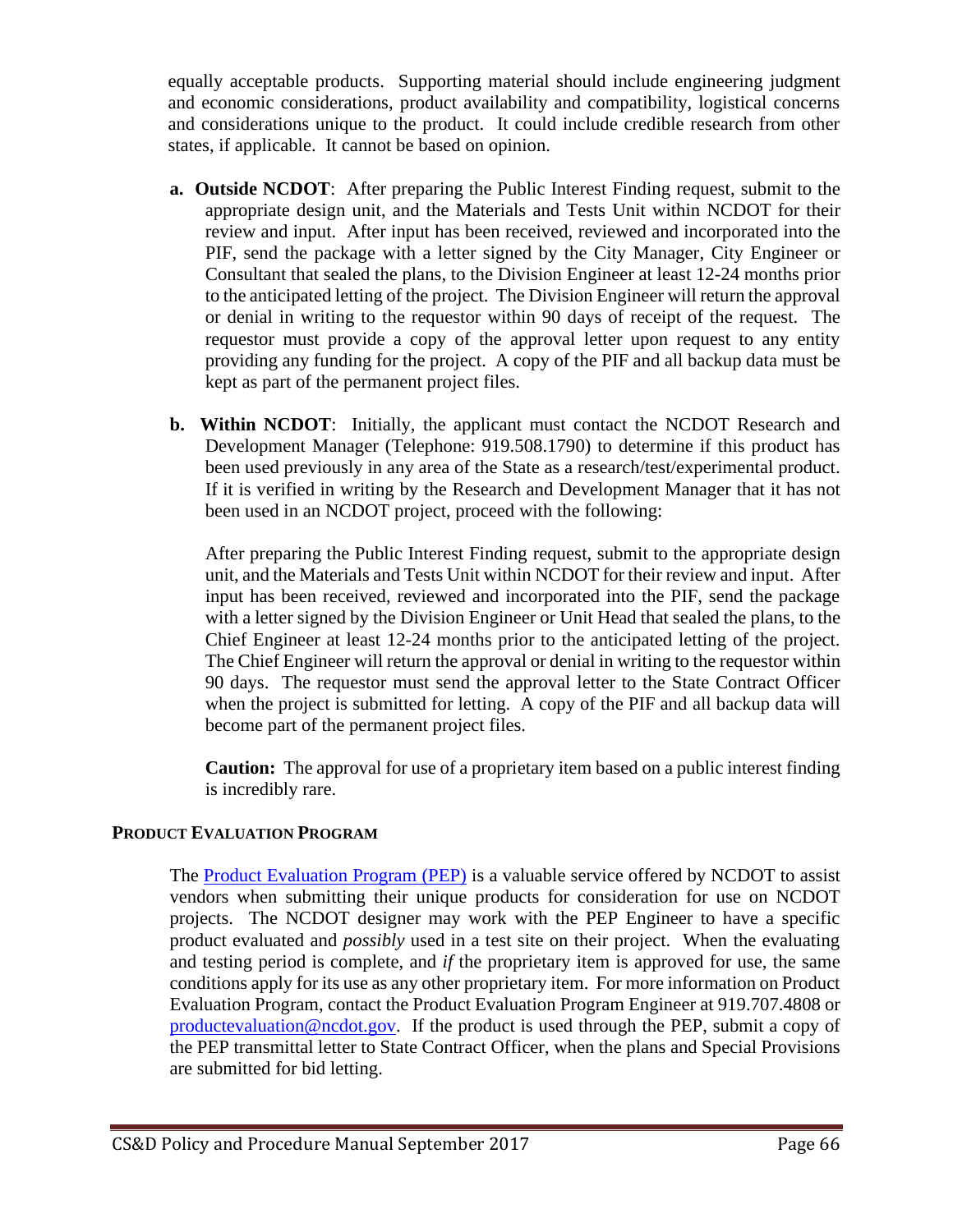#### North Carolina Department of Transportation

| <b>Type</b>                                                                                     | <b>Time</b>                                | <b>Approval Level</b>                                                                                                                    | L', I ROI RIETARI TIEMO ON I EDERALET I ONDED AND OTATE I ONDED I ROJECTO O VERVIE M<br><b>Documentation Required</b>                                                                             | <b>Special</b>                                                                                                                       | <b>Caution</b>                                                                                                                                                                                                                                                                                                                                                                                     |
|-------------------------------------------------------------------------------------------------|--------------------------------------------|------------------------------------------------------------------------------------------------------------------------------------------|---------------------------------------------------------------------------------------------------------------------------------------------------------------------------------------------------|--------------------------------------------------------------------------------------------------------------------------------------|----------------------------------------------------------------------------------------------------------------------------------------------------------------------------------------------------------------------------------------------------------------------------------------------------------------------------------------------------------------------------------------------------|
| Generic                                                                                         | <b>Required</b><br>None                    | None                                                                                                                                     | Standard Specifications, Project Special<br>Provisions                                                                                                                                            | <b>Instructions</b><br>May require<br>certifications as<br>specified in<br>Article 106-3 of<br>the Standard<br><b>Specifications</b> | None, most preferred method                                                                                                                                                                                                                                                                                                                                                                        |
| <b>Proprietary Items</b>                                                                        | 1 hour to 1<br>week                        | <b>State Contract</b><br>Office<br><b>State Contract</b><br>Officer                                                                      | Copy of data on at least 2 similar proprietary<br>items or products                                                                                                                               | Write as <i>Item A</i> ,<br>Item B or<br><b>Approved Equal</b>                                                                       | Approval is project-specific and site-specific.<br>If an approved equal is submitted in lieu of<br>listed items, the Engineer will determine if the<br>submission is an <i>approved equal</i> .                                                                                                                                                                                                    |
| <b>Essential for</b><br>Synchronization<br>or No Equally<br><b>Suitable</b><br><b>Alternate</b> | 3-6 months<br>prior to<br>letting          | Division Engineer                                                                                                                        | Letter of Justification signed by Designer or<br>City Engineer (whoever seals the plans) AND<br>the Division Engineer<br>(Certification)                                                          | A copy of the<br>justification letter<br>will become part<br>of the permanent<br>project file.                                       | If contested by a vendor, or audited and another<br>product could be used, the entity runs the risk<br>of losing funding for that product.                                                                                                                                                                                                                                                         |
| Research/Test/<br><b>Experimental</b><br>Project<br>(NCDOT only)                                | $12 - 18$<br>months<br>prior to<br>letting | FHWA-NCDOT<br>Authority granted<br>to NCDOT under<br>Stewardship and<br>Oversight<br>Agreement<br>Research and<br>Development<br>Manager | Proposal and workplan, submitted to the<br>Office of Research and Development, with<br>signed verification from the Designer or<br>Consultant that sealed the plans AND the<br>Division Engineer. | A copy of the<br>Proposal and<br>Workplan,<br>w/documentation<br>will become part<br>of the permanent<br>project file.               | Will not be approved if there is an on-going<br>NCDOT research project or there has been an<br>NCDOT research project on this product.<br>Proposal and workplan must be fully justified<br>with engineering judgment, statistics and<br>credible research from other states or entities;<br>approval or denial of research project is made<br>solely by the Office of Research and<br>Development. |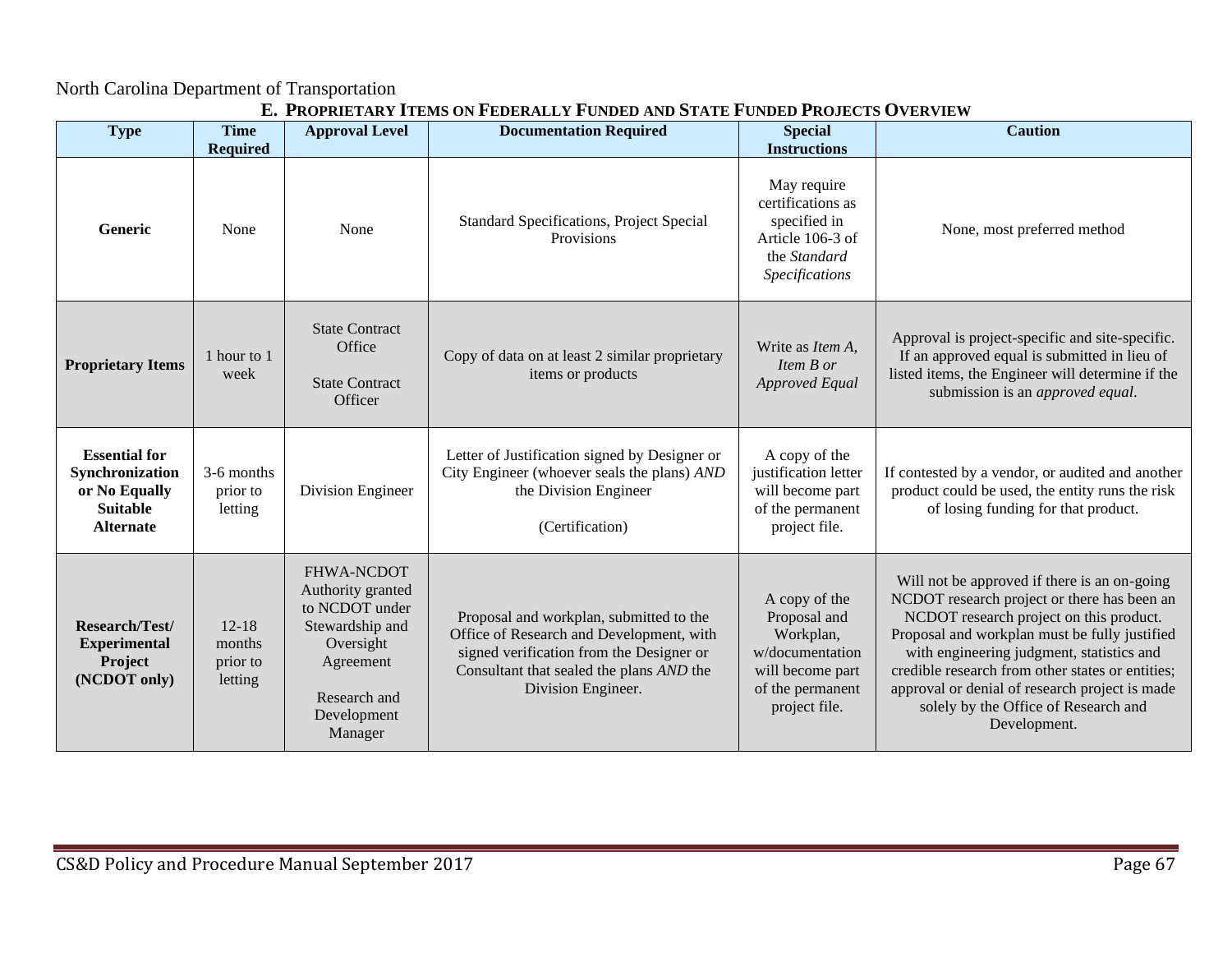# **PROPRIETARY ITEMS ON FEDERALLY FUNDED AND STATE FUNDED PROJECTS OVERVIEW (continued)**

| <b>Type</b>                                    | <b>Time</b><br><b>Required</b>             | <b>Approval Level</b>                                                                                            | <b>Documentation Required</b>                                                                                                                                                                                                                                                                                           | <b>Special</b><br><b>Instructions</b>                                                 | <b>Caution</b>                                                                                                                                                                         |
|------------------------------------------------|--------------------------------------------|------------------------------------------------------------------------------------------------------------------|-------------------------------------------------------------------------------------------------------------------------------------------------------------------------------------------------------------------------------------------------------------------------------------------------------------------------|---------------------------------------------------------------------------------------|----------------------------------------------------------------------------------------------------------------------------------------------------------------------------------------|
| <b>Public Interest</b>                         | $12 - 24$<br>months<br>prior to<br>letting | FHWA-NCDOT<br>Authority granted<br>to NCDOT under<br>Stewardship and<br>Oversight<br>Agreement<br>Chief Engineer | Public Interest Finding, including justification,<br>verification letter from NCDOT Research and<br>Development, comments from affected unit<br>and Materials and Tests Unit, signed<br>verification from the City Engineer or<br>Consultant that sealed the plans AND the<br>Division Engineer, Unit Head or Director. | A copy of the PIF<br>package will<br>become part of the<br>permanent project<br>file. | This is an incredibly rare approval; if denied,<br>and used anyway, federal and state funding will<br>be lost for that portion of the project                                          |
| <b>Product</b><br><b>Evaluation</b><br>Program | Varies                                     | <b>NCDOT</b> Technical<br>Working Group,<br>PEP Engineer                                                         | Product is evaluated and decision is made by a<br>Technical Working Group.                                                                                                                                                                                                                                              | Product is<br>submitted by the<br>vendor or<br>manufacturer                           | If product is approved for use, it may be added<br>to an approved list or qualified list. Products<br>on an approved or qualified list must be shown<br>as 3 items and approved equal. |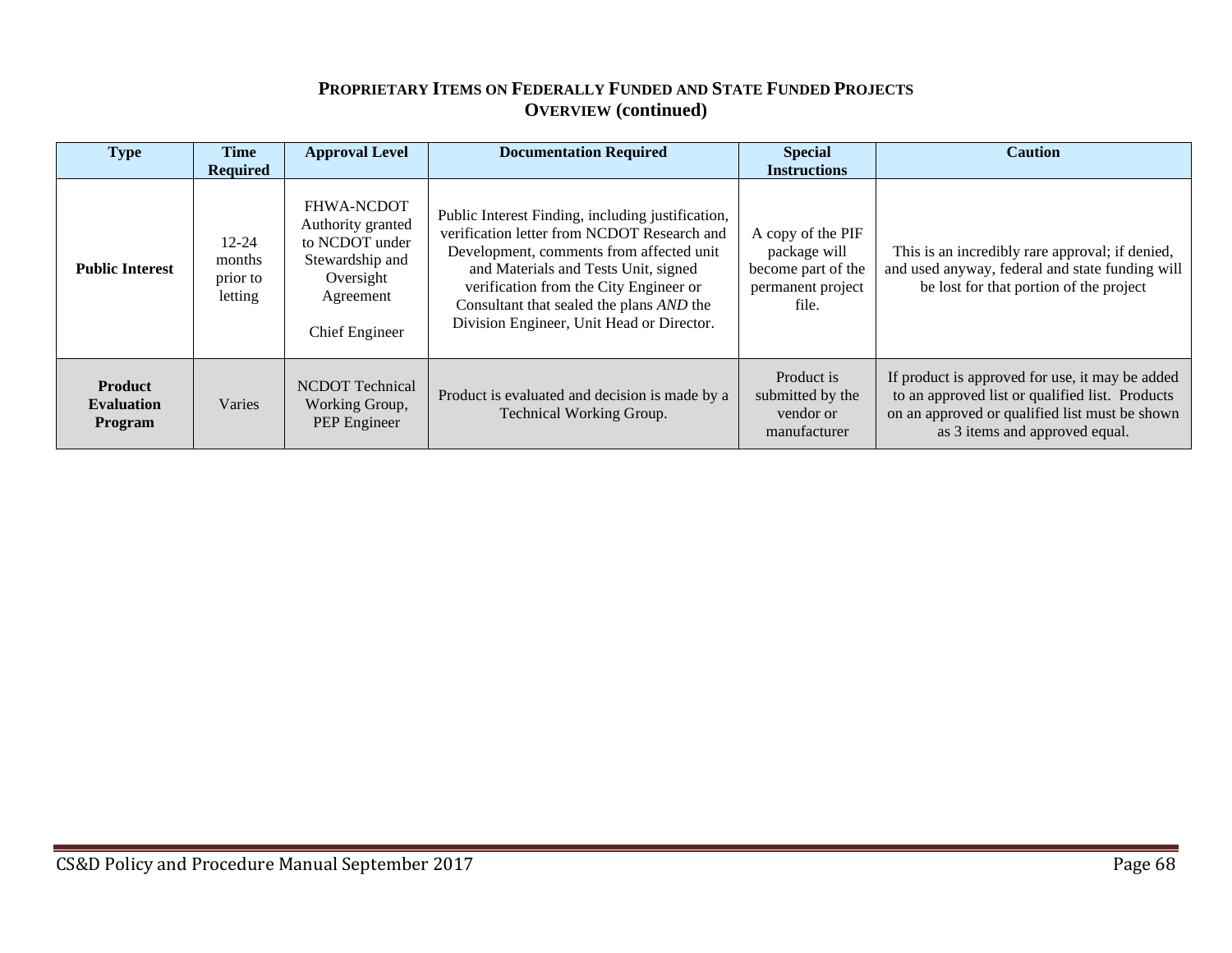# NORTH CAROLINA DEPARTMENT OF TRANSPORTATION **F. CALL FOR NEW RESEARCH IDEA**

**Your Name: DATE:**

**Branch / Unit:**

**TITLE of your Research Idea:**

**Background:**

**What is the Specific Problem or Issue?**

**List Research Objectives and Tasks:**

**What Would be the Product[s] of the Research?** *(Note: Progress reports and the Final report are NOT considered a "product," but "deliverables.")*

*How Will You or Others Use the Product[s]?*

**How Will the Product Benefit the Department?** *(e.g., increase operational efficiency, decrease costs, enhance safety, etc. Indicate short term and/or long term benefit)*

**Other Comments:**

*Approval (Division official or Unit Head)*

*Print Name Signature Title*

**Please FAX, Mail, or email to: Neil Mastin, PE, Research and Development Unit** 104 Fayetteville Street, Rm. 268 1549 Mail Service Center Raleigh, NC 27699-1549 FAX: (919) 715-0137 Phone: (919) 508-1790 email: jmastin@ncdot.gov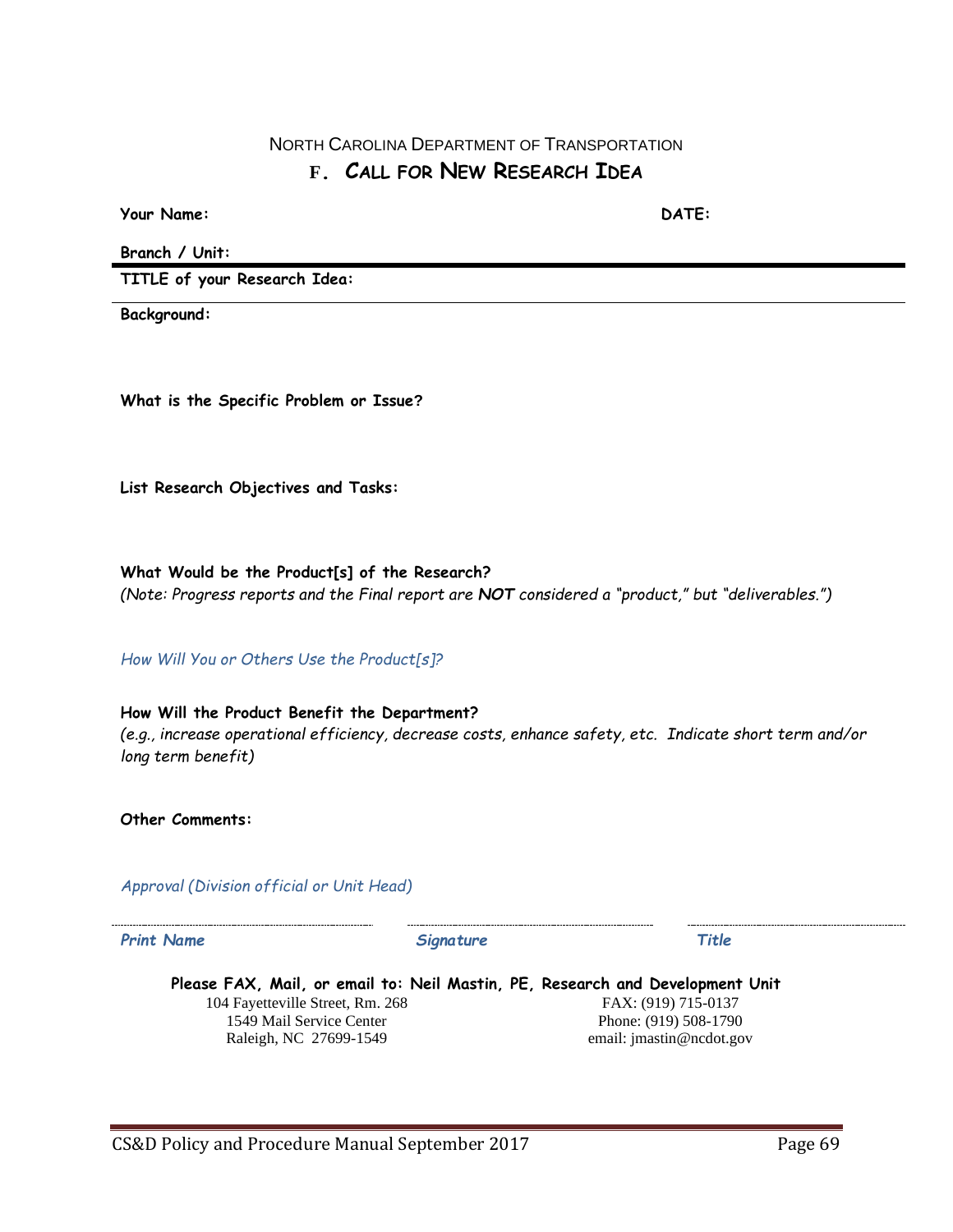# **NORTH CAROLINA DEPARTMENT OF TRANSPORTATION PROPRIETARY ITEM - CERTIFICATIONS OR FINDING IN THE PUBLIC INTEREST (FIPI)**

#### **INSTRUCTIONS:**

A specific patented or proprietary material, specification, or process shall not be required on a contract except as permitted under the Procedures for Using Proprietary Items on NCDOT Projects Governed by CFR Title 23 Highways §635.411 or the NC General Statutes §133-3. Use this form to obtain approval of the use of a proprietary feature on a project or group of projects.

**\_\_\_\_\_\_\_\_\_\_\_\_\_\_\_\_\_\_\_\_\_\_\_\_\_\_\_\_\_\_\_\_\_\_\_\_\_\_\_\_\_\_\_\_\_\_\_\_\_\_\_\_\_\_\_\_\_\_\_\_\_\_\_\_\_\_\_\_\_\_\_\_\_\_\_\_\_\_\_\_\_\_\_\_\_\_\_\_\_\_\_\_**  $\_$  ,  $\_$  ,  $\_$  ,  $\_$  ,  $\_$  ,  $\_$  ,  $\_$  ,  $\_$  ,  $\_$  ,  $\_$  ,  $\_$  ,  $\_$  ,  $\_$  ,  $\_$  ,  $\_$  ,  $\_$  ,  $\_$  ,  $\_$  ,  $\_$  ,  $\_$  ,  $\_$  ,  $\_$  ,  $\_$  ,  $\_$  ,  $\_$  ,  $\_$  ,  $\_$  ,  $\_$  ,  $\_$  ,  $\_$  ,  $\_$  ,  $\_$  ,  $\_$  ,  $\_$  ,  $\_$  ,  $\_$  ,  $\_$  ,  $\_$  ,  $\_$  ,  $\_$  ,  $\_$  ,  $\_$  ,  $\_$  ,  $\_$  ,  $\_$  ,  $\_$  ,  $\_$  ,  $\_$  ,  $\_$  ,  $\_$  ,  $\_$  ,  $\_$  ,  $\_$  ,  $\_$  ,  $\_$  ,  $\_$  ,  $\_$  ,  $\_$  ,  $\_$  ,  $\_$  ,  $\_$  ,  $\_$  ,  $\_$  ,  $\_$  ,  $\_$  ,  $\_$  ,  $\_$  ,  $\_$  ,  $\_$  ,  $\_$  ,  $\_$  ,  $\_$  ,  $\_$  ,  $\_$  ,

**\_\_\_\_\_\_\_\_\_\_\_\_\_\_\_\_\_\_\_\_\_\_\_\_\_\_\_\_\_\_\_\_\_\_\_\_\_\_\_\_\_\_\_\_\_\_\_\_\_\_\_\_\_\_\_\_\_\_\_\_\_\_\_\_\_\_\_\_\_\_\_\_\_\_\_\_\_\_\_\_\_\_\_\_\_\_\_\_\_\_\_\_**  $\_$  ,  $\_$  ,  $\_$  ,  $\_$  ,  $\_$  ,  $\_$  ,  $\_$  ,  $\_$  ,  $\_$  ,  $\_$  ,  $\_$  ,  $\_$  ,  $\_$  ,  $\_$  ,  $\_$  ,  $\_$  ,  $\_$  ,  $\_$  ,  $\_$  ,  $\_$  ,  $\_$  ,  $\_$  ,  $\_$  ,  $\_$  ,  $\_$  ,  $\_$  ,  $\_$  ,  $\_$  ,  $\_$  ,  $\_$  ,  $\_$  ,  $\_$  ,  $\_$  ,  $\_$  ,  $\_$  ,  $\_$  ,  $\_$  ,  $\_$  ,  $\_$  ,  $\_$  ,  $\_$  ,  $\_$  ,  $\_$  ,  $\_$  ,  $\_$  ,  $\_$  ,  $\_$  ,  $\_$  ,  $\_$  ,  $\_$  ,  $\_$  ,  $\_$  ,  $\_$  ,  $\_$  ,  $\_$  ,  $\_$  ,  $\_$  ,  $\_$  ,  $\_$  ,  $\_$  ,  $\_$  ,  $\_$  ,  $\_$  ,  $\_$  ,  $\_$  ,  $\_$  ,  $\_$  ,  $\_$  ,  $\_$  ,  $\_$  ,  $\_$  ,  $\_$  ,  $\_$  ,  $\_$  ,

**\_\_\_\_\_\_\_\_\_\_\_\_\_\_\_\_\_\_\_\_\_\_\_\_\_\_\_\_\_\_\_\_\_\_\_\_\_\_\_\_\_\_\_\_\_\_\_\_\_\_\_\_\_\_\_\_\_\_\_\_\_\_\_\_\_\_\_\_\_\_\_\_\_\_\_\_\_\_\_\_\_\_\_\_\_\_\_\_\_\_\_\_**  $\_$  ,  $\_$  ,  $\_$  ,  $\_$  ,  $\_$  ,  $\_$  ,  $\_$  ,  $\_$  ,  $\_$  ,  $\_$  ,  $\_$  ,  $\_$  ,  $\_$  ,  $\_$  ,  $\_$  ,  $\_$  ,  $\_$  ,  $\_$  ,  $\_$  ,  $\_$  ,  $\_$  ,  $\_$  ,  $\_$  ,  $\_$  ,  $\_$  ,  $\_$  ,  $\_$  ,  $\_$  ,  $\_$  ,  $\_$  ,  $\_$  ,  $\_$  ,  $\_$  ,  $\_$  ,  $\_$  ,  $\_$  ,  $\_$  ,  $\_$  ,  $\_$  ,  $\_$  ,  $\_$  ,  $\_$  ,  $\_$  ,  $\_$  ,  $\_$  ,  $\_$  ,  $\_$  ,  $\_$  ,  $\_$  ,  $\_$  ,  $\_$  ,  $\_$  ,  $\_$  ,  $\_$  ,  $\_$  ,  $\_$  ,  $\_$  ,  $\_$  ,  $\_$  ,  $\_$  ,  $\_$  ,  $\_$  ,  $\_$  ,  $\_$  ,  $\_$  ,  $\_$  ,  $\_$  ,  $\_$  ,  $\_$  ,  $\_$  ,  $\_$  ,  $\_$  ,  $\_$  ,  $\_$  ,

NAME OF PROPRIETARY ITEM OR PROCESS:

**MANUFACTURER NAME, ADDRESS & PHONE NUMBER: \_\_\_\_\_\_\_\_\_\_\_\_\_\_\_\_\_\_\_\_\_\_\_\_\_\_\_\_\_\_\_\_\_\_\_\_\_\_\_\_\_\_\_**

LOCATION OF USE (INCLUDE PROJECT NO. AND COUNTY):

#### **CHECK ONLY ONE:**

- $\Box$  Proprietary Item: Requires copy of data on at least 2 similar proprietary items or products. (Approval level is the State Contract Officer)
- Essential for Synchronization: Requires justification signed by designer or City Engineer (whoever sealed the plans). (Approval level is the Division Engineer)
- No Equally Suitable Alternate: Requires justification signed by designer or City Engineer (whoever sealed the plans). (Approval level is the Division Engineer)
- □ Research/Test/Experimental Project (NCDOT only): Requires proposal and work plan submitted to the Office of Research and Development with signed verification from the Designer or Consultant that sealed the plans AND the Division Engineer (Approval level is the Research and Development Engineer)
- $\Box$  Public Interest Finding (PIF)): Requires PIF request submitted to the appropriate design unit and Materials and Tests Unit, followed by submittal to the Chief Engineer. (Approval level is the Chief Engineer)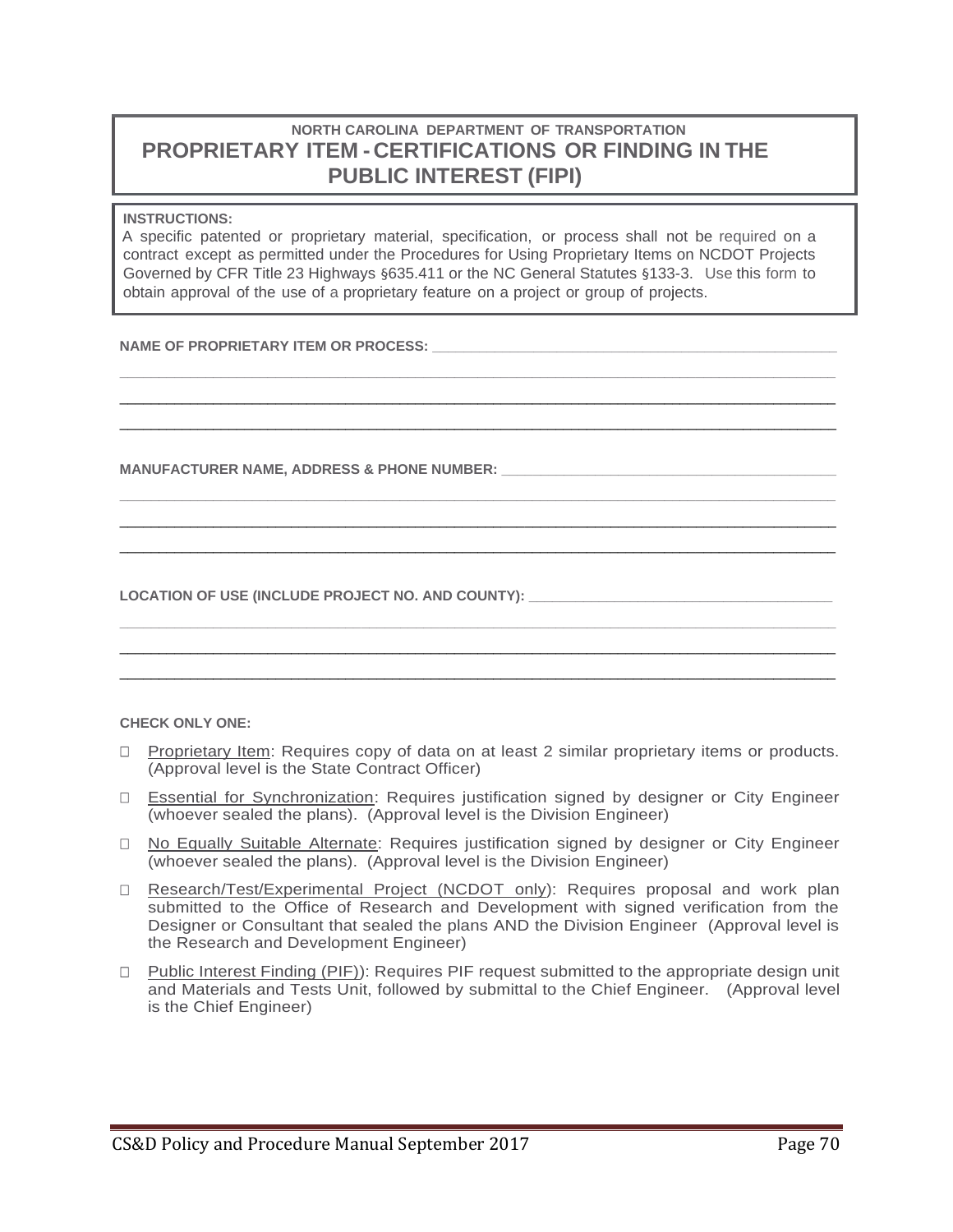**JUSTIFICATION: (Justification consists of information that documents the reasons marked above for use of the proprietary item or process. Attach additional pages and documentation as necessary).**

| ,我们也不能会在这里,我们也不能会在这里,我们也不能会在这里,我们也不能会不能会不能会不能会。""我们,我们也不能会不能会不能会不能会不能会不能会不能会不能会不 |       |  |
|----------------------------------------------------------------------------------|-------|--|
|                                                                                  |       |  |
|                                                                                  |       |  |
|                                                                                  |       |  |
|                                                                                  |       |  |
|                                                                                  |       |  |
| <b>APPLICANT SIGNATURE:</b>                                                      |       |  |
|                                                                                  |       |  |
|                                                                                  |       |  |
| Signature:                                                                       | Date: |  |

#### **APPROVAL SIGNATURES:**

| Signature | NCDOT State Contract Officer<br>(Required on request for Proprietary Items)                                                   | Date |
|-----------|-------------------------------------------------------------------------------------------------------------------------------|------|
| Signature | <b>NCDOT Division Engineer</b><br>(Required for projects essential for synchronization or no<br>equally suitable alternative) | Date |
| Signature | NCDOT Research and Development Manager<br>(Required for research / test / experimental projects)                              | Date |
| Signature | NCDOT CHIEF ENGINEER<br>(Required for PIF)                                                                                    | Date |

**Please fax copy of this signed release to Ron Davenport, State Contract Officer at 919-250-4127 or scan to RonDavenport@ncdot.gov**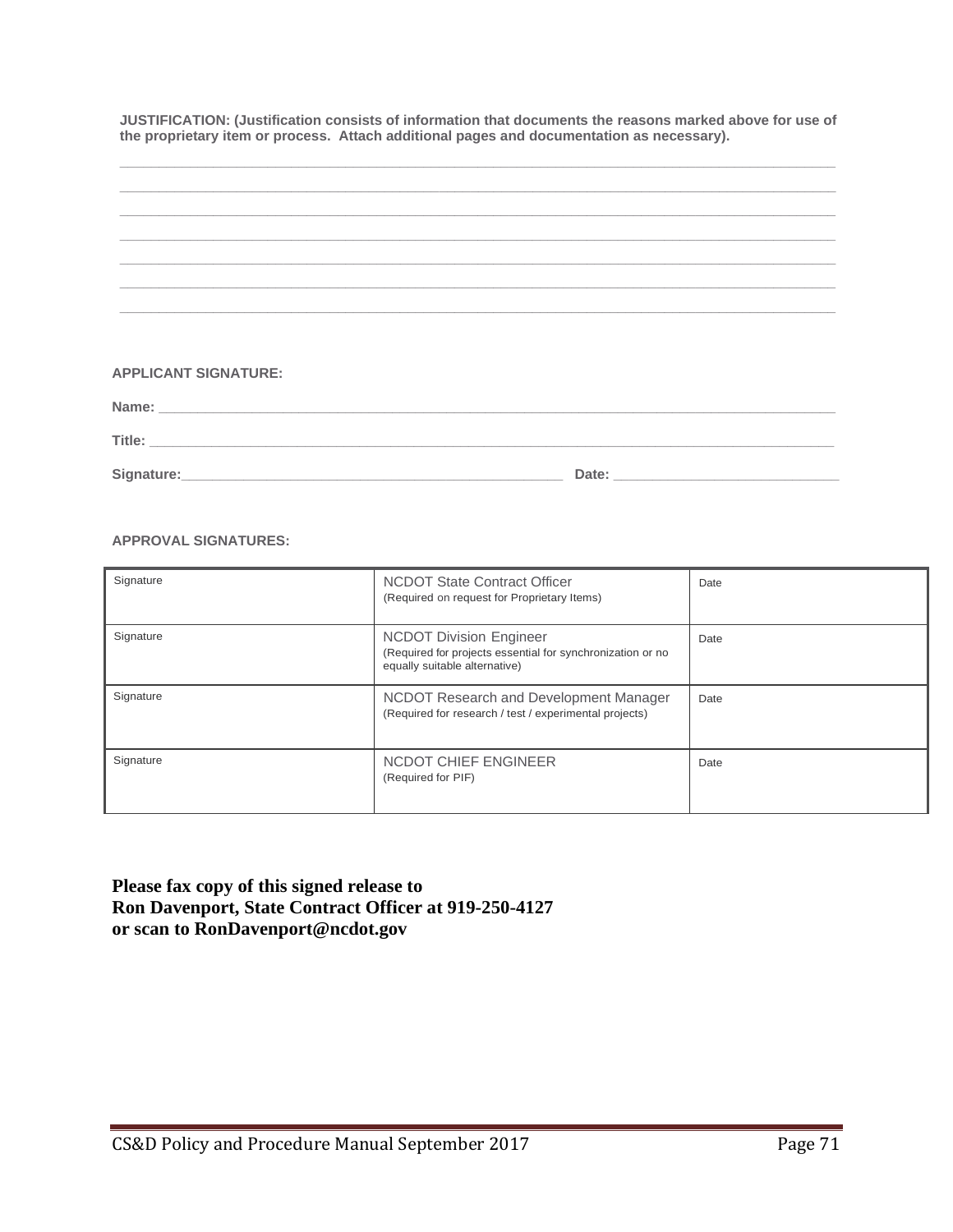# APPENDIX D – GOAL SETTING COMMITTEE

#### **Goal Setting Committee – Operating Procedures**

#### **Policy Statement**

In accordance with Federal Requirements, the Department must meet the maximum feasible portion of the DBE/MBE/WBE aspirational goal(s) by using race-neutral means. If the goal cannot be met by race-neutral means alone, contract goals should be set to try and achieve the aspirational goal. At that point, the Contract Standards and Development Unit shall convene a Goal Setting Committee to determine the DBE (Disadvantage Business Enterprise), and MBE (Minority Business Enterprise) /WBE (Women Business Enterprise) contract goals for Federal and Statefunded centrally let projects.

#### **Goal Setting Committee Members**

| Chairperson (Non-voting): | Proposals and Contracts Engineer               |
|---------------------------|------------------------------------------------|
| Voting Members:           | <b>State Contractor Utilization Engineer</b>   |
|                           | <b>State Contractual Services Engineer</b>     |
|                           | Roadway Construction Estimates and Claims Eng. |
| Non-Voting Member:        | <b>FHWA Civil Rights</b>                       |

Appropriate support staff may attend the meeting as necessary to provide information needed in the Committee's deliberations.

In the event that the designated Chairperson cannot be in attendance, the State Contract Officer will designate a proxy.

#### **Responsibility and Procedures**

The Chairperson will forward available project information for the upcoming project letting to the members ahead of the meeting for review and analysis. The "Interest Report" generated by Contract Standards and Development staff, consists of the project's geographic location, scope and characteristics, and percentage of the type work that is normally subcontracted out and performed by DBE/MBE/WBEs. This information along with knowledge of what firms perform the work, is used in determining the appropriate goal(s) for the project. Once the goal(s) are determined, the Specifications & Proposals Engineer will place the goals into the appropriate project proposal.

The Goal Setting Committee typically meets the first Tuesday of the month or at a designated date and time appointed by the Chairperson as determined by the availability of the project's Interest Report.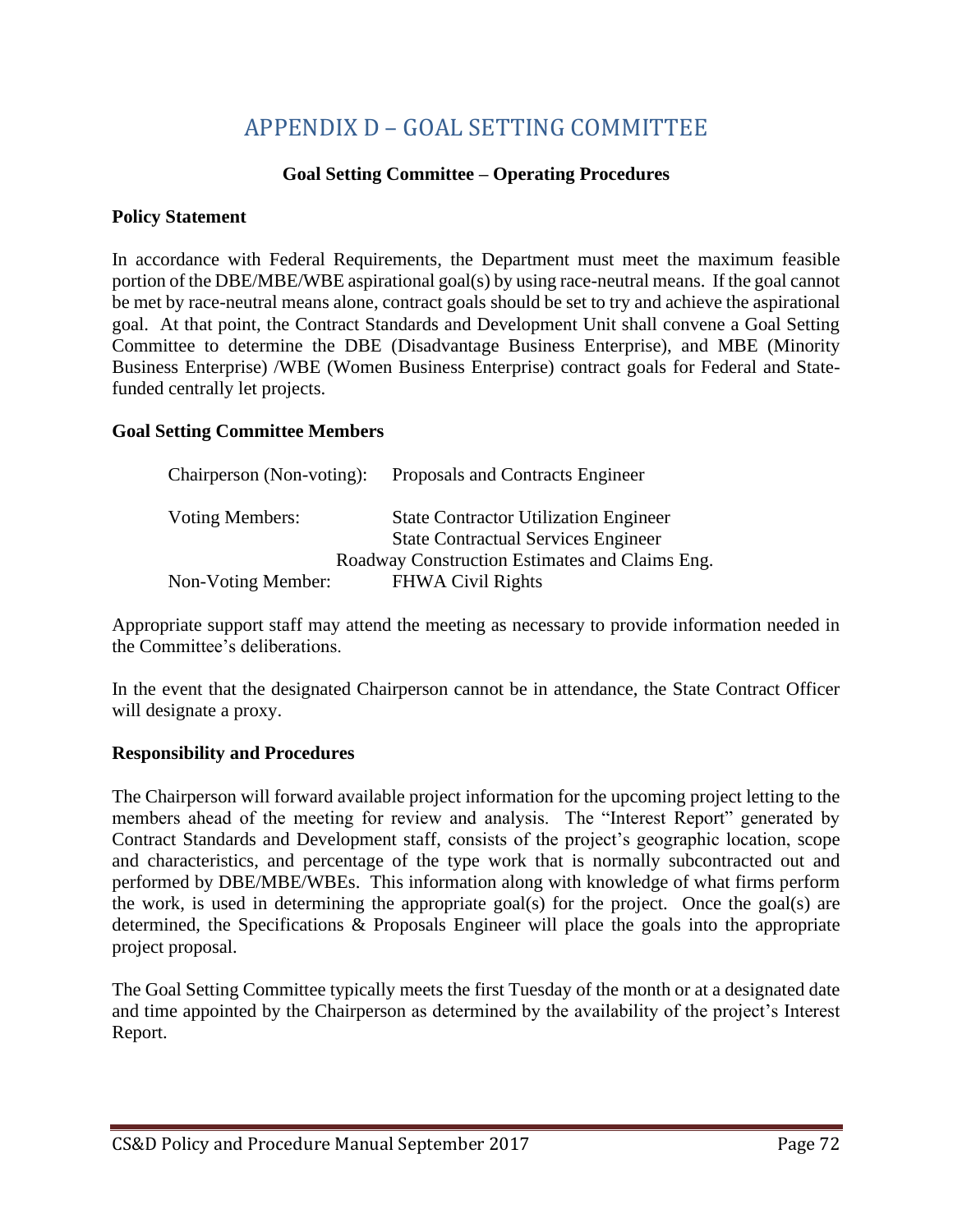## APPENDIX E – BID REVIEW COMMITTEE

### **Bid Review Committee – Operating Procedures**

#### **Policy Statement**

It is the responsibility of the Bid Review Committee (Committee) to carefully review all bids submitted and to formulate recommendations on the acceptance or rejection of bids. These recommendations will be reviewed with the Technical Services Administrator prior to award of projects by the Secretary of Transportation.

#### **Goal Compliance Committee Members**

Chairperson: State Contract Officer (vote only to break a tie) Members: Deputy Chief Engineer (voting member) Director of Field Support (voting member) Director of Preconstruction (voting member) Director, Rail Division (voting member) Program Development Branch Manager (voting member) FHWA Division Administrator (or his representative, non-voting member)

Appropriate support staff will attend the meeting as necessary to provide information needed in the Committee's deliberations.

The Bid Review Committee recommendations prepared by the State Contract Officer will serve as the official minutes of the meeting. These minutes will be approved and signed by the Committee Chairperson and the original will be retained in the files for future reference.

#### **Responsibilities and Procedures**

The State Contract Officer will brief the Technical Services Administrator after each Committee meeting as to actions taken and on the Committee's recommendations. The State Contract Officer will inform the Technical Services Administrator and the Chief Engineer prior to the Committee meeting if there are any unusual or potentially controversial matters to be discussed with might require their attendance.

Advisors to the Committee will attend the meetings upon invitation when deemed necessary by the Committee. These advisors include:

Special Deputy Attorney General State Roadway Design Engineer State Bridge Design Engineer State Traffic Engineer State Transportation Program Management Director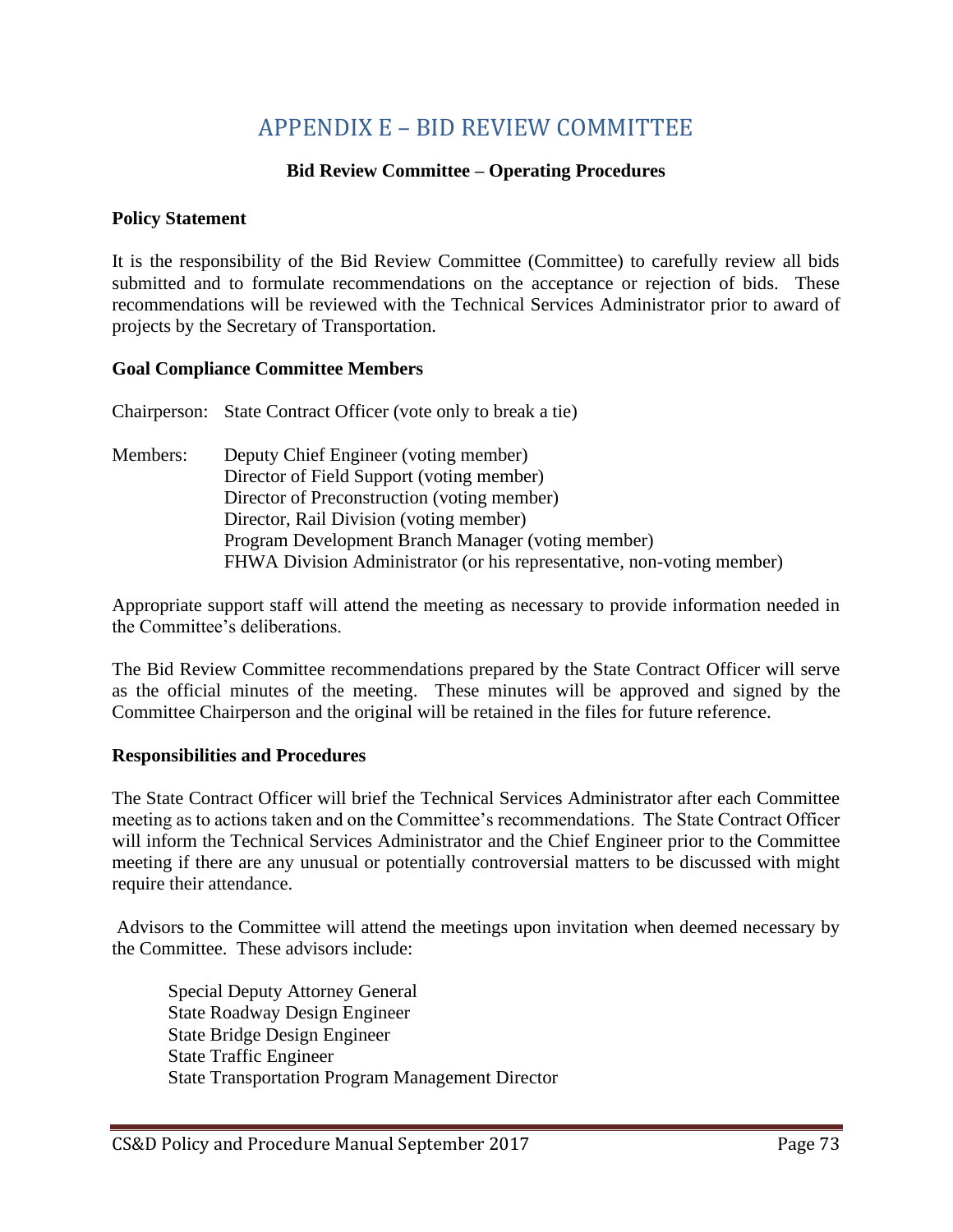The Chairperson shall preside over the Committee meetings and obtain a consensus of the committee members on the recommendation for award of each contract. In the event the recommendation is not unanimous, a majority vote of the voting members shall determine the final recommendation of the Committee.

The Committee will review all low bids including those with irregularities. Every low bid with irregularities will have a written opinion provided by the Attorney General's Office. The Committee may recommend award to the low bidder, award to other than the low bidder if irregularities are involved and are determined to not be waivable by the Attorney General's Office, or rejection of all bids.

On Best Value projects, the Committee will review all best value proposals including those with irregularities. Every best value proposal with irregularities will have a written opinion provided by the Attorney General's Office. The committee may recommend award to the proposer with the best value proposal, award to other than the proposer with the best value proposal if irregularities are involved and are determined to not be waivable by the Attorney General's Office, or rejection of all proposals.

Low bids and best value proposals which are less than the engineer's estimate and low bids and best value proposals which are higher than the engineer's estimate by no more than 10% are generally considered satisfactory, provided the project is adequately financed.

For projects on which low bids and best value proposals are more than 15% below or more than 10% above the engineer's estimate, the estimator will prepare or have prepared a report for distribution to the Committee. The report will consist of the Item C sheets, the estimator's explanation of the reasons for the significant deviations from the engineer's estimate, a copy of the bid examination sheets, and if applicable, a copy of the legal opinion and recommendation from the Special Deputy Attorney General. When applicable, the report will include a summary and applicable comments on projects previously advertised, in which all bids or proposals were rejected and re-advertised. This report will be compiled by the estimating engineer and sent to members of the Committee and the above named advisors two days prior to the Committee meeting.

The Committee will meet following the opening and tabulation of bids at a date scheduled by the Committee Chairperson.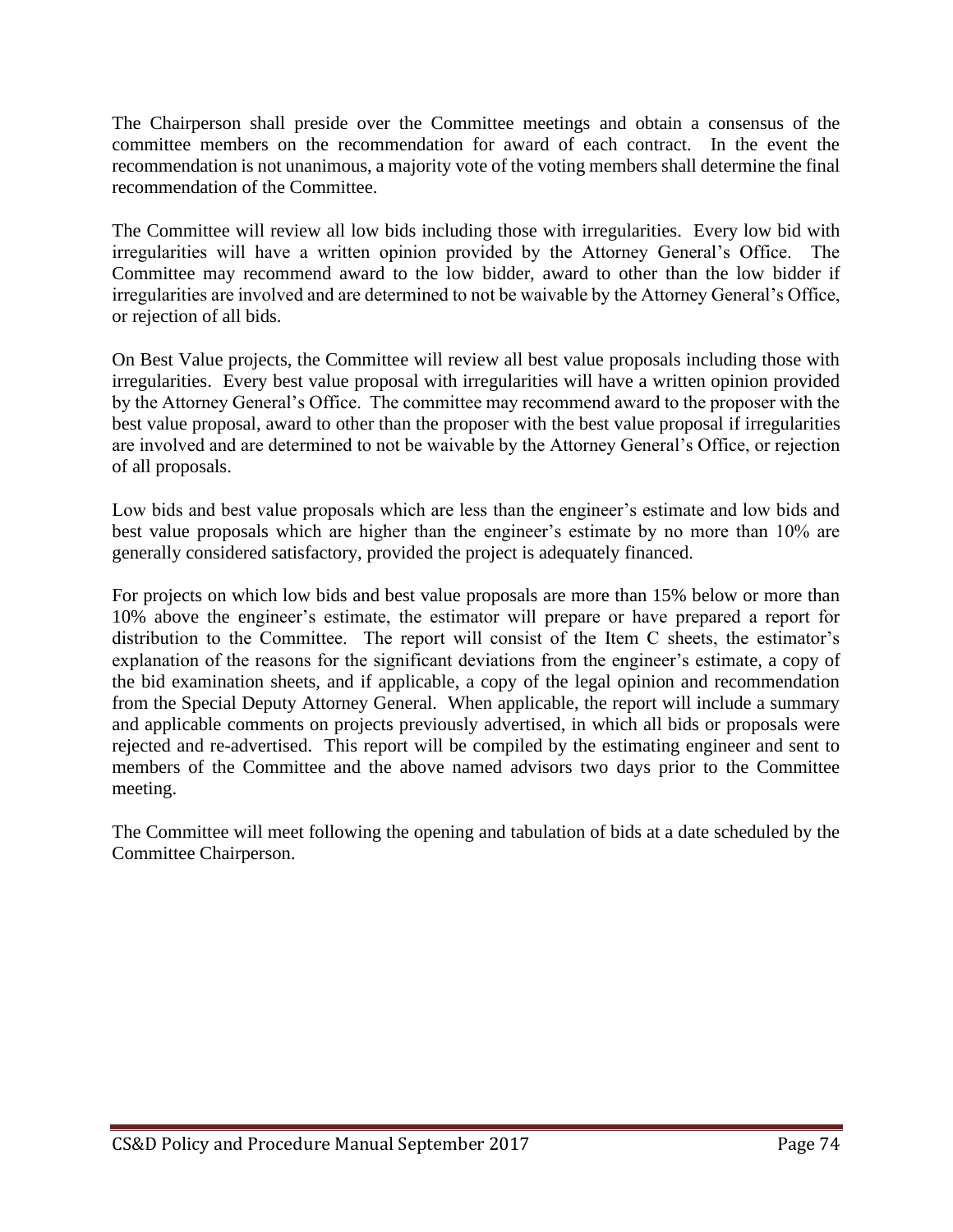## APPENDIX F – CONSTRUCTION BID PROTEST PROCESS

## **Construction Bid Protect Process**

#### **Background**

North Carolina Department of Transportation follows General Statute §136-28.1 "Letting of contracts to bidders after advertisement; exceptions." for construction, maintenance, operations, or repair of the North Carolina transportation infrastructure. All such contracts are awarded to the lowest responsible bidder, but "the right to reject any and all bids shall be reserved to the Board of Transportation."

#### **The Bid Protest Process**

The following is a general description of the bid protest process:

A. Nature of a Bid Protest

A complaint or allegation that the bid laws, regulations, or project specifications have been violated is a "bid protest". Bid protests generally arise from an allegation that the awarding authority has violated the state bidding laws, regulations, or project specifications during the prequalification or bid solicitation stage; or that a bidder has violated the bidding laws, regulations, or project specifications in its bid; or that an awarding authority has violated the bidding laws, regulations, or project specifications in the award of the contract.

B. Filing a Protest

To file a bid protest, the Protestor shall submit written notice to the Contract Standards and Development Unit that identifies:

- the project for which bids were solicited;
- the particular law, regulation, or project specification violated;
- a detailed description of the alleged violation; and
- any other information the Protestor deems relevant to the bid protest.

Bid protests should be sent to:

Contract Standards and Development, Attn: State Contract Officer 1020 Birch Ridge Drive, Raleigh, North Carolina 27610 (Delivery) 1591 Mail Service Center, Raleigh, North Carolina 27699-1591 (Mail)

Bid protests may also be submitted by facsimile or in PDF format via electronic mail.

- Facsimile 919-250-4119
- Emails should be sent to [rondavenport@ncdot.gov](mailto:rondavenport@ncdot.gov)
- C. After a Protest is Filed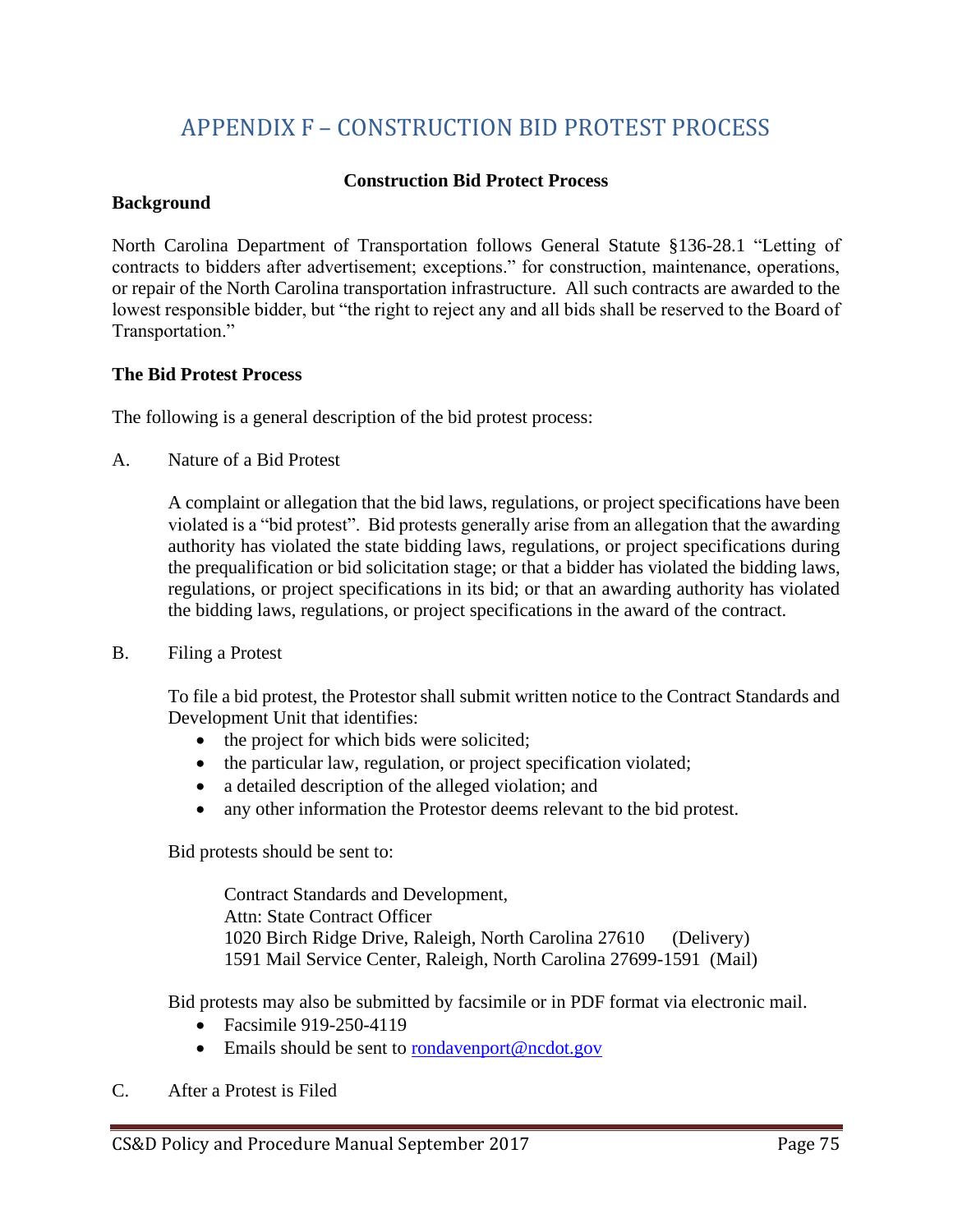The State Contract Officer reviews the protest and contacts Executive Management for evaluation which may consider:

- Did NCDOT violate the bid laws, regulations, or project specifications by failing to adhere to certain statutory, administrative code or specification requirements?
- Did NCDOT violate the bid laws, regulations, or project specifications by awarding a contract to a contractor who had violated the statutory or administrative code provisions?
- Did NCDOT violate the bid laws, regulations, or project specifications by making arbitrary decisions regarding bidder eligibility or qualifications?
- Did NCDOT violate the bid laws, regulations, or project specifications by improperly or unfairly restricting competition for the project?

Once the initial evaluation has been completed, the Protester may be asked to attend a meeting with Executive Management for further discussion and clarification.

D. Once a determination has been made by Executive Management, the Protestor will be notified of the final decision by NCDOT. This decision will not be subject to further review by NCDOT.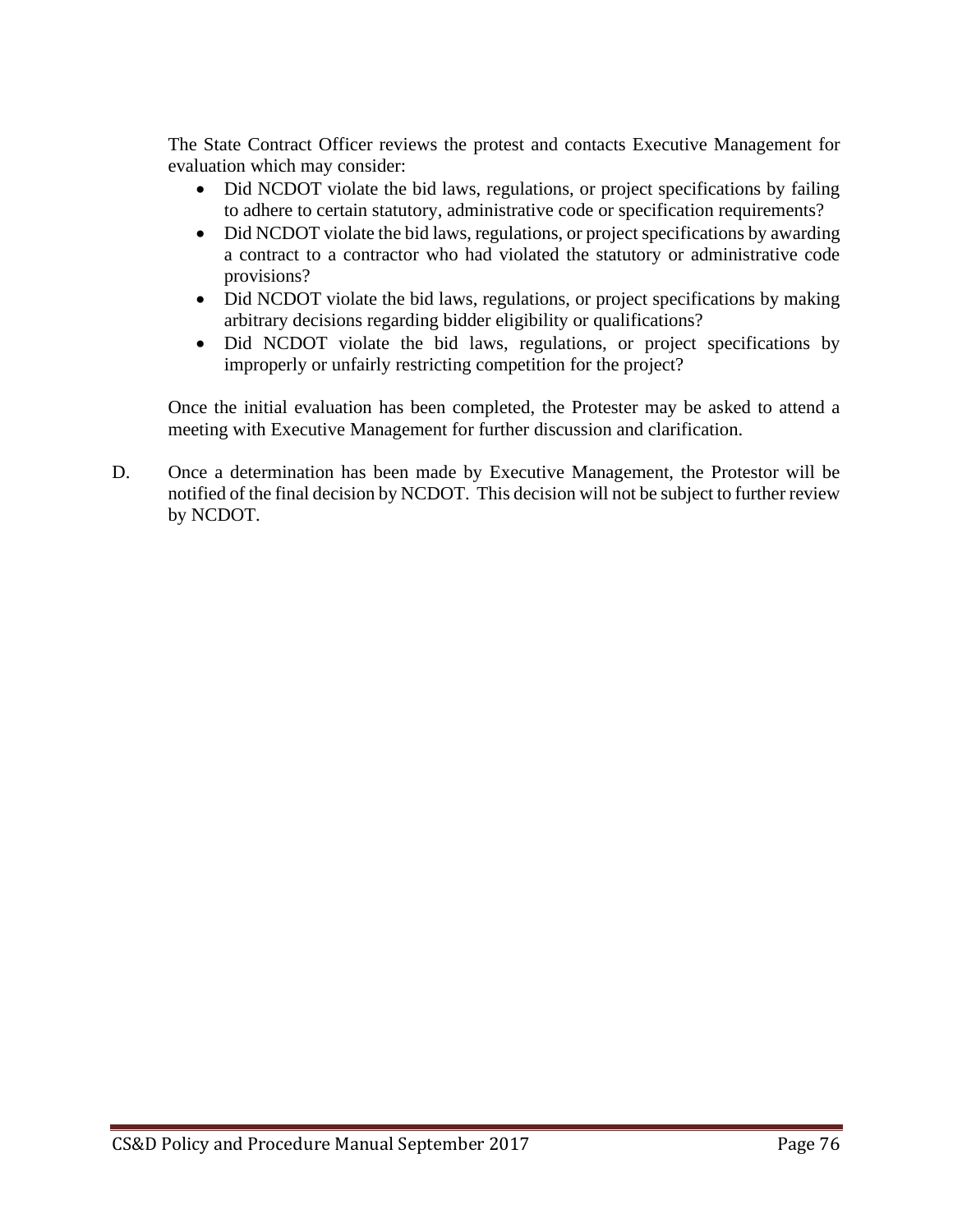# APPENDIX G – GOAL COMPLAINCE COMMITTEE

## **Goal Compliance Committee – Operating Procedures**

### **Policy Statement**

In accordance with Federal Requirements 49CFR Part 26 and General Statute 136-28, a bidder must either obtain enough DBE or MBE/WBE participation to meet the advertised goal(s); or document that it made an adequate good faith effort to meet the advertised goal(s) even though it did not succeed. In the event the project goal(s) were not met, the Contract Standards and Development Unit shall convene a Goal Compliance Committee to determine whether a good faith effort was made to meet the advertised goal(s) in accordance with the special provision in the contract.

## **Goal Compliance Committee Members**

Chairperson: Contractual Services Engineer (vote only to break a tie) Members: State Construction Engineer (voting member) Director of Civil Rights (voting member) Director, Rail Division (voting member) State Contract Officer (voting member) Deputy Chief Engineer (voting member) FHWA Division Administrator (or his representative, non-voting member)

Appropriate support staff will attend the meeting as necessary to provide information needed in the Committee's deliberations.

In the event that the designated Chairperson cannot be in attendance, the Chairperson will become the State Contract Officer.

## **Responsibilities and Procedures**

Staff review headed by the State Contractor Utilization Engineer, will review the good faith packages submitted by the apparent low bidder for completeness and will evaluate the submittal based on the Good Faith criteria in the proposal special provisions. Staff may request more information from the bidder concerning the good faith criteria outlined in the proposal. The State Contractor Utilization Engineer will prepare a report and make recommendations for presentation to the Goal Compliance Committee. These recommendations will be sent to the Goal Compliance Chairperson prior to presentation to the Goal Compliance Committee. Should the Goal Compliance Chairperson determine that it is necessary for the bidder to be in attendance at the committee meeting, the bidder will be notified to attend. Presentation of staff findings will be made by the State Contractor Utilization Engineer.

Other areas of expertise, such as the Attorney General's Office, are available upon request by the Goal Compliance Committee Chair.